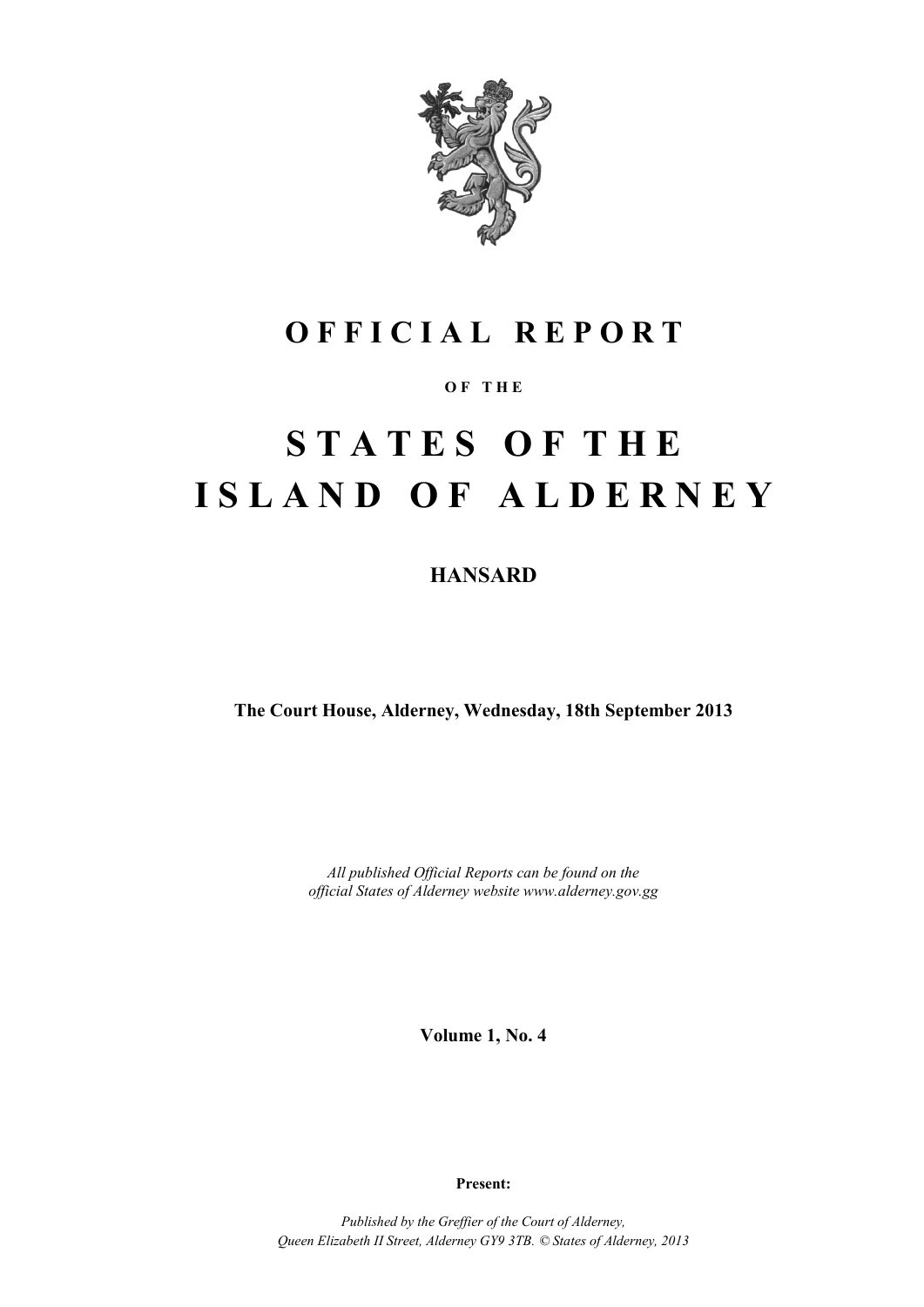# **Mr Stuart Trought, President**

#### **Members**

Mr Paul Arditti Mr Raymond Berry Mr Matthew Birmingham Mr Neil Harvey Mr Louis Jean Mr Robert McDowall Mr Chris Rowley Mr Steve Roberts Mr Francis Simonet Mr Ian Tugby

#### **Representative of the Lieutenant Governor:**

Colonel Colin Mason

**The Greffier of the Court** Mrs Sarah Kelly

# **Business Transacted**

| Billet for Wednesday, 18th September 2013                                      |  |
|--------------------------------------------------------------------------------|--|
| I. Chief Pleas - Mrs Rosemary Hanbury: Olympic legacy -                        |  |
| Mr S Hanbury: accountability of States Members to the public -                 |  |
| Mr C Murfitt: cancelling the Committee system -                                |  |
|                                                                                |  |
| II. Alderney Electricity Limited - Law Officers' opinion -                     |  |
|                                                                                |  |
| III. The Debt Relief (Developing Countries) (Guernsey and Alderney) Law, 2013  |  |
|                                                                                |  |
| IV. Royal Connaught Care Home - States appointed board member -                |  |
|                                                                                |  |
| V. Request for Referendum on States Members and President -                    |  |
|                                                                                |  |
| VI. Code of Conduct - Projet de Loi: 'The Government of Alderney               |  |
|                                                                                |  |
| VII. States of Alderney Rules of Procedure - Amendment to Rules 4 and 8 -      |  |
|                                                                                |  |
| VIII. The Housing (Exemptions) (No. 2) (Alderney) Ordinance, 2013 approved 115 |  |
| IX. The Alderney Road Traffic and Public Highways (Amendment)                  |  |
|                                                                                |  |
| X. The Libya (Restrictive Measures) (Alderney) (Amendment) Ordinance, 2013     |  |
|                                                                                |  |
| XI. Alderney eGambling (Amendment) (No 3) Regulations, 2013 -                  |  |
|                                                                                |  |
| XII. Requête – Membership of Policy and Finance Committee –                    |  |
|                                                                                |  |
|                                                                                |  |
|                                                                                |  |

*The Assembly adjourned at 9.31 p.m.*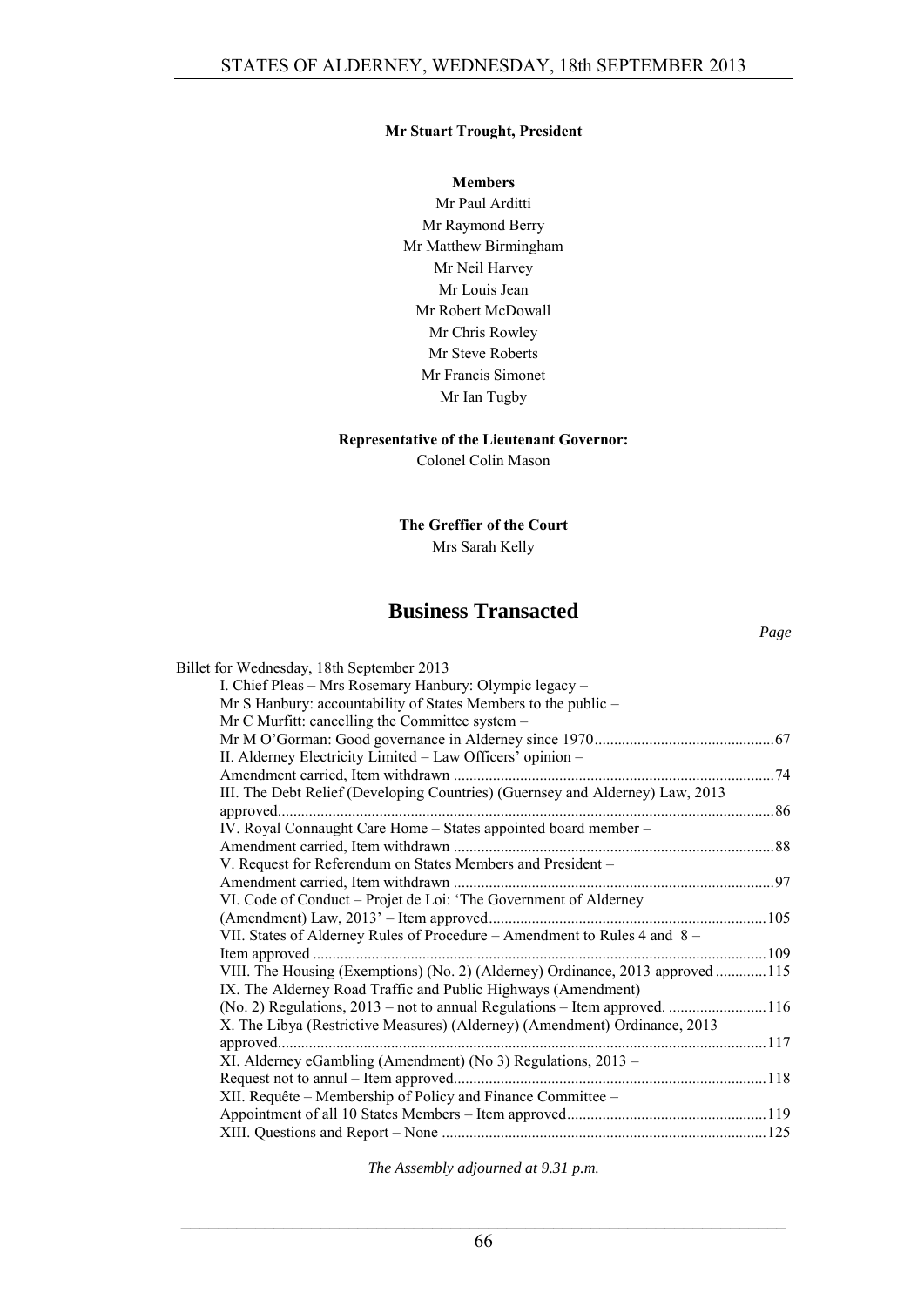# States of Alderney

*The States met at 5.30 p.m. in the presence of Colonel Colin Mason, a representative of His Excellency Air Marshal Peter Walker, C.B., C.B.E. Lieutenant-Governor and Commander-in-Chief of the Bailiwick of Guernsey*

[THE PRESIDENT *in the Chair*]

# **PRAYERS**

*The Greffier*

**The Greffier:** Sir, perhaps just before I call the roll, there will be a photograph for the *Journal*.

**The President:** Thank you.

**ROLL CALL** *The Greffier*

# Billet d'État for Wednesday, 18th September 2013

# Order of the Day

# **CHIEF PLEAS**

**Mrs Rosemary Hanbury: Olympic legacy Mr S Hanbury: accountability of States Members to the public Mr C Murfitt: cancelling the Committee system Mr M O'Gorman: Good governance in Alderney since 1970**

*Item I*

*Persons whose names are included on the Register of Voters and who have given due notice will address the States on matters of public interest.*

5 **The Greffier:** Sir, Item I is the Chief Pleas and we have received four Chief Pleas for today.

**The President:** Thank you very much, Madam Greffier.

Before we move on to Chief Pleas, I would just like to mention a few words about them. Chief Pleas is an opportunity for an individual to bring personally before the States a matter of public 10 interest which he requests shall be considered, and he may address the States in support of his request. It is an opportunity to address the States as a whole. It is not a platform from which to opine on the merits or otherwise of individual States Members.

I must add that nothing in this section confers on a person who addresses the States any other right, privilege or immunity. What that means, in effect, is anyone who states anything as a fact 15 which is untrue or makes false allegations may be subject to whatever remedy is available in law.

Now we have cleared that up for everybody, we would like to move on to the first one, please.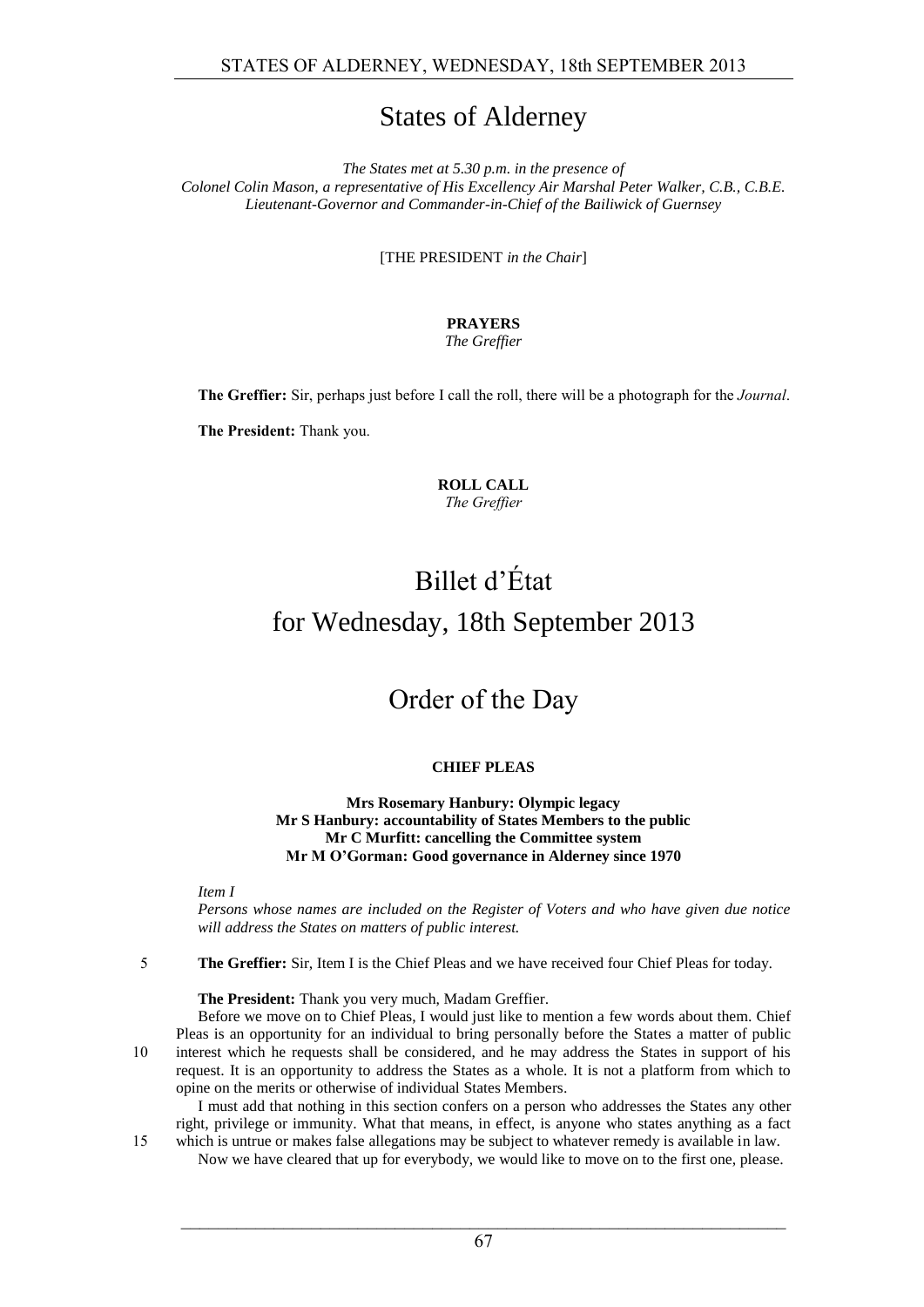**The Greffier:** Sir, do you wish to hear from the Convener? I know there were no comments, but I do not know if you want to start with Item I.

20

**Mr Jean:** There were no comments, sir.

**The Greffier:** Mrs Hanbury, please come forward.

25 **The President:** Mrs Hanbury, would you care to tell everybody what it is you wish to address the States about, please.

**Mrs Hanbury:** I want to talk to them about last year's Olympic legacy.

30 **The President:** Very good. Thank you.

**Mrs Hanbury:** Mr President and Members of the States of Alderney, last September I had a dream. In it, I saw Alderney leading the parade of athletes at the Commonwealth Games in Glasgow. The States of Alderney was kind enough to approve of this idea as our Olympic legacy.

35 However, in January I was told that the Commonwealth Games Federation in Glasgow alleged that Alderney could only enter as part of a Bailiwick team.

As Guernsey and Alderney are separate jurisdictions within the Commonwealth, it would not be appropriate or constitutional for an athlete from Alderney to be included among the proposed 40 Guernsey participants who would be representing their Island.

40 It is a unique privilege for this small Island to be a member of the Commonwealth in its own right. Alderney's position is recognised by the Commonwealth Parliamentary Association, in which all delegates are of equal status, and by the direct communication between Westminster and the States of Alderney on Government business, such as the sanctions concerning Libya which are in the Billet today. Another example: when the Good Friday Agreement was signed in Northern 45 Ireland, every Alderney States Member was sent a personal copy.

- The ruling of the Commonwealth Games Federation is clearly wrong and today I am asking the States to clarify the situation. Our virtual exclusion from the Games in July might well be used as a catalyst to seek the clarification of Alderney's constitutional position. With the recent introspective turmoil within the States during this year, it has perhaps not been an appropriate time
- 50 to pursue this matter. However, I believe it is necessary to resolve it during this period before the Games begin, although I fear the opportunity for us to send an Alderney athlete to Glasgow in 2014 is now too late.

But this was not a dream; it was our Olympic legacy and the legacy is substantial and extends into the future. In another five years, there might well be a suitable candidate to hold that flag for 55 Alderney.

So that there is no obstacle next time, I am asking the President, the Chief Executive Officer and Members of the States to determine that Alderney's place as an independent member of the Commonwealth is fully accepted and ratified, especially by the Commonwealth Games Federation.

60 Thank you, sir.

**The President:** Thank you very much.

I do not know if any of the States Members would just like to throw any light on that, as I believe there has been a considerable amount of work done.

65

**Mr Birmingham:** I can quickly –

**The President:** If you would.

#### 70 **Mr Birmingham:** I would be happy to.

Yes, the Commonwealth Games Federation is obviously the body that is tasked with organising the Commonwealth Games. The way it is structured, in terms of their constitution, is that you have to be an affiliated Commonwealth Games Association to be able to take part in the Commonwealth Games.

75 What has actually happened in the past is Alderney has been included, as you quite rightly said, under the whole Bailiwick situation. I believe there might be a way that we could progress this, which may be going down the route of Alderney finding a way of forming its own affiliated Commonwealth Games Association. By that route, then we may be able to send our own athletes to the Commonwealth Games, but there are a number of obstacles.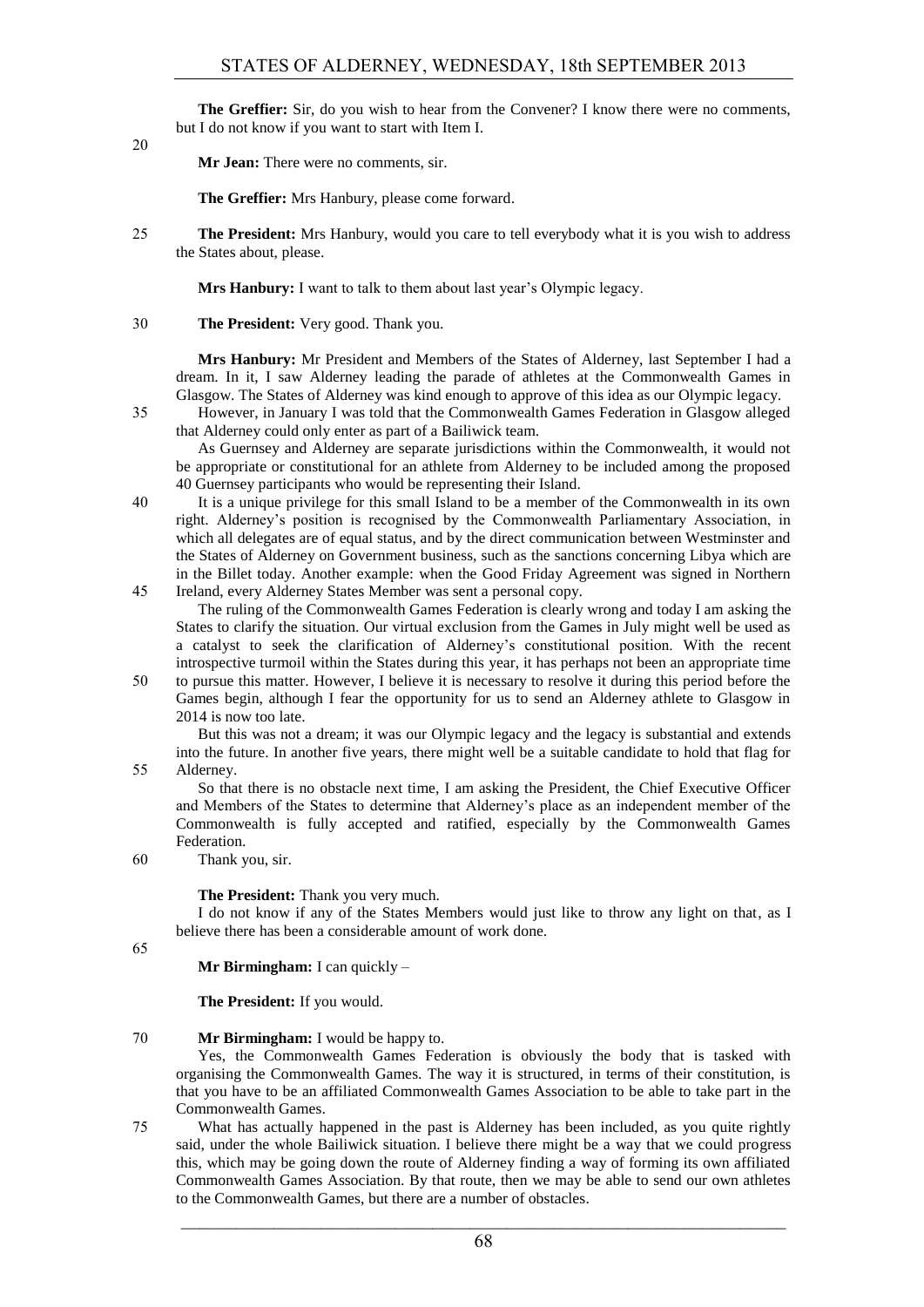80 Some of the problems are relating to the inter-relationships between the sports governing bodies and how they actually relate to the Commonwealth Games and there are certain problems involving things like having to sign up to the international anti-doping legislation and areas like that, but it is possible that they may be possible to overcome.

But I think the first step that we probably need to do locally may well be forming some form of 85 sports council or beefing up the Island Games Committee. I think there are routes we can take, but I think it might be a long hard road.

**The President:** Thank you very much, Mr Birmingham.

Would any other States Member wish to make any further response? Thank you very much. 90 We move on to… I think it is Mr Hanbury. Mr Hanbury, would you care to tell everybody what the matter is that you wish to address the States about, please.

**Mr Hanbury:** Accountability of States Members to the public.

# 95 **The President:** Thank you.

**Mr Hanbury:** Mr President, Members of the States, this subject has the potential to be boring, but I shall endeavour to make it anything but.

'Accountability' is a simple word, unambiguous, and carries also with it responsibility. 100 Harking back to the elections in December, we, the people, removed what was perceived as some dead wood: the saga of the harbour crane is an expensive case in point. Who ultimately paid the £20,000 fine? I am afraid it is the usual lender of last resort: the taxpayer.

Fresh elections were held and new faces voted onto the States. Over the past nine months, disappointment and, I am afraid, annoyance have reigned supreme. By early August, the dust 105 seemed to have settled and my wife and I were happy to go on holiday. Returning last week and reading three back numbers of *The Press*, we found, on the contrary, the rumblings of discontent had reached volcanic proportions.

Let me now shine a light into some dark corners.

Much has been said and written about the May People's Meeting and the now infamous States 110 Meeting a week later; it behoves me *not* to rake over these coals further. Suffice it to say, I believe the damage done to Alderney/Guernsey relations has been catastrophic. The responsibility and accountability rests solely on your shoulders, gentlemen. I will return to this in a minute.

At this point and to be fair to the 'newbie' on the block, he remains blameless. All along, the people have been treated with an unacceptable degree of disdain and, dare I say it, even contempt.

115 The underlying problem was, and still is in my mind, the festering and unresolved sore of AEL. This company, vital to the Island, is a commercial disgrace. With over 50 years' business and investment experience, Mr President, I feel entitled to make this observation.

**The President:** Mr Hanbury, I must make this clear: this is your opinion you are talking about.

120

**Mr Hanbury:** Oh, yes, absolutely, sir.

**The President:** It would probably be just as well if you made it clear that this was your opinion and not a fact.

125

**Mr Hanbury:** This is my opinion all the way through.

**The President:** Thank you.

- 130 **Mr Hanbury:** The July meeting in the Island hall, called by AEL itself , was a PR disaster. Unanswered questions and self-satisfied obfuscation was the order of the day. Unless the directors are blind and deaf, they, and you, must be aware of the total lack of trust in respect of the public. Were AEL ever a share quoted on the London Stock Exchange, institutions, and widows and orphans alike, would have bombed the shares onto the 'defunct companies' list.
- 135 The matter of AEL must be addressed as an item of considerable urgency. A root-and-branch reappraisal is demanded. Resolution, I feel, must be a priority. Remember: you are responsible; you are accountable in the cold light of day. Think dramatic cost reduction and radical reorganisation. Question the morale of the lower staff – the indians, not the chiefs – who make that company tick.
- 140 We come now to yet another major problem, the new Connaught Care Home. Dr Clive Twentyman *et al* have in *The Press* waxed eloquent and rightly gone nuclear. *If* the worthy unpaid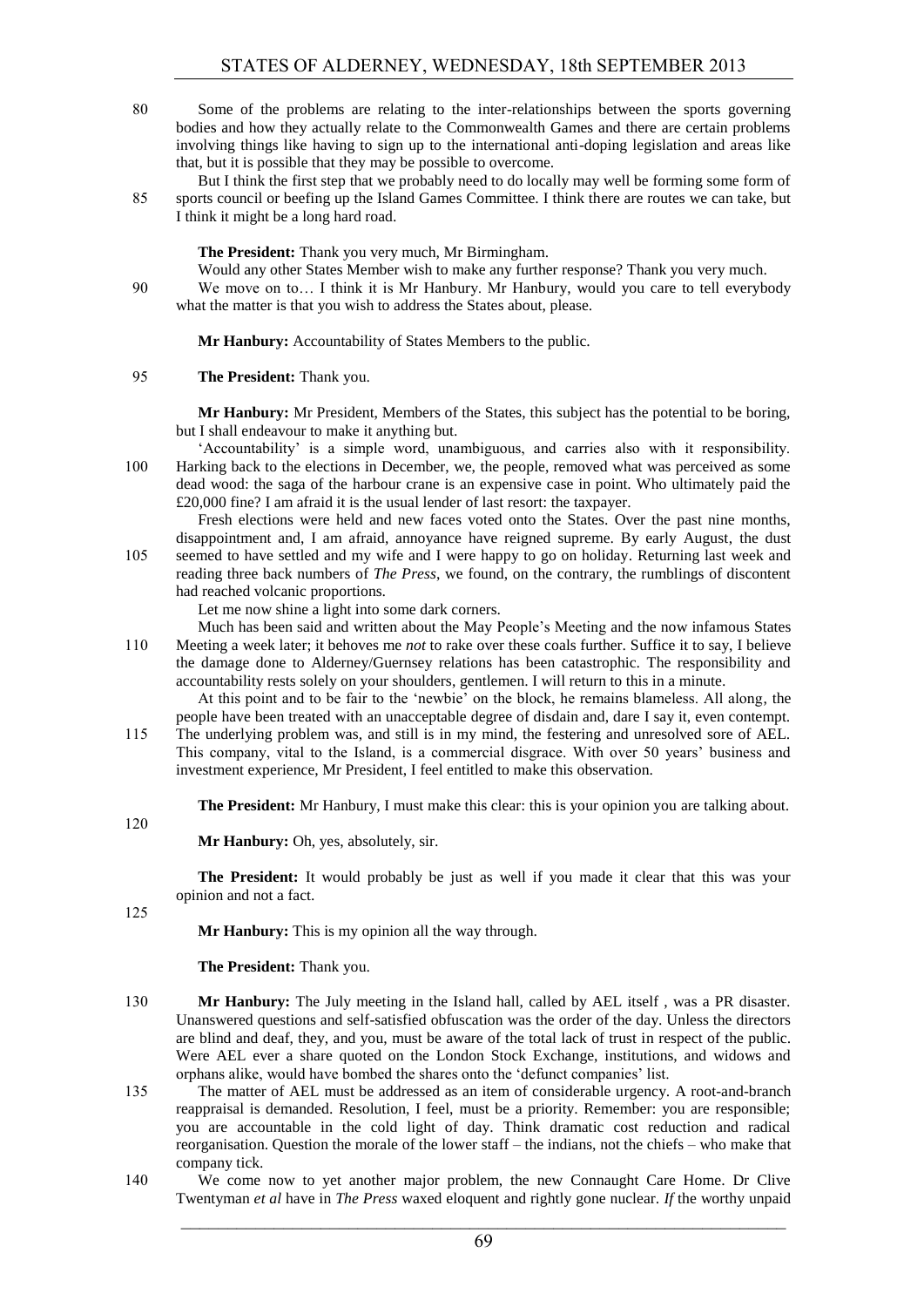management board are placed in an untenable position and resign, the end result *may* be an assumption of control by the States. Bear in mind an apt Churchillian quote: 'There is no situation so dire that Government interference cannot make worse.'

145 Inevitably the States of Guernsey will withdraw vital funding with all the consequences to follow –

**The President:** Mr Hanbury, I am sorry to interrupt again. You do not know that for a fact. This is your opinion and you must make that very clear.

150

**Mr Hanbury:** Well, I have heard it said that that is probably the case.

**The President:** Well, 'probably the case' is not what you were saying.

155 **Mr Hanbury:** Alright, well, I shall *allege* then, Mr President.

**The President:** Thank you very much.

**Mr Hanbury:** Referring briefly to the harbour crane saga, I would have thought £20,000 160 would come in rather handy on the credit side of Connaught's accounts.

Finally, there are two equally important entrances to and exits from this Island. The Harbour has benefited from a major rebuild and refit to achieve serious modernisation; notwithstanding a cost overrun, this is an achievement worthy of note.

I fear the Airport is a different matter. Following the palace revolution in May, the States, I 165 feel, have lost the plot. The May debacle, I believe, caused Guernsey to view that episode as bad governance of the worst kind and I ask: what a way to pursue a request for serious funds to update and modernise our Airport? I fear, too, that we lost that serious funding and acquired only sufficient monies to keep the Airport on a care and maintenance basis only, little more.

Whatever you may think and whatever I may think, Alderney still has trusted and loyal friends 170 in Guernsey – friends with influence and much goodwill.

In a press release in mid-August, item 2 deals with transportation. I suggest everybody re-reads it. Do you achieve its objectives by killing off airport modernisation by what I think is sheer thoughtlessness? Accountable, you are.

Sadly the damage is done. I ask: will our two elected representatives be able to salvage this 175 situation? Who knows? I think it is time for serious fence mending.

You will be glad to know, Mr President, that I now intend to conclude my critique. Sadly, I fear some of you are asleep on watch, while some of you act as if you are test batsman playing in a greenhouse instead of the nets. Others, quite plainly, carry on plotting with an efficacy which I think would meet with the approval of John le Carré himself. This political philandering I feel has

180 to stop. Alter course, gentlemen. You are forgetting you are not only accountable to *us*, the people, but to each other as an elected States.

I think now my message is clear. I also feel I am speaking on behalf of a fair number of the people of Alderney. In the quiet of your homes tonight, contemplate this: the electorate has an elephantine memory – one year, three years, five years, ten years and beyond. The electorate can 185 and will be very unforgiving at the ballot box.

Mr President, my chief and urgent plea is this: let tomorrow bring a new dawn. Engage with us in a renewed spirit of openness, honesty and sincerity. Act in unison for the good of this, our Island home.

Thank you, Mr President.

190

**The President:** Thank you, Mr Hanbury.

The next one is Mr Murfitt. Mr Murfitt, would you care to start by telling everybody what it is you wish to address the States about and what it is you are requesting them to do.

# 195 **Mr Murfitt:** Yes, Mr President, Members – friends, I might say.

A Committee of the States of Guernsey illegally authorised the compulsory purchase of my former home, Braye Lodge.

**The President:** Mr Murfitt, I believe that you wish to address the States on cancelling the 200 Committee system. That is the Item which you put forward and which you said you wished to speak about.

I would remind you to stick to that subject which you put forward to address the States on, if you would be so kind.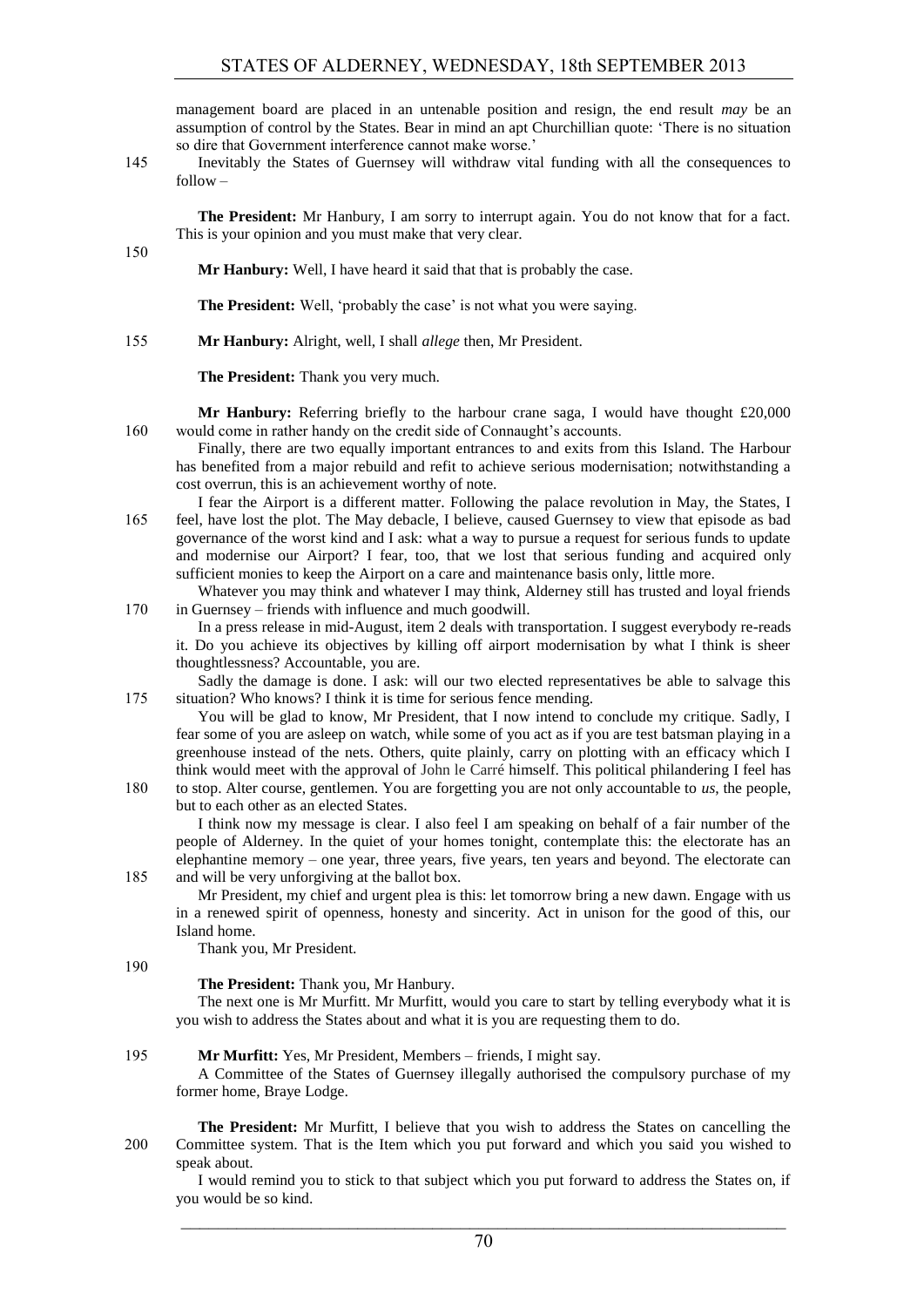**Mr Murfitt:** Yes, sir, it is the Committee of the States of Guernsey –

**The President:** Your Item here, Mr Murfitt, says, 'cancelling the Committee system'.

**Mr Murfitt:** Well, to cancel the Committee system of the States of Guernsey, sir.

210 **The President:** So how… just please enlighten me. Why are you addressing the States? How can the States of Alderney cancel a Committee system in Guernsey?

**Mr Murfitt:** Well, the fang farrier, Mr Cranford-Smith, backed up by the now deceased Edwin Sebire he gave a famous speech about, 'We must now grasp the nettle…' – the nettle being me.

215

205

**The President:** Mr Murfitt, I am afraid this has nothing to do with cancelling the Committee system, which is the subject you requested to address the States on. I am going to have to ask you speak on the subject that you asked to speak to the States about or to finish your speech – one or the other.

220

**Mr Murfitt:** Well, I would like to have the States of Alderney to reverse the decision of the Committee of the States of Guernsey.

**The President:** And that is your request to the States of Alderney?

225

**Mr Murfitt:** Yes, because I would like my former home back. I mean, the cheeky man sitting to your right –

**The President:** Mr Murfitt, I said at the beginning, this is not a platform on which to opine on 230 individual States Members and I will not allow that.

**Mr Murfitt:** No, he is not a States Member, sir. He is –

**The President:** Mr Murfitt, you will stand down.

235 Right, can we call the next Chief Plea, please, which is Mr Michael O'Gorman.

Mr O'Gorman, would you care to commence by telling the people and the States what the matter is you wish to address the States on.

**Mr O'Gorman:** Yes, the title of it is, 'Good Governance in Alderney' (**The President:** Thank 240 you) and it goes from 1970.

- I arrived on the Island in 1970 on about 17th June. I walked down Victoria Street. It was a lovely sunny day and probably within a few hours, I decided that this would be the place where I would like to live. I had been living in Jersey for three months before that.
- Nothing has changed to this day, except there have been some damaging episodes, which have 245 not only damaged the infrastructure of Alderney, but periods of good government in the early days in the 1970s, and periods of not such good government, and during the times of good government in the 1970s, there were even times when things did not go quite rightly and the infrastructure of Alderney was damaged. So I would like to talk about that.
- 250 **The President:** If you want to address the States on good governance, please remember that you are here to make a request to the States.

**Mr O'Gorman:** Yes, that is right. I would like to make a few points, which really basically mean we can learn… all of you can relax, States Members and President, because you can learn 255 from previous mistakes. That is what I wish to point out and I will be as brief as I can.

Mr Hanbury, thank you very much, because I do not have to say any of that. Mr Hanbury has said it for me and better than I can.

When I first came here, it was 25 years after the war, but it was very obvious that the Island was still suffering, even after all those years – not only the Island, but the people. The German 260 bunkers that are there today were there then and I was quite enthusiastic about exploring them and I had never seen anything like it before, like many other people. Today they are a great tourist attraction, but then it was slightly different because when I enthusiastically spoke to Island people that I had met who had been evacuated and returned to the Island, they were not all that enthusiastic – *they* were damaged.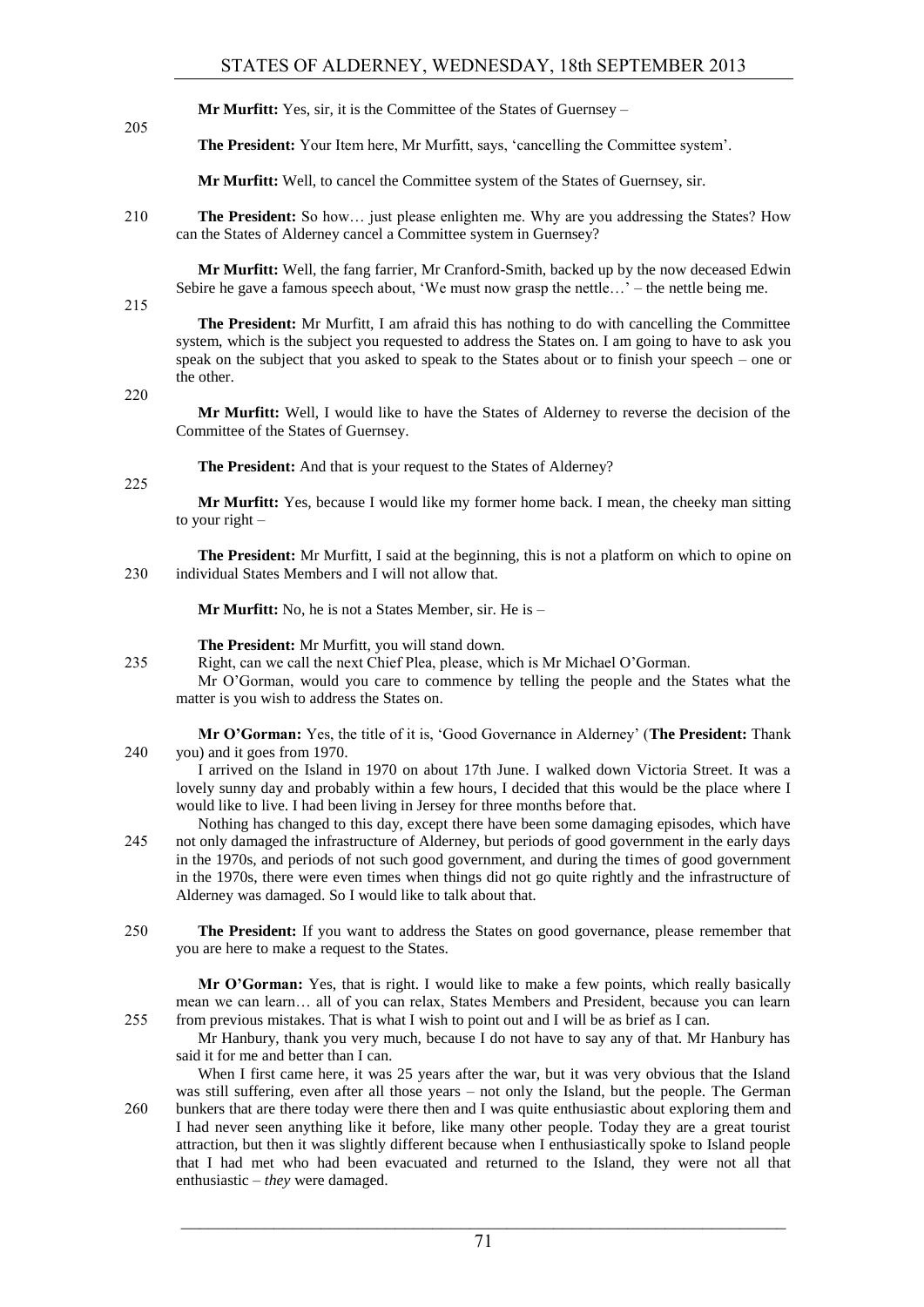265 The Gauvains – Mr and Mrs Wally Gauvain from Little Street, who a lot of you will know, related to me a story about how, when they were evacuated from the Island at short notice, their cows followed them down to the end of the breakwater and bellowed as they went on a ship. So although I found these things interesting, I then realised why the Islanders did not find it quite so great. Sorry, I am just taking bits out that I was going to say to you all, perhaps you will be pleased 270 to hear.

One of the first people I met… and I will get to the point right now about good government/bad government. Good government in those days in the 1970s: you did not have to worry about anything. It was very quiet. There were one or two controversial things, but if a hole came in the street outside the Rose and Crown – which still happens – you could bump into

275 somebody, maybe Mr Shade and say, 'Oh, I have just seen a hole coming.' 'Right. Okay, Michael – next meeting I will get that sorted out', and it was done. You did not have to go around telling everybody everything all the time, but it was regarded as helpful if you did.

I met Mr Henry Allan, the late Henry Allan, and I helped him with his cattle on Les Rochers because he was getting on. He had been evacuated to England. He had worked in the foundries,

280 where he did not want to go because he was a farmer, and he came back to the Island and carried on his farming. Up on Les Rochers there was a vast array of stones and in a book that I read enthusiastically at the time, it said it was only second in importance – you can remember this, Mr Rowley… you were there.

# 285 **Mr Rowley:** That's right.

**The President:** Please address the States as the States as a whole and not individually.

**Mr O'Gorman:** Sorry, yes. Sorry, I just happen to know him.

- 290 The stones that were there were on a 16th/17th century map by a Hydrographer to His Majesty's Navy at the time. It was not that they just arrived there randomly. They were there for tens of thousands of years before and there they stood. Owing to someone who had recently come on to the then States, who was experienced with beef cattle and so on, he had an idea which he pushed forward forcefully that all the stones should be cleared away, or a large number of them,
- 295 and the late Mr Welland who had a great big power shovel, was commissioned by the States to clear away a large number of these stones. These are the stones that are in the sand pit now, which geologists are scratching their heads over and saying, 'Well, we don't really know how they got like that.' I do. I was there. There were lots of other people. I am just here to tell you, as States Members, that *damage* was done to Alderney.
- 300 Unfortunately the Government was good, but somebody had a good idea. They forced it through and some of those stones disappeared. In 1972, exactly the same thing happened and stones were again cleared into corners.

More recently – now I will jump ahead – those stones were taken from where they have been pushed to on Les Rochers and they were pushed over the inflow and lost. How did that happen? It

305 is not your current States now and I do not think any of you were there… maybe one of you was there. Just recently, but not this current States, that happened. That damaged infrastructure of Alderney.

I will just go and throw another one in about that damage –

310 **The President:** This is very interesting –

**Mr O'Gorman:** I know. I know it is. I accept that.

**The President:** – but we are trying to lead to your request for good governance of the Island.

315

**Mr O'Gorman:** Well, three times the rest of the stones were, if you would forgive me going back a bit to another States… A person who leased land that Mr Henry Allen used to lease on the

north side where there were great alignments of stones, he asked if he could get them out of the way because he wanted to plough the land and the States at that time said, 'Yes, go ahead.' So a 320 big hole was dug and the stones were pushed in and there they are with some of them still sticking up – quite big ones. Consequently, recently when people came from Guernsey to look at this, they could not find any evidence of a Neolithic settlement or anything like a bit of Carnac. They could not find it. How did this happen?

I am gradually getting to good government/bad government. So those are the things that can 325 happen when you are not looking because possibly you are doing something else. That could be good things, like building a new quay or building a harbour office. Those are good, but there are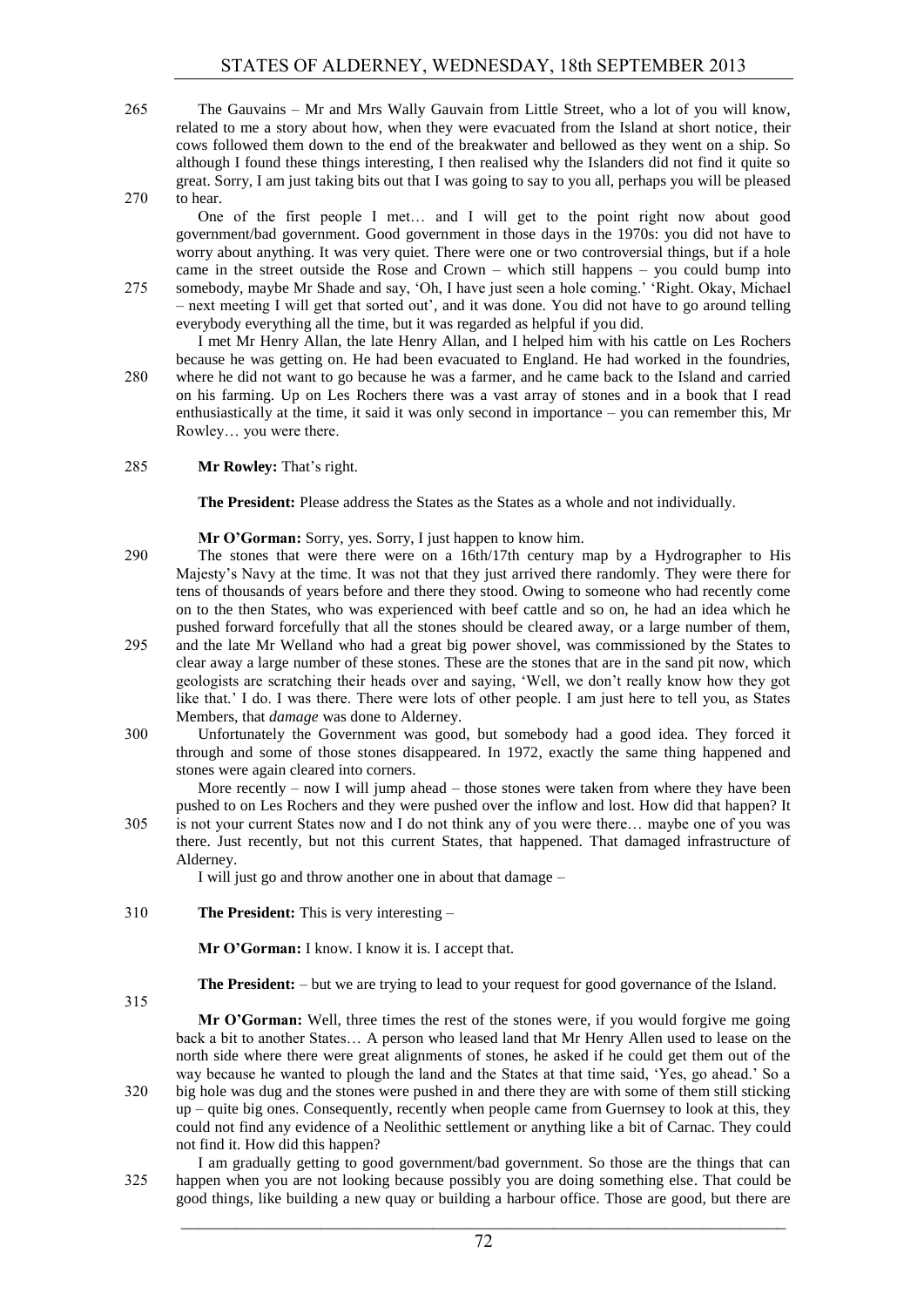other things where good government/bad government, a lot of money has been wasted on pursuing and pushing cases against members of the public, where the States have lost arguments about pieces of land, where the person concerned at the time has his deeds and everything and it was an

330 open-and-shut case, but it was forced through by the States against a member of the public and the States on that occasion lost about £30,000.

There are other cases, which I am sure a lot of you will be aware of, where almost exactly the same thing has happened because of incompetence – just out-and-out incompetence.

335 **The President:** Mr O'Gorman, if you are going to… I mentioned this right at the beginning –

**Mr O'Gorman:** Yes, I heard your warning, Mr President.

**The President:** If you are going to give your opinion (**Mr O'Gorman:** Yes.) and anybody 340 who states anything which is a fact which is untrue (**Mr O'Gorman:** Yes.) or makes false allegations (**Mr O'Gorman:** Yes.) they will be or may be subject to remedy in law. So I am just saying –

**Mr O'Gorman**: I fully understand it.

345

**The President:** – be very careful of what you are saying.

**Mr O'Gorman:** Yes, I fully understand it and the Greffier will confirm that what I have just said took place.

350 The other thing I would like to ask you is: have you ever said that before to anyone at Chief Pleas?

**The President:** Have I said what before?

355 **Mr O'Gorman:** The statement –

**The President:** That they should be very careful about what they say?

**Mr O'Gorman:** The statement you have just made.

360

**The President:** It is taken directly from the Statute, 43(7) and it is like everything else that a lot of people in the general public understand *some* of the law –

**Mr O'Gorman:** They do not realise –

365

**The President:** – and they do not realise that they may not be… So I think it is only wise to let people know.

**Mr O'Gorman:** Yes, thank you very much indeed. That is fine.

370 So recently – taking out bits – by inaction or action, damage can be caused – that is what I was getting at there – and a lot of it can be accidental. Some of it can be negligent.

The good things recently, I believe, are the Harbour Office. A lot of people say, 'It is too grand and you are spending too much money. It has gone over budget', but I believe it is one of the things that has to happen. The same with the Quay and the problems that are encountered with the

375 Quay, but with those sorts of engineering problems you cannot foresee everything. If you encounter a problem, you have to solve it and it costs money. The States were badly advised and they should… the States have a case against the people… the engineering company, which I hope is progressing well. I am not asking the question, I am just hoping it is so that we can recover the money where we were badly advised. We are only a village. We cannot have all the expert opinion 380 in the world.

I will never be a States Member because when I came to Alderney I said that after a few years you get round a few social events and you express an opinion, and people say, 'Why don't you be a States Member?' I said, 'No. I have only expressed an opinion. I came here. It is not my Island. I live here.' But after living here for a number of years and paying into the system and investing in 385 the system and now I actually get a Guernsey pension, which proves it, I reserve the right to have

my say anywhere in any forum. That is what this is for. This is the first time I have spoken. I hope it will be the last in here. *(Interjections)*

The Connaught Home, what I would like to ask the States –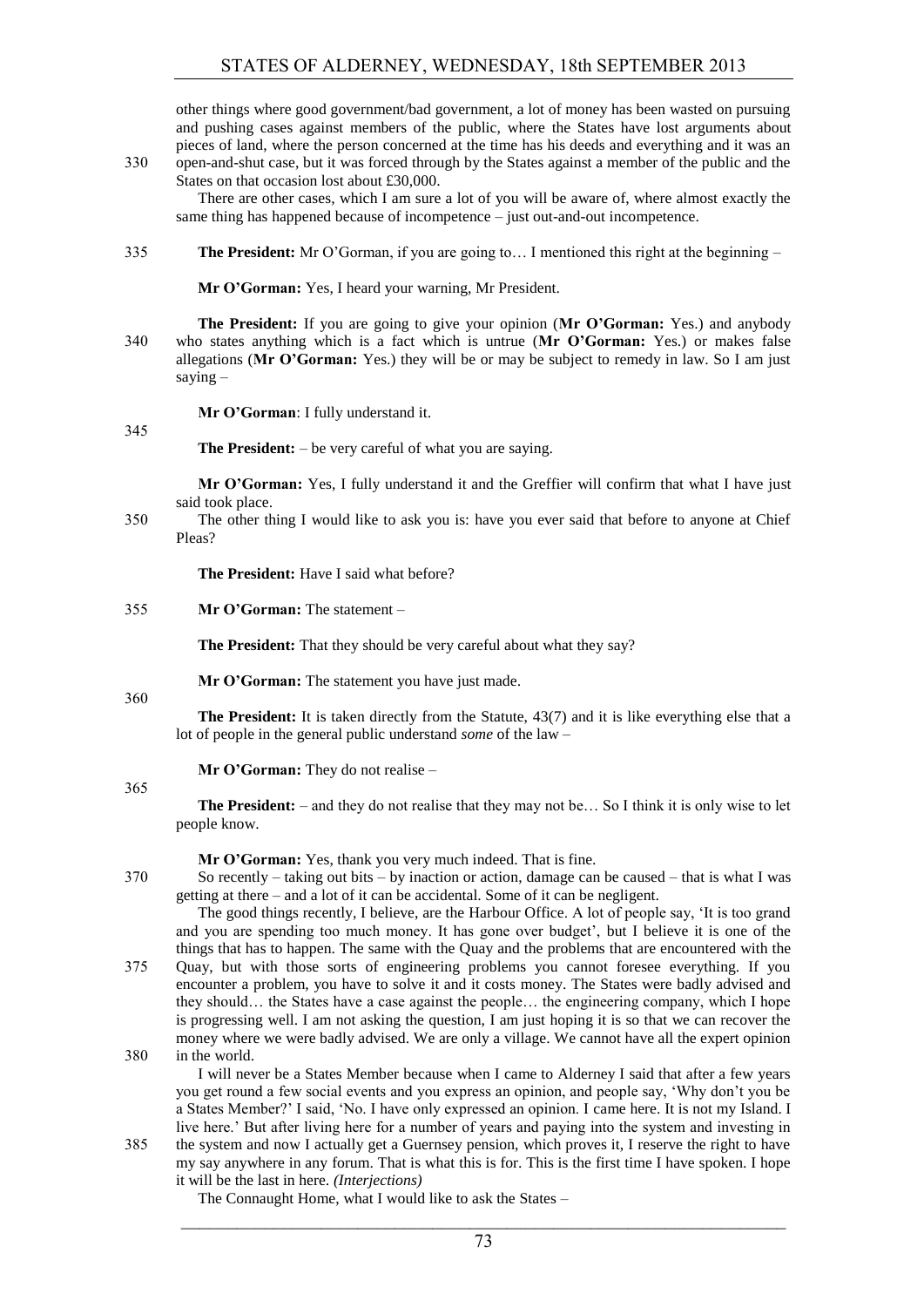**The President:** You are here to make a request to the States.

## **Mr O'Gorman:** The request –

**The President:** Yes, and whilst, as you say, you are obviously leading up to something –

395 **Mr O'Gorman:** As an example.

**The President:** Well, if you make your example, then make your request.

**Mr O'Gorman:** Yes, this is one of things… I am just coming to the end of it now.

- 400 Listen to the electorate. I know that I am one person here who has the public behind me, or a large number of them. I am not electioneering, but one of the things I would like to ask is that, for your good governance, will you please give the Connaught Home what they want and apply that to a lot of other things, instead of this constant, constant wrangling, which I will not go on about – Mr Hanbury explained all that and I have cut all that out in what I am going to say.
- 405 Listen to the electorate. Apply some individual thinking, I would like to ask some of you States Members, instead of what I see as you being corralled and perhaps that is blinding your view of things. Think for yourselves. Think what is good for the general public and the electorate on the Island, which I am sure you will all say, 'That's why we're here' – of course you are.
- Stop wasting time by scheming. That is another thing I would like you to do. Sometimes you 410 will have disagreements obviously, otherwise there would not be any debate, but when you are debating, I was going to ask if I could affirm, so that... here. I said this the other day  $-$  I am not religious – but you say a prayer at your States Meeting, and I said this at the People's Meeting the other day: 'Thou shalt not bear false witness against thy neighbour.' That says it all. I never thought I would quote the Eighth Commandment, but I have to say it.
- 415 Think about the electorate. Think about what you are doing, because in three years' time, if you do not do something, you will be voted out. It is as simple as that. So I thank you for your time and listening. Thank you.

#### **The President:** Thank you, Mr O'Gorman.

420 I would just like to say it is quite pleasing to see so many members of the public being interested enough to express their views to the States, for which I thank them for their interest. Thank you.

425

390

## **Alderney Electricity Limited Law Officers' opinion Amendment carried, Item withdrawn**

*Item II*

*The States is asked to direct the Chief Executive to consult the Law Officers and obtain their written advice on the best way to achieve each of the following:* 

*1. The formation of a new Electricity Board of the States of Alderney ("the Board"); and* 430

*2. The transfer of the monopoly for the generation and distribution of electricity in Alderney from AEL to the Board; and* 

- *3. The transfer of the monopoly for the sale of oil products in Alderney to the Board.*
- 435 **The President:** Right, Madam Greffier, if we can move on to the next Item on the Billet, please.

**The Greffier:** Sir, that is Item II, that is Alderney Electricity Limited.

- The States is asked to direct the Chief Executive to consult the Law Officers and obtain their 440 written advice on the best way to achieve each of the following: the formation of a new Electricity Board of the States of Alderney, called 'the Board'; and the transfer of the monopoly for the generation and distribution of electricity in Alderney from AEL to the Board; and the transfer of the monopoly for the sale of oil products in Alderney to the Board.
- 445 **Mr Jean:** May I, sir, give my account of the People's Meeting?

**The President:** I would like you, as Convener, to do that, please, Mr Jean.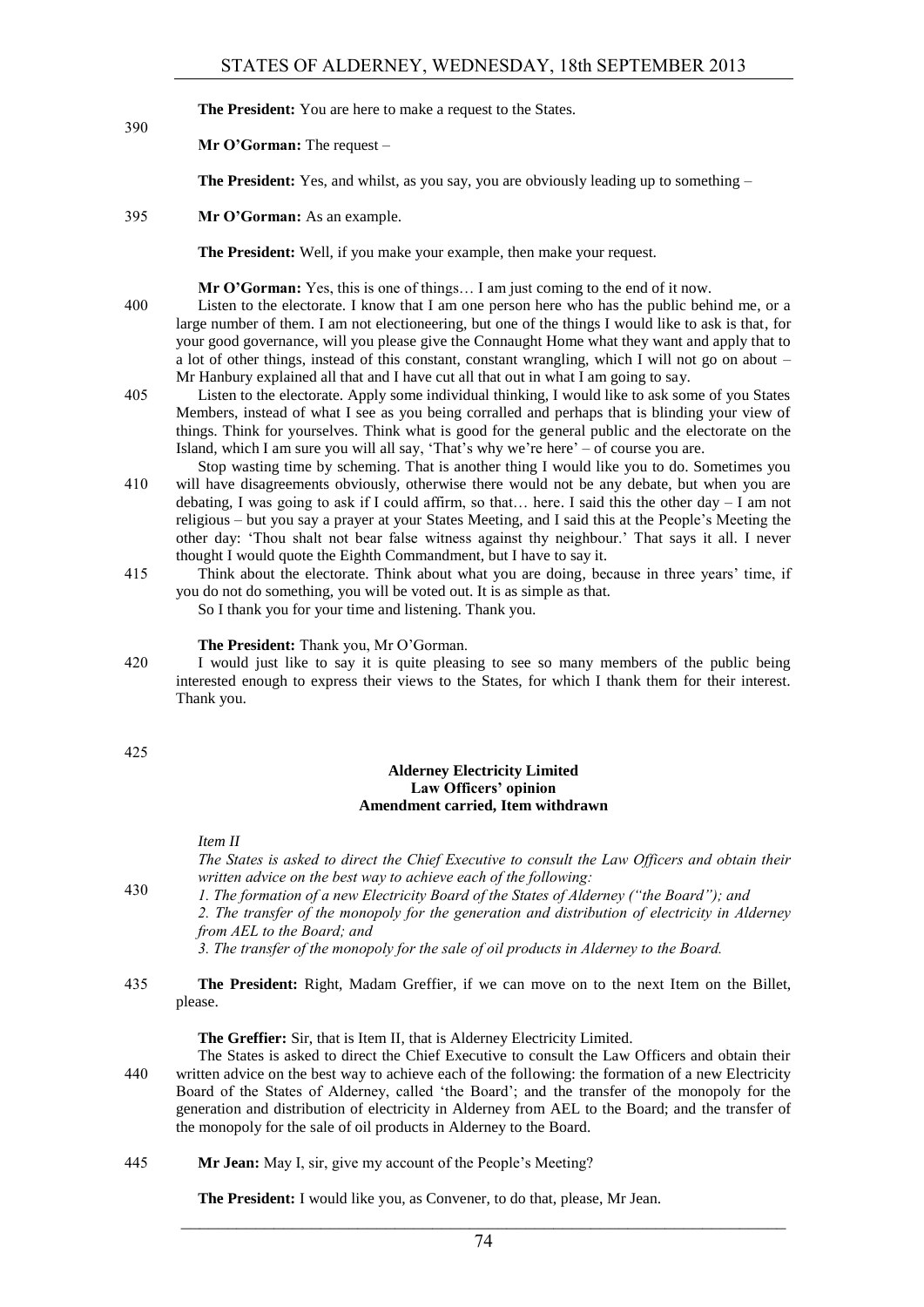**Mr Jean:** May I also ask, sir, why did you actually ask me to convene the People's Meeting this evening because, as you know, I have got quite a lot of Items on my plate this evening?

450

**The President:** Because it is normal that the person who is asked to convene the meeting is somebody who has some of the most interesting or complex Items on the Billet so they have a chance, as chairman of their committee, to explain to the public why their committee has brought it forward as a Billet Item.

455

**Mr Jean:** I will accept that, sir. Thank you.

**The President:** Thank you.

460 **Mr Jean:** Comments on this Item included the public remain dissatisfied with the current board of AEL, unlike the Water Board, whom in recent years has transformed the quality and quantity of Alderney water supply. It is hoped that this Item is rationally debated in the States Meeting.

It was queried what the effect of this proposal would be on the minority shareholders of AEL. 465 The Convener advised that the advice would have to be sought from the Law Officers.

- One contributor stated that it would not be appropriate to make structural changes to the board at AEL as it is believed to be a clash of personality between the board and some Members of the States or the public, rather than anything substantially wrong.
- Furthermore, as much improved as the Water Board has been over the past few years, there is 470 still criticism from the public, especially with regard to  $-1$  must say I did not write this report, but I am going to have to go with it – the discharging of sewage into the sea. The Convener advised that he wishes to address the issues surrounding expensive directors' fees, which he believes adds cost to the consumer, as well as to the cost of electricity and oil, from which the results of the recent shopping basket survey is 48% more expensive than in Guernsey. The Convener advised
- 475 that the extension of the sewage outfall at Fort Doyle is in the 2014 capital budget. AEL is a limited company and therefore it may be difficult to restructure the board and stop it functioning.

It was queried if it is proposed to form an entirely new board of AEL with only the manager and technical manager remaining and have the States run AEL. The Convener advised that the 480 States, as majority shareholder, have the right to assess the issues surrounding AEL. He further added that the board is entirely cost driven and it is due to a decision of the States two or three

years ago to increase the remuneration of directors over the last two years. It is not accurate to use the Water Board as a comparison and the States, should this Item be

approved, may find it will cost more and there will be a backlash to this decision. The contributor 485 suggested recruiting a person to act as both manager and technical manager, which would combine the roll currently held by two directors on the board and furthermore encourage the Convener to co-ordinate the States to obtain more information about AEL, and thus not disbanding the board in the way being proposed.

It was queried why AEL accounts, currently available to view in the library, show the 490 directors' remuneration as £27K… as stated by the Convener. The Convener advised that he believes that that is not the full and correct figure as he has been unsuccessful in obtaining the figures from AEL.

A query was raised whether the harbour dues have an impact on the amount being charged for electricity and oil. The Chief Executive advised that the dues did impact on the cost and there was 495 a due payable per tonne on fuel landed, as opposed to the harbour due paid on the gross registered tonnage of the ship. The recent independent review of the harbour estimated that the cost to the consumer for heating oil is relatively small  $-$  £12 per annum, based on 1,000 litres used – and further advised that a review of locally raised fees is already underway.

The States have the right as majority shareholder to investigate the ongoings of AEL and they 500 should look at assembling a group of local qualified individuals to do so. The Convener did not agree that such an investigation should be undertaken by people in Alderney and felt it more appropriate to consult with the Law Officers.

The technical abilities of the Law Officers were questioned.

A number of contributors agreed that the proposal seems radical; however, did feel an 505 investigation into AEL would be sufficient to address most of the issues.

Thank you, sir.

**The President:** Thank you very much, Mr Jean.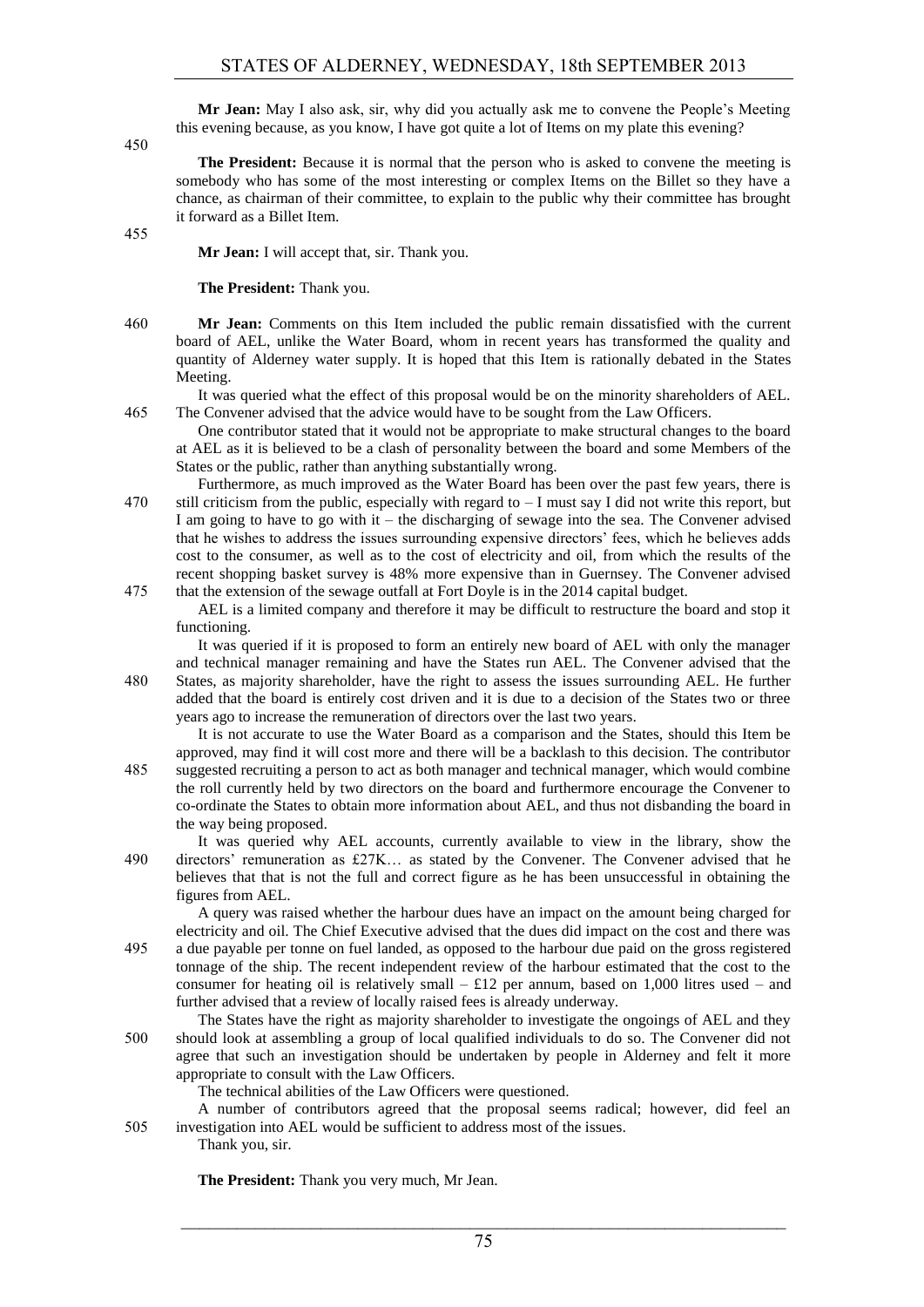## 510 **Mr Simonet:** A point of order, Mr President.

#### **The President:** Mr Simonet.

**Mr Simonet:** Usually, sir, it is usual for the Convener to read out the Report of the People's 515 Meeting as compiled by the Civil Service. I notice Mr Jean has decided to omit two parts of the summary and I assume that he has done this… because I can see them highlighted on his pad. So I would like him to correct those Items.

#### **The President:** I will speak for him on that Mr Simonet.

520 The Rules of the People's Meeting state quite clearly that the Convener is not supposed to express his own opinion and on various occasions, through the intensity of the evening, Mr Jean did on occasion express his own opinion. When I spoke to him about that, he very kindly, and rightly, agreed that he would not express his own views to the States Members.

#### 525 **Mr Simonet:** Thank you, Mr President. I accept that.

**The Greffier:** Perhaps, sir, I could just assist Mr Jean by reading out that present at the People's Meeting was, obviously, Mr Jean as Convener, who was assisted by the Chief Executive and Treasurer, there was a Minute Secretary, nine States Members, excluding the Convener, 530 approximately 70 members of the public and three members of the press.

**Mr Simonet:** Thank you.

**The President:** Thank you very much. So everybody… helping to clarify the situation. 535 Mr Jean, would you care to propose Item II now, please?

**Mr Jean:** Well, indeed. I take it I may speak on the Item as well at the same time?

#### **The President:** Of course.

#### 540

## **Mr Jean:** Thank you.

I would like to propose the Item, Alderney Electricity Limited and in speaking on the Item, I am asking the States to give its support to a proposition for the public good.

Three years ago, the board at AEL, in combination with the States representative on the board, 545 raised the remunerations for directors quite considerably. After raising points in ensuing AGMs over the last three to four years, it is quite clear to me the public were never consulted in any way, nor was any permission sought.

In January, I made the Estates and Services Committee aware of my own concerns regarding price structuring and Alderney's own peripheral tax and extra charge system, the States of 550 Alderney oil tax and of course the rising costs at AEL to what I regard as excessive remuneration being paid to directors and the oil tax  $-$  a combination of both.

Taking the chairmanship of the ESC Committee and with the Committee's support, I commissioned a shopping basket survey. This took many months before the results came back. While I waited, I continued to push to generate the interest that would get AEL looked at, as I had 555 promised in my election manifesto the previous year.

Running true to form for me is a habit, especially when I know and sense all is not well with the public and business sector in our Island and I know these things are all part of it and I must look to take apart what has been going wrong in Alderney since I left office some 13 years ago.

Leaving the shopping basket survey on the back burner, I turned up the heat on AEL, and you 560 all know the result of that. A chairman lost his seat on the Policy Committee and I was invited before that to attend a special meeting at AEL with Mr Simonet, who by the time of that meeting had for some reason turned against me and performed his legendary U-turn. He came to my home shouting at me – very hostile.

#### 565 **Mr Simonet:** I have a point of order, Mr President.

This is quite… this sort of language about myself cannot be substantiated and is completely wrong.

**The President:** Thank you very much. So we come down to a matter of opinion here with the 570 feud. The point is taken, Mr Simonet.

If you would carry on, Mr Jean.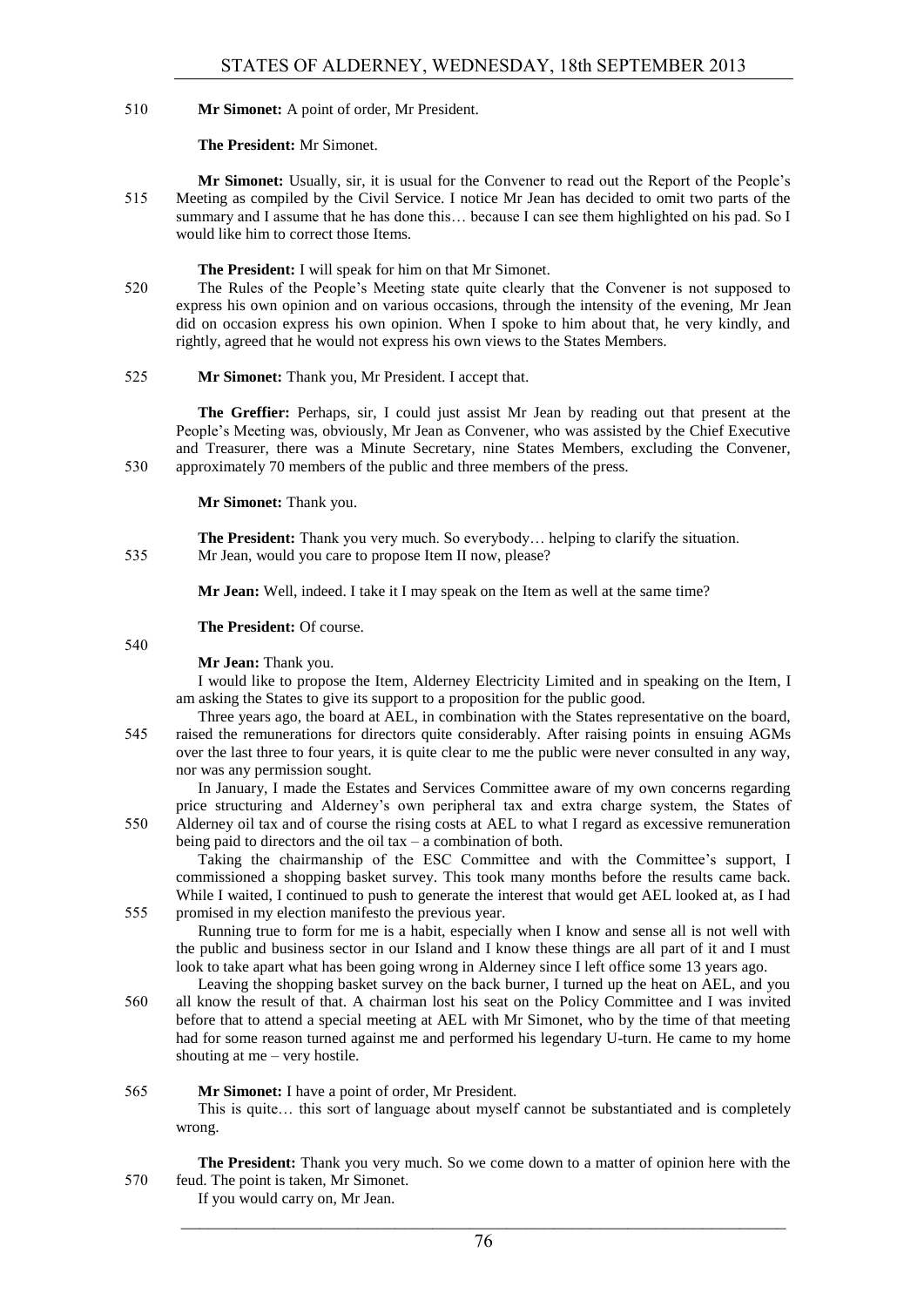**Mr Jean:** Telling me how welcome my efforts were and who would run AEL if the board resigned. Still the Chairman of the Policy Committee then, Mr Arditti, wrote to stop Mr Simonet attending that meeting with me – that did not work out – specially convened to allay my concerns. 575 While after that meeting, a censure motion signed by all in meetings with the President and written confirmation that I was not invited because of my different views and all this –

> **The President:** I will make a point of order here, Mr Jean. That meeting and the signing of that document did not take place in my office.

**Mr Jean:** Thank you.

580

**The President:** Thank you.

585 **Mr Jean:** And all this taking place in the absence of Mr Arditti, who was on holiday. How bad is that?

Then Mr Simonet gets the chairmanship of the Policy Committee, to gasps of shock –

**The President:** Mr Jean, can I draw your attention, please, to Item II, which is about Alderney 590 Electricity, and what you wish to do or what your recommendations are for the States to debate. If you could stick to the matters for debate, I would very much appreciate it.

**Mr Jean:** I will try if I can and see.

When you look at what has gone before tonight  $- I$  have dropped out a section  $-$  is it any 595 wonder the only way I can find to address this matter is to bring it to a wider audience?

I have been rebuked for my activities and yet the public clearly can see why I continue on and on and on. The recent publication of the shopping basket survey – my, wasn't I right! Forty eight per cent higher than Guernsey. Now, more than ever, I know I was right.

And what an amazing Chairman I had. No one else could understand me on that Committee, 600 but he did, and that 48% shows he most certainly backed the right course of action. Thank you very much for that, Mr Chairman. Thank you. I say that on behalf of the public as well as for myself.

I have pushed this issue for some eight to nine months now and on the way, I have conducted a demurrage inquiry. Whilst I was doing that, the board at AEL's answer, knowing that there was

605 going to be cost increase, put the price of oil up by 3.41 of a penny. By the time I arrived at AEL for the special meeting, my inquiry had been successful and the price had gone back down by 3.41 of a penny.

I know all this because I was one of the customers who received a letter from AEL outlining the price increase. I have achieved and done a lot lately for the public and yet here in this States I

610 sense the hostility which keeps on emanating from you. I ask myself: why did I return? And then, I remember: to help the public. In other words, I am not here for various personalities to quarrel with me. I am back here for the public. They keep telling me of the expense and the difficulty and they say to me, 'Don't give up. We support you. Thank you for your efforts.'

Later I will give you my views on the amendment, as I reserve my right to speak again.

615 Thank you, sir.

**The President:** Thank you very much. Mr Arditti, I believe you wish to second this motion?

# 620 **Mr Arditti:** Thank you, sir.

Sir, there is a common thread running through all the major Items on the Billet this evening: this Item on AEL; the next one about the new Connaught Care Home; the rules changes; the request for a referendum; and the Requête to increase the Policy Committee to include all 10 States Members. The thread which links them together is that they all involve States Members and

625 the public. In each Item, Mr Jean and I will endeavour to champion the public, and the question is: which of you Members, if any, will help us?

As we heard in Chief Pleas at the beginning of this meeting, the public will mark our cards as to how we vote today, and they have long memories. AEL is the first Item of concern of the public on the Billet today. The board of directors of AEL are not trusted by the public. There is good 630 reason for this: the directors are self-satisfied and self-important. Far from improving their reputation with the public at the meeting on 23rd July, they confirmed it. They *refused* to disclose

 $\mathcal{L}_\text{max}$  , and the contribution of the contribution of the contribution of the contribution of the contribution of the contribution of the contribution of the contribution of the contribution of the contribution of t how much they take from the company by way of salary, expenses and fees. They *refused* to disclose a copy of the letter used to silence their staff and they were unable to give one good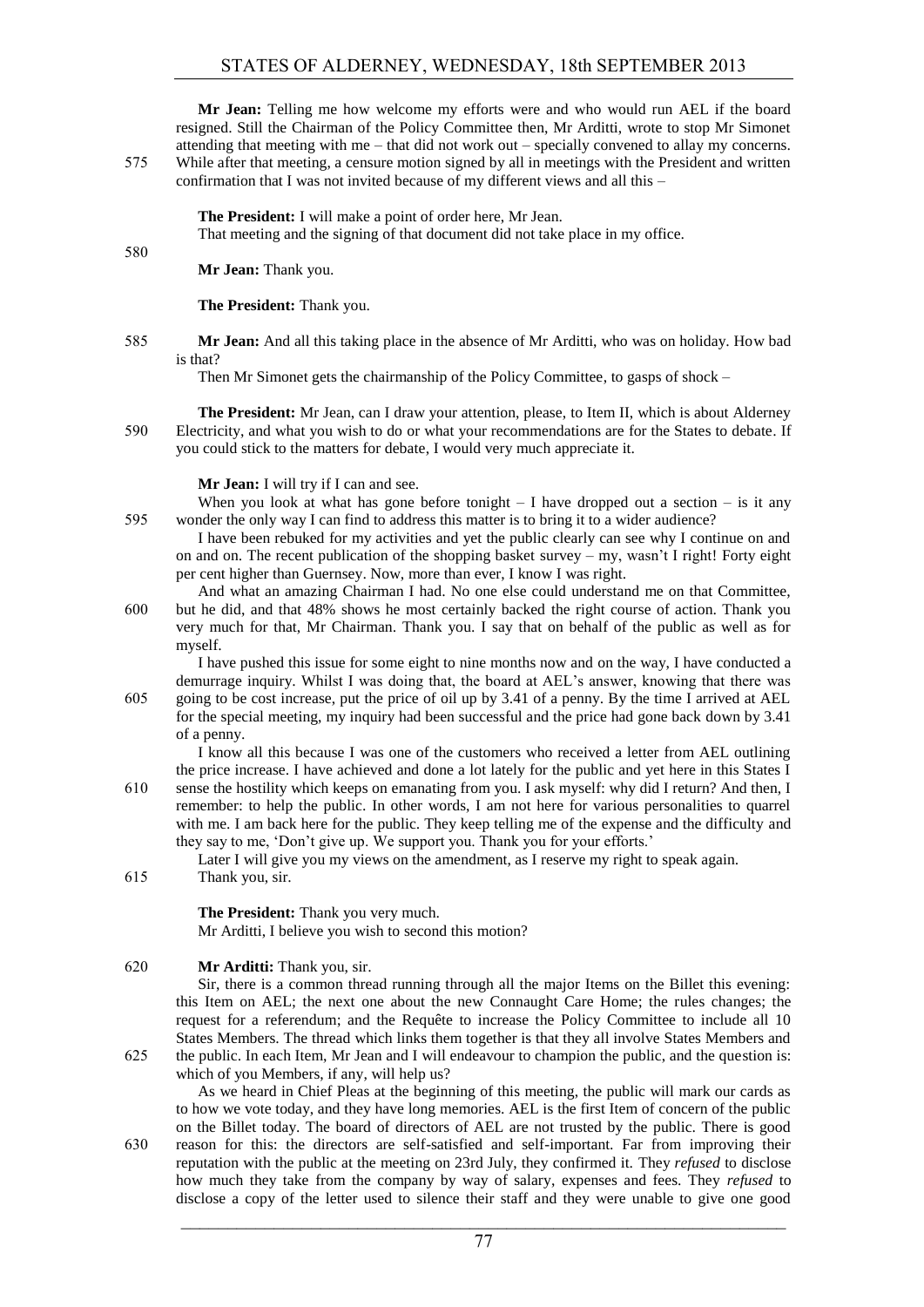reason for refusing the States of Alderney, their majority shareholder with responsibility for 635 holding the public's shares, a mere one-month delay to their AGM. Somewhat impertinently they said that *they* could not see sufficient reason for the delay. The public interest: not a sufficient reason for a mere one-month delay in their judgement.

The previous board of directors failed to win over the public and the one before that. This problem with AEL boards appears to be endemic. 'Let's have an accountant investigate us', they 640 say. This does not come within the competence of an accountant. Board after board fails to win the trust of the public. Are we, the public's States Members, listening to them or not?

The public are not stupid. They know what the suggested independent investigation is for and what the answer will be and at the end of the investigation after more of their money has been spent telling them that they should trust the directors of AEL, they will not do so, and we shall be 645 no further forward. Why? Because the public rightly see a tiny utility company serving a tiny community and successive boards of directors which are unnecessary and overblown.

The Water Board does not need directors; nor does our Electricity Company. We even have a board of directors of AEL which contains no high-level electrical expertise. The public do not have to suffer board after board which are arrogant and which they do not trust. We can dispense

650 with directors – they add nothing. They do not generate the electricity, and as for Mr McDowall's preoccupation with the banks, the institutions which brought the world to its knees by their selfinterest and incompetence, mercifully the Chairman of AEL has already confirmed that there is no intention to borrow. Directors are not required if the structure of AEL is changed. The only questions are: which is the best way to do this; and, what would it cost? This is what the motion 655 before you is intended to find out.

The 1953 Concession Law contains the process for the States to acquire AEL and the times at which we can do this, but I feel sure that Members would rather hear this from the Law Officers than from me. Once we have acquired the AEL business activities, we can dust AEL down and keep it as a board of the States or establish a new and different board of directors. The current

- 660 direction and senior management of AEL is way over the top for what is a tiny public utility company. The money saved by downsizing the top structure at AEL would help to pay for a highlevel technical manager to run the operation. There is also considerable on-Island expertise available *if* we want to establish a new board of directors who would not wish to charge for their services.
- 665 Some people say, 'Keep the board and instruct them to do what you say.' What for? Successive boards have a long history of arrogance towards their majority shareholder and the public. Having threatened to resign over a mere one-month delay to their AGM, I cannot see that an agreement with this board to comply with States instructions would last very long, and I repeat: why hang on to them? What for?
- 670 When we get to Item IV on today's Billet, the care home, we will see a very different board of directors, which enjoys the confidence of the public and which is made up of unpaid volunteers. I ask you to vote for this motion and bring peace to years of strife with successive AEL boards. Thank you, sir.

# 675 **The President:** Thank you very much.

Madam Greffier, I believe we received an amendment to this Item.

**The Greffier:** Yes, sir. We received an amendment proposed by Mr Rowley, seconded by Mr Berry, that the Item be withdrawn.

680

**The President:** Mr Rowley, would you care to put forward your amendment?

#### **Mr Rowley:** Yes, Mr President.

Actually having listened to Mr Arditti and Mr Jean, I have to say I actually fully sympathise 685 with the sentiments of the Item that Mr Jean has proposed; however, it is the means of going about it that I am not in agreement with.

First of all, I would like to have this withdrawn because at the People's Meeting there was quite significant criticism of the wording of the Item and there was some thoughtful and level headed… some fresh faces there at that meeting, which was refreshing to say the least. I listened 690 carefully to what they had to say and I think we should take that into account.

The other reason is that Mr Jean actually… and I think he is running amuck here because he is putting Items on the Billet when he should not be. I think he is abusing his position as a Committee Chairman. His job is to deal with Items that come within the mandate of his Committee and neither this one or Items – is it IV and  $V$ ? – to which we have also put forward an 695 amendment, have anything to do with the mandate of his Committee. When those Items come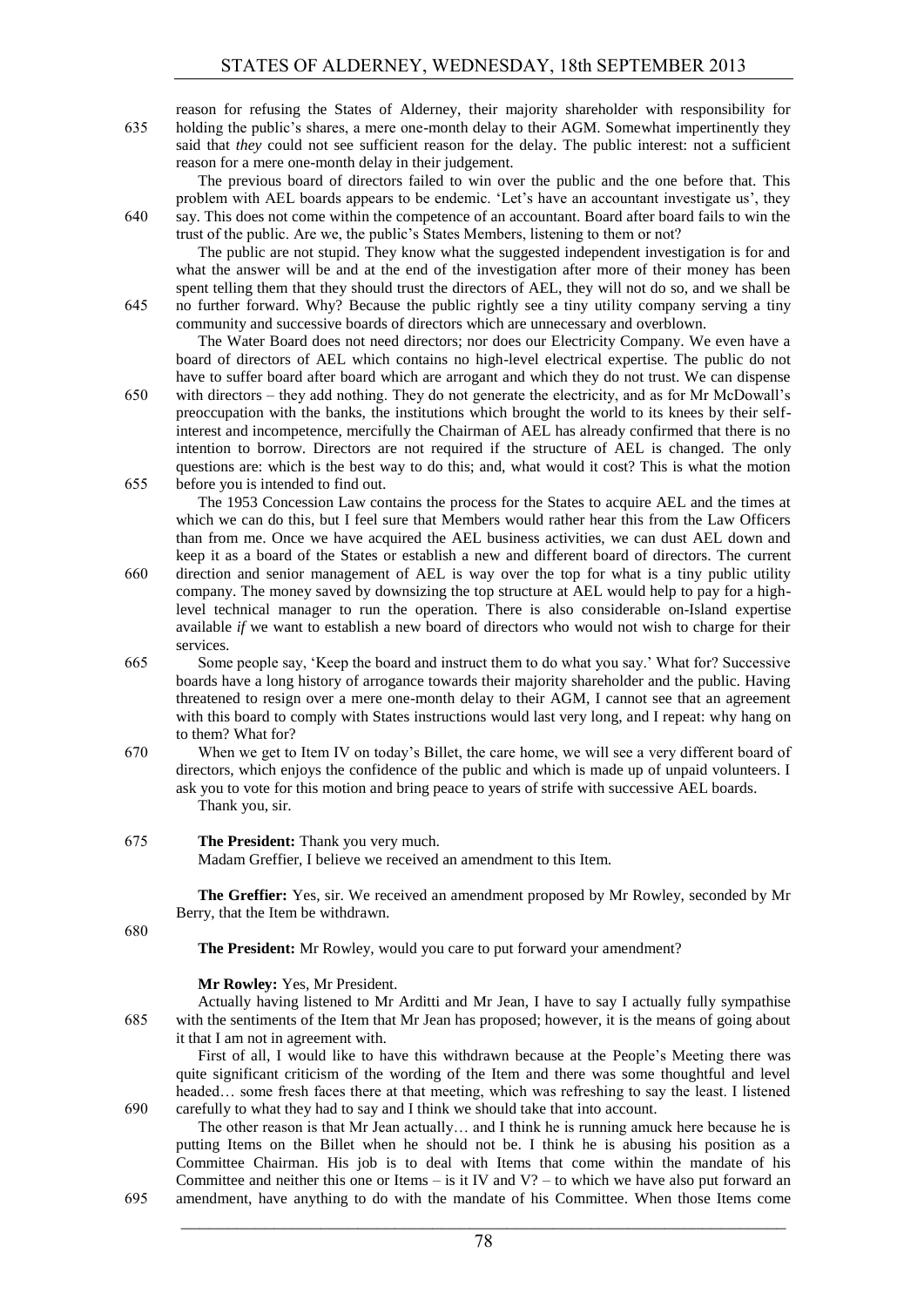before the Committee, then they are supposed to be discussed and debated within the Committee and Mr Jean has not mentioned these to the Committee at any time. There has been no discussion.

**Mr Jean:** On a point of information, sir, if I may?

700 The Committee had little or no regard for my opinion when they went and signed the censure motion. Thank you. That is all I have to say.

> **The President:** Mr Jean. Carry on, Mr Rowley.

705

**Mr Rowley:** Well, I am always very concerned about Mr Jean's opinion and when that censure motion was signed, I was actually away in France and so I did not know. Although if I had £20 for every person who has come up to me and told me how he was frogmarched into the President's office and made to sign it, I would be more financially secure than I am at the moment. *(Laughter)*

710 But anyway, to get back to this, at no time has Mr Jean discussed this with us and we had a meeting last week and there was not a peep out of him about it and by then we knew it was on the Billet. So from that point of view, what can I say? What he has done is within the letter of the law, but certainly not the spirit of it and if he continues to put things at will on the Billet and abuse his position as a Committee Chairman, then (a) it will become undemocratic… He could go around 715 putting whatever he wants on and he could suggest that we all wear bowler hats on a Sunday or

something, and I would not have the right to do that because I am not a committee chairman. The whole thing is supposed to be the result of sensible level-headed discussions with the Committee, within the Committee, and then he is supposed to put it forward for inclusion in the Billet and he has not done this for any of these. I think he is actually pursing his own agenda and 720 that of a third party and this is bang out of order, if you pardon the expression. He is trying to drive

a truck through the whole thing.

If he does want to put something that is not relevant to his Committee on the Billet, there is a correct way to do that by means of a Requête, which involves four people signing it in total and that shows that (a) there is some support for it and (b) it is not going to be wasting everybody's

725 time when it gets there. He has not done that. We have done it with the last Item on this evening's Agenda and he could have approached me because, as I said, I am fully sympathetic to the sentiment.

I think AEL should be properly examined and all the options properly looked at –

# 730 **Mr Jean:** Sir, on another point of information –

**The President:** Is this a point of order or to correct him?

**Mr Jean:** It is a point of order, yes.

735 I have been challenged that I did not use… and I was going to reveal quite considerably later on, and I have had a discussion with Mr Rowley –

**The President:** Mr Rowley –

740 **Mr Jean:** – and I am surprised that he would say that about me because I came to you and I told you that I have tried the Requête route. I could not get the signatures. Thank you.

#### **The President:** Thank you.

745 Mr Rowley, if you would carry on.

**Mr Rowley:** Yes, I will carry on because at no time has he made any… you certainly did not approach me. Mr Jean was having coffee with me the other night and… anyway –

750 **The President:** Can you continue with the reason for your –

**Mr Rowley:** Yes, with what I was saying. He needs to seek a Requête and try and get four signatures, including his own, and had he done it and had it been properly relayed, he probably would have succeeded. I would have signed it had it been properly worded and properly thought 755 out, but at the moment we have not had any opportunity to discuss this at length at all.

 $\mathcal{L}_\text{max}$  , and the contribution of the contribution of the contribution of the contribution of the contribution of the contribution of the contribution of the contribution of the contribution of the contribution of t 79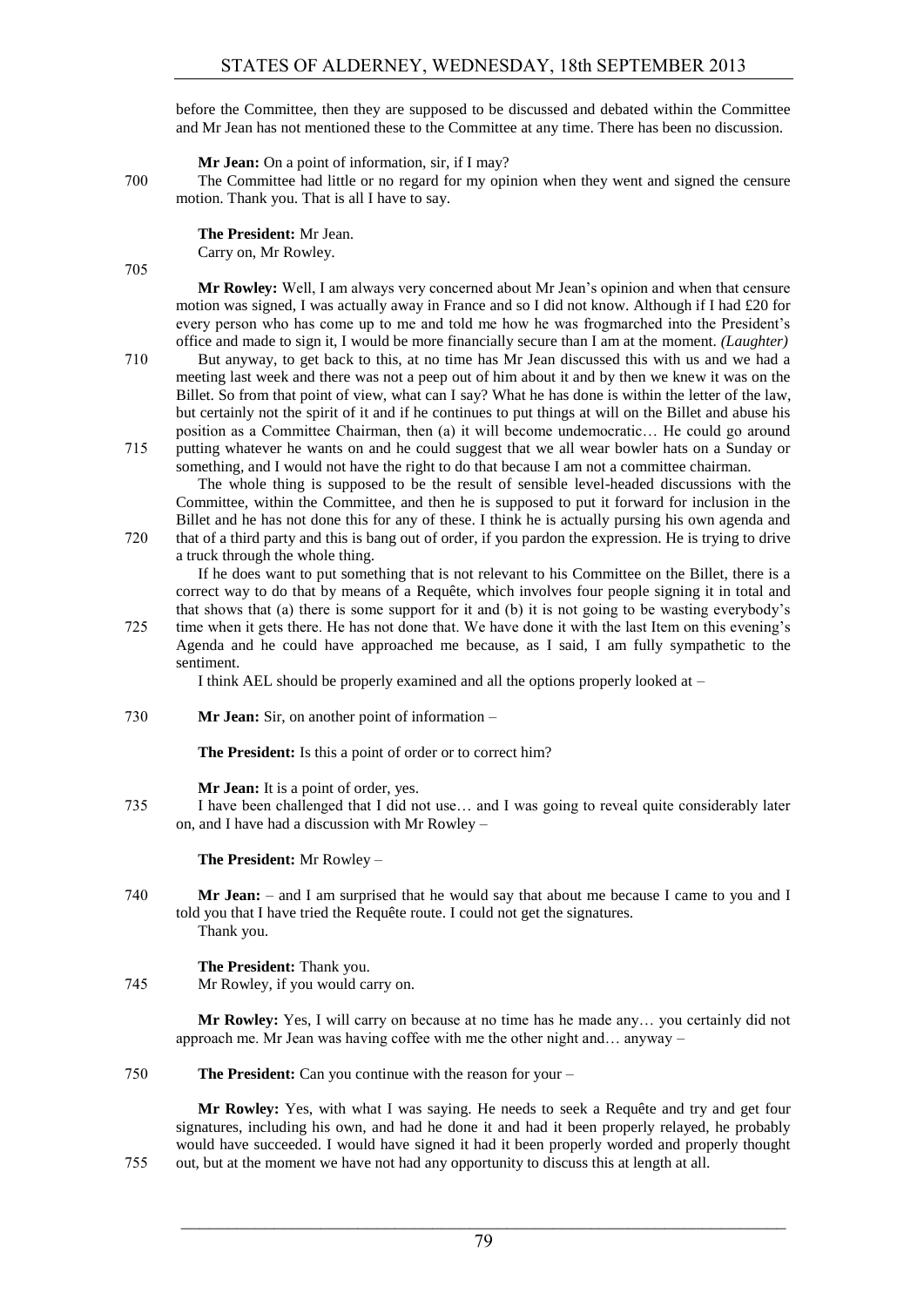So that is why I am asking for it to be withdrawn, so it can be properly discussed, and we cannot actually allow Mr Jean to set a precedent in this way because he will be popping whatever he wants on left, right and centre.

760 **The President:** Thank you very much, Mr Rowley.

**Mr Rowley:** Okay. Thank you.

**The President:** Mr Berry, I believe you wish to second this.

765

**Mr Berry:** Yes, sir, just one point I wish to make. I sympathise with Mr Jean for the problems he had with AEL, but listening to what was said at the People's Meeting, I do think the formation of a new committee… or, I should say, a new board, is going to cause any more problems than what they have had before.

770 There is too much rumour and innuendo, too much fact overridden by fiction and until we have a clear insight of what is involved, I think we should… I would support the withdrawal of the Item. I am not supporting the removal of this Item from public discussion. I am saying the withdrawal and further discussion within committee as to have we go forward. I do not think it would be fair on anybody to put them onto a board of AEL if they are going to be pilloried by the 775 public in the future as the past boards have been.

**The President:** Thank you very much, Mr Berry.

Does any other States Member wish to comment on this amendment? Mr McDowall.

780

**Mr McDowall:** Yes, please, Mr President. Thank you very much.

There is shortly an energy policy going to be published for public consultation being worked on over the summer that will certainly put AEL well into the spotlight. I think after publication of that and public consultation, that I think is the appropriate time to evaluate Mr Jean's proposition.

785 Thank you.

**The President:** So are you speaking in support of the amendment to withdraw it or –

**Mr McDowall:** No. I am supporting the amendment. I just –

790

**The President:** Supporting the amendment. Thank you. Does any other Member wish to speak on this? Mr Tugby.

- 795 **Mr Tugby:** I support the amendment purely because I think the present board has not been in position long enough to sort things out basically. It is a relatively new board. There are problems. They have had problems with Alderney Electricity caused by previous boards, a lot of it, and now we have a board and I think it is time we had a period of stabilisation to actually let them get things sorted out. There are problems and I believe they are sorted now.
- 800 The problems are that you have got a declining market for electricity and the cost is going up and that really has an effect on any business. Also, when the States brought in the fuel charge on the ships coming into the harbour, it was purely to help the deficit at the harbour and if we did not pass on that charge towards the electricity, well then we would have had to raise that money from elsewhere. So it did not matter where the charge came from as it has to come from somewhere, 805 whether it was from the rates or anything else, but we had a deficit at the Harbour and we had to
- address it. So we cannot blame the board for the price of oil because the States is partly to blame for it.

So I will support the amendment purely to actually give the board a chance to sort something out. The chairman has only been in position for just under 12 months, I believe, and that is not 810 enough to sort it out.

Thank you.

**The President:** Thank you very much, Mr Tugby. Does anyone…? Mr Roberts.

815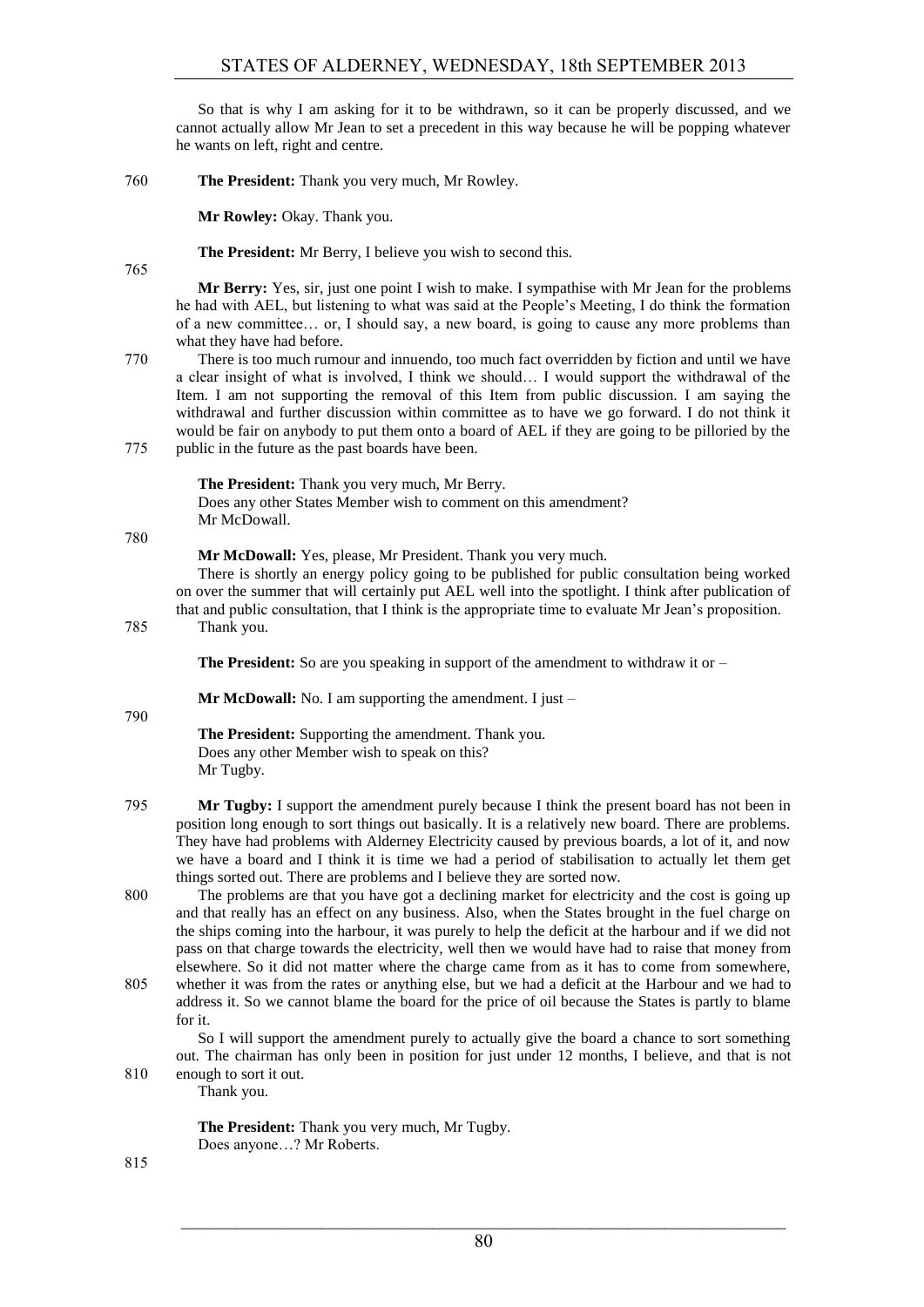**Mr Roberts:** Yes, I have got great sympathy on Louis's Item here, but I think it is a step too far. The public overwhelmingly really, in my view, did not support the taking over of Alderney Electricity by the States, but I would like to see an independent view.

Taken over 48%, as Louis said, is a scandalous thing and I would like to see an independent 820 review first and then we decide.

**The President:** So you are supporting... speaking for or against?

**Mr Roberts:** I am supporting the amendment.

825

**The President:** Thank you very much, Mr Roberts. Mr Jean.

**Mr Jean:** I am disappointed, *very* disappointed in hearing what I have just heard. The States of 830 Alderney, by the look of it, is going to fail to do its job; but let's go ahead.

Addressing the amendment to withdraw my proposition on AEL, this is amazing. Talk about flying in the face of public opinion. Mr Berry, who always talks about the old age pensioner, and families and how they are going to afford the cost of living –

835 **Mr Berry:** A point of order, sir.

I have not changed my views. I have just changed views on how it is being done on this proposition. Thank you, sir.

**The President:** Thank you very much, Mr Berry. 840 Please carry on, Mr Jean.

**Mr Jean:** We will never be able to talk about those subjects any more.

This amendment from Messrs Rowley and Berry shows a lack of care in the community and without doubt, little or no interest in the public, but not to debate –

845

**Mr Berry:** A point of order, sir.

**The President:** Yes, Mr Berry.

850 **Mr Berry:** I have never lost interest in the public. I concur with what Mr Jean is trying to do, but not the way it is being done. My concerns are, as always, with the public of this Island, sir.

**The President:** I am sure the public will draw their own opinion.

855 **Mr Rowley:** Yes, well, I have exactly the same –

**The President:** Mr Rowley, do you wish to address the Chair?

**Mr Rowley:** Yes, on a point of order.

860 I have not lost any concern for the public either.

**The President:** Thank you. Right, please carry on, Mr Jean.

865 **Mr Jean:** Not to debate and make a decision on the issue of AEL which, let us face it, I have brought to you gift wrapped at last ready to be debated, and that alone is a massive achievement – the result of eight months' work. This should have been done a long time ago. It is just that no one cared enough to bring it to you. Here it is. No one was prepared to work as I have. Everything you are doing to stop this day coming, it has come. Let us vote this amendment out and get on with 870 what the public need us to do.

With bated breath the public await the outcome of tonight's debate and this amendment is not good. Forget about anything to do with personality. Forget about anybody's involvement and only think about that 48%. That is what counts. That is what is not helping this Island. Forty eight per cent more than Guernsey, Alderney pays for its oil and electricity: every man, woman and child,

875 the families, the old age pensioners and those people who need your help now. Mr Rowley and Mr Berry, you know I am right. This is a once-in-a-lifetime offer. The population shows for me no evidence yet that we have halted the decline. The school role is now at 129 children. I still hear of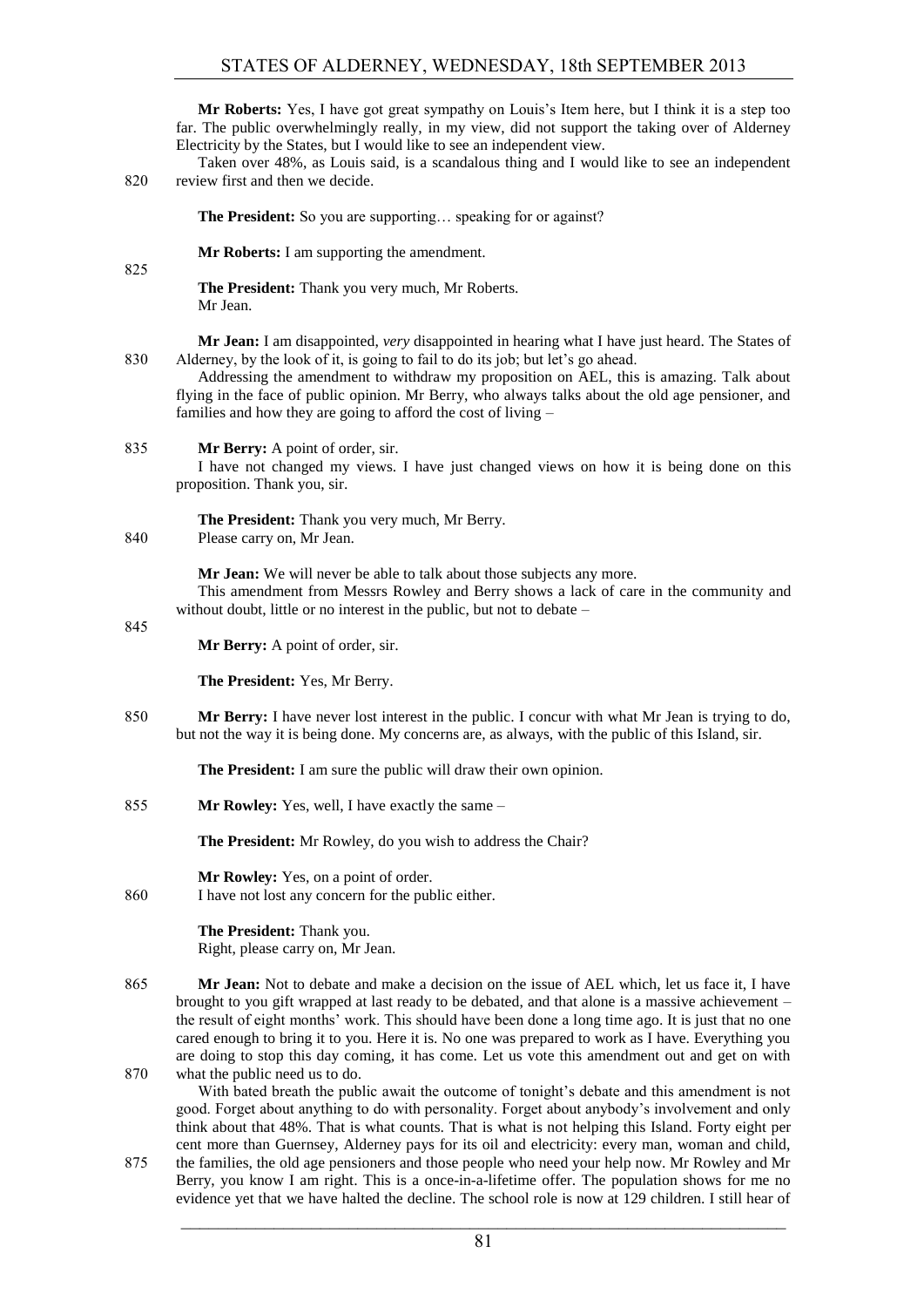people and families leaving Alderney. This is only part of the journey I would like to take you all on with me.

880 This is a vital company which is crucial to Alderney's recovery. AEL needs its 83% public shareholding vested in you, the States of Alderney. You must not run away from this work. Stay here and lend your support for the public. If not for me, do it because you know it must be done. In order to start to work on the 48% and to take the necessary steps to cut that figure by taking back the directors' remuneration, so high no one dare reveal the true cost or at least not to this date. 885 Vote to obtain the Law Officers' opinion on how best we may be able to do this.

You must also realise quite a price has been paid for this day, which has been a long time coming. Remember, Mr Rowley and Mr Berry, there is nowhere to run. The public are watching what you both do tonight and also they watch the actions of each and every one of the States Members, still hoping each of you will do the right thing.

890 I appeal to the States to vote against this amendment. It is clearly against the public good and I am really sorry to hear what has been said tonight on the amendment. I am really distressed. Thank you.

## **The President:** Thank you, Mr Jean.

895 Does any other Member wish to speak? Mr Arditti.

#### **Mr Arditti:** Thank you, sir.

I think it might be worth reminding Members that we are debating the withdrawal amendment 900 at this stage. We have left the debate on Mr Jean's proposition and what we are debating is a withdrawal amendment – highly unusual. I am going to talk a lot more about these amendments, which I think are very bad, later on in the Billet tonight.

But if we are… Mr Rowley, in support of this silencing amendment, an amendment designed to stop – an amendment, which if passed will stop debate upon Mr Jean's proposal – the only real 905 attempt at a justification was that he was, 'running amuck' and that the way he is doing it has set a precedent. He has not set a precedent. He is following exactly what was done previously. He is not creating a precedent at all.

He cannot be running amuck because there is an Item on this Agenda which recognises that this is the position under the Rules and wants to change it, and I will have a lot more to say about 910 that at the appropriate time. So with respect, Mr Rowley, your justification just does not work.

What we have got are excuses for not debating Mr Jean's proposition.

Mr McDowall makes a very valid point. He says there is an energy policy consultation on its way. He believes that this might be relevant. I do not. I welcome the energy policy consultation, but the document I have seen says nothing about whether the public want to see AEL with a board 915 of directors or not. Perhaps, as a result of Mr Jean's motion tonight, something might be done

- about that, but that is a very valid point. I just do not happen to agree with it, but that is a point, with respect to Mr McDowall, that should have been made during the debate on Mr Jean's proposition.
- Withdrawal motions usually the Rules do not say that they have to but those I have 920 experienced have been withdrawal motions by agreement. Something happens during a States Meeting – I can remember two occasions in the last States – and we all think, 'Whoops, we want time to think.' We all agree on a withdrawal amendment and that is the machinery for going away and coming back at a later date. I object most strongly to these amendments and, as I say, I will speak more later.
- 925 I do urge Members to vote against them and at least to have some sort of debate on proposals, which without any doubt reflect wide and deep concerns that the public have had about successive boards of AEL and which they continue to have.

Thank you, sir.

930 **The President:** Thank you, Mr Arditti. Mr Birmingham.

## **Mr Birmingham**: Thank you.

I think it is quite important to mention the IPA report on AEL, which is a very important 935 document. Within it there were recommendations relating to the role of the States of Alderney in relation to AEL, and the most important of those were that it identifies the real problem with Alderney's energy sector, and that is the lack of a proper co-ordinated energy policy for the Island. In fact, section 5.2.1 of the IPA report stated that in order to play an effective role and to position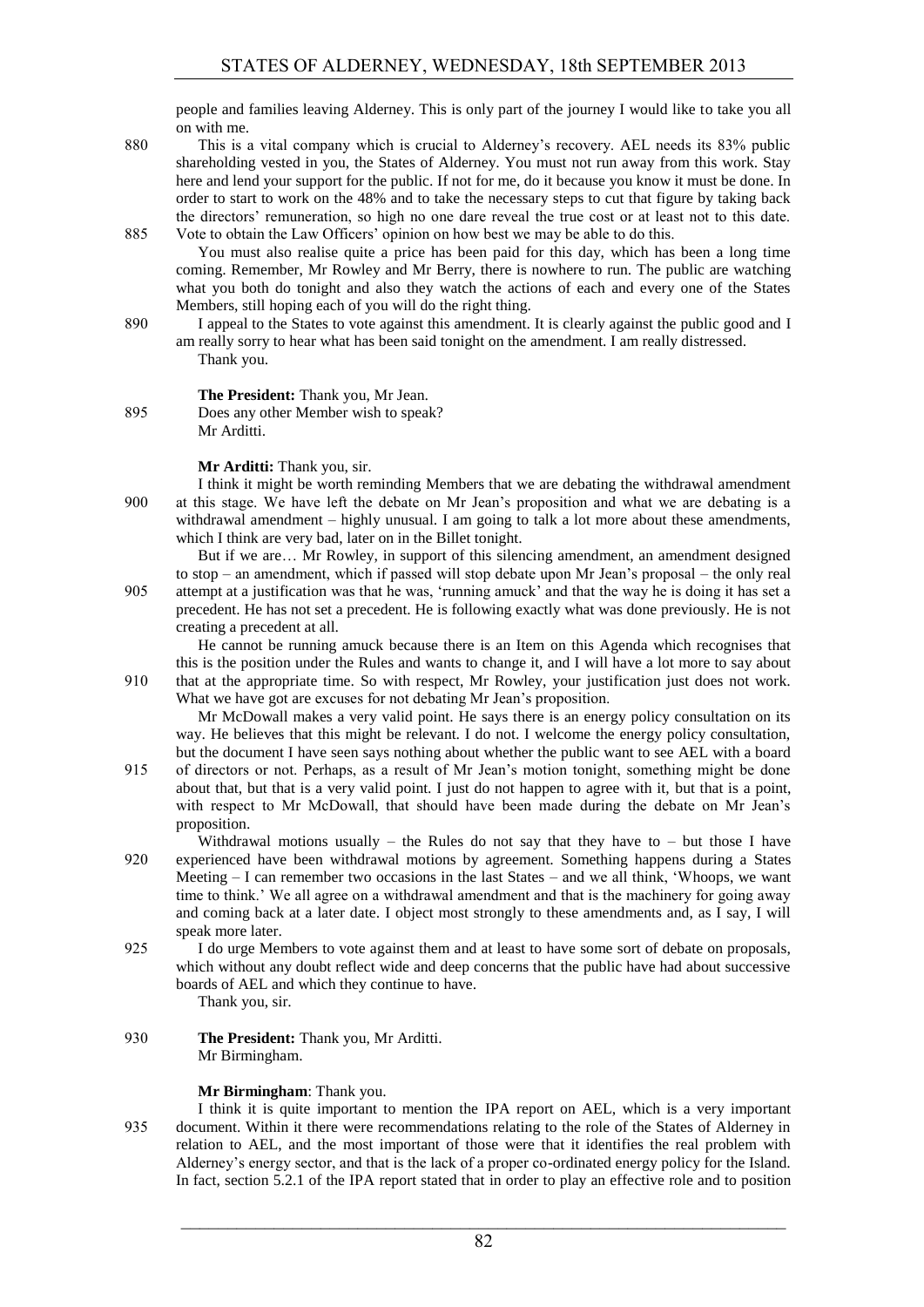itself appropriately in relation to AEL, it suggested that the States clarify and prioritise the States 940 objectives in relation to the energy sector, and AEL in particular.

- Over the last five years since the independent IPA report into the operation of AEL's commission, the Policy Committee of the States have been directing the States nominated director to undergo the reforms of the management structure as recommended by that report's findings. It has not been a smooth process and I think there have been some errors along the way, but that
- 945 particular report set out its suggested conclusions and recommendations of how AEL should be structured. I have a copy of the conclusions and recommendations here and that relates to –

**The President:** Excuse me, but I believe Mr Arditti wants to make a point of order.

950 **Mr Arditti:** A point of order.

I have no recollection of any minute of the Policy Committee recording these deliberations. I wonder if Mr Birmingham could tell me whether I am right or wrong.

**Mr Birmingham:** What I would say is that that is *my* recollection of discussions in the Policy 955 Committee; however, as to whether they are minuted, I am unsure.

**Mr Arditti:** Sorry, can I just be clear, sir, and then I will not interrupt Mr Birmingham any longer? Is he saying that he is relying on *unminuted* resolutions of the Policy Committee?

# 960 **The President:** I shall put that to him.

**Mr Birmingham:** As to whether it was a resolution, I do not believe that would be the case. My understanding of the discussions that we held within the Policy Committee at that time was that the aim was to implement the recommendations of the report and I would have to check what 965 the minutes are. So I thank him for his correction on that.

I believe that the current board are making strides to deal with some of the current and previous management problems. Does Mr Jean's proposition do that? In my opinion, no, it does not. What it does is it presupposes an outcome without any consultation on any of the issues, such as infrastructure demand, site management, interconnectivity, diversified supply, energy security,

970 price stabilisation, micro-generation, the company's future relationship with ARE and ACRE and above all, the capital expenditure that would be required to improve the energy distribution and production capability of the Island as a whole.

Mr Jean glosses over, when extolling the virtues of the Water Board as a shining example of States management of a utility, the minor detail of over  $\pounds$ 1.2 million in capital investment that has 975 been required in our water system to rectify the chronic, decades-long mismanagement of previous States of the Island's water resource. His solution to address the Island's energy sector problem is

**Mr Jean:** On a point of order.

to bring AEL even further into States hands –

# **The President:** A point of order.

980

**Mr Jean:** I am sorry to interrupt you on that. Thank you, sir. Thank you very much.

What I want to do is establish and try to get this issue dealt with. We have never been able to 985 deal with it and what I am aiming for is to bring the company into the States, then we can make further decisions. Nothing is fixed in stone. Mr Arditti himself –

**The President:** Your point of order is…?

990 **Mr Jean:** My point of order is, if we can, to carry on, to debate, get the motion done and to bring AEL into the States. Then we can make, if we want to, further resolutions to the States. Nothing is fixed in stone.

**The President:** Mr Jean, I appreciate your concern, but that is not exactly a point of order. 995 Thank you. Carry on.

**Mr Birmingham:** Thank you.

Personally, I believe the less the States, and particularly Island politicians, have to do with the operation and day-to-day running of something as important as the Island's energy utility, the 1000 better.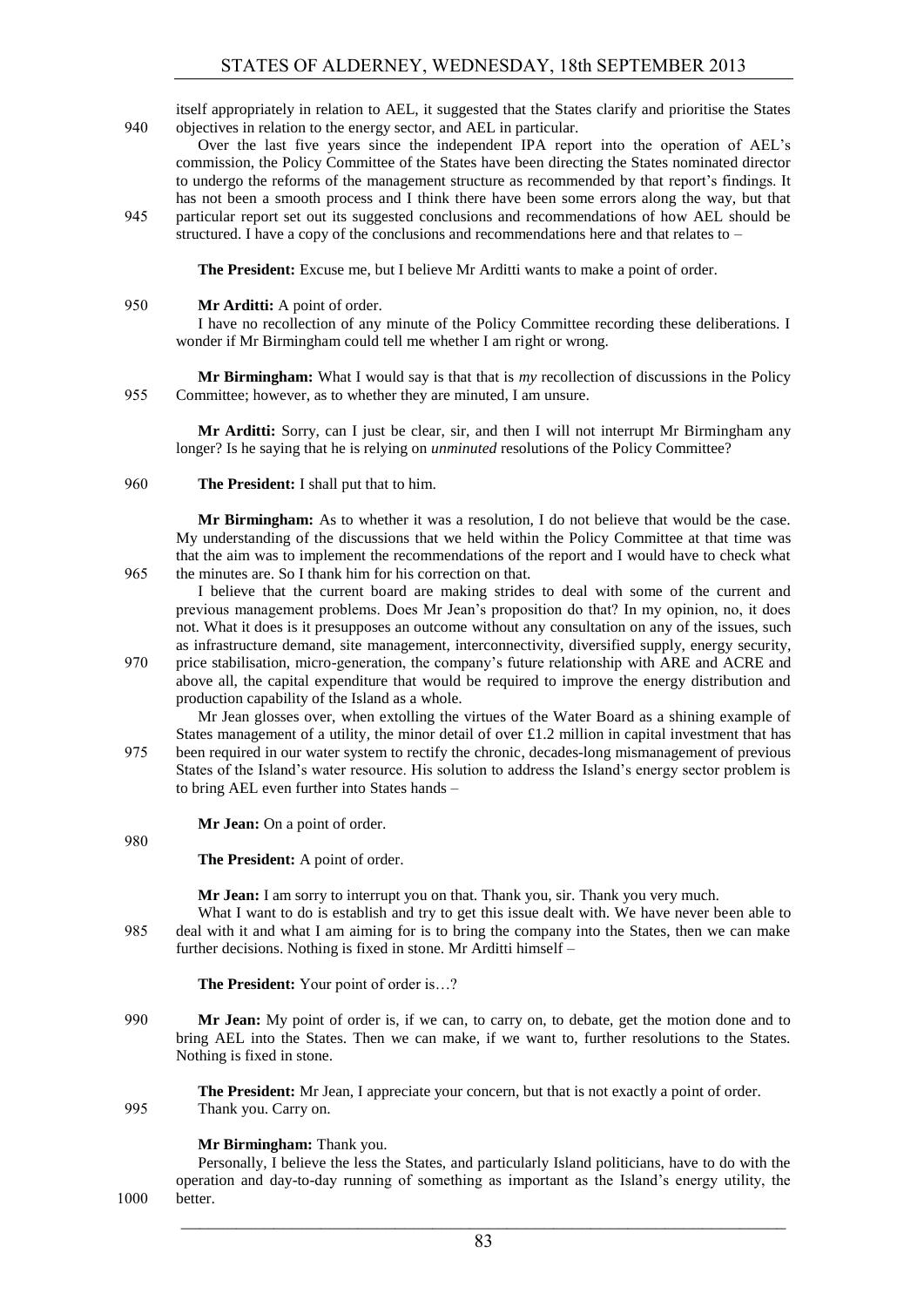In previous States, Mr Beaman, the then Head of Policy and Finance repeated stated the need for an Island energy policy. In the drafting of the Island Strategic Plan road map, I stressed the need for an Island energy policy and the current States has started on the process of creating one. Currently, I, the Chief Executive, Mr McDowall and others, along with the help of the UK Energy

- 1005 Savings Trust, which I believe was the body that assisted the States of Jersey in forming its energy policy, are in the process of drafting a consultation document in order to form an Island energy strategy. This is the starting point for decision-making of how we progress the problems of energy supply on a small island; not the way that Mr Jean is proposing.
- A problem of energy supply is one that is shared by all small islands and even some medium 1010 sized ones and is recognised by the work undertaken by the UN in addressing the problems of small island development in the States. These are problems that are universal, not just for Alderney, but putting Island energy production in the States hands, as is proposed… or as this proposal would take us forward, is putting the cart before the horse. In my view, it does not just put the cart before horse, it puts the cart in a barn in a different field on another farm in another 1015 parish across the river from the horse.

I support the amendment to withdraw the Item so that all relevant facts can be considered around the formation of a proper energy policy for the Island, not just AEL's isolated role within it, not just for now, but also for the future.

#### **Mr Harvey:** Thank you, Mr President.

The amendment of course is not about AEL and whether AEL is a well-run company or not. I 1025 suspect there is such a groundswell of opinion and feeling on this that in a sense the door is already half open, in terms of looking at AEL, who should own it and how it should be run. This is about the committee structure and the apparent abuse of power by a committee chairman.

Chairing a committee is a privilege, not a right. Chairmen are only there as long as their committee wish them to be in place and on that particular point I would just refer to the so-called 1030 precedent mentioned earlier. The precedent, of course, relates to the former Chairman of Policy

- Committee. What Members may not be aware of is that a member of the Policy Committee, in Mr Arditti's presence, tried to raise a vote of no confidence. Mr Arditti refused and closed the meeting. So it is totally untrue to say he was not aware that there was a potential vote of no confidence against him.
- 1035 However, we are talking about the present situation and I totally understand the views of the Members of Mr Jean's Committee that they feel, shall we say, affronted that they were not consulted about and had no opportunity to discuss this proposition. Therefore, whilst I share concerns about AEL – and I have no doubt that there will be further discussion, considerable discussion and hopefully some action, which ultimately Mr Jean might even approve of – I support 1040 the amendment.

Thank you.

**The President:** Thank you, Mr Harvey. Mr Arditti.

1045

**Mr Arditti:** Sir, I waited until Mr Harvey had finished.

**The President:** Is this a point of order?

1050 **Mr Arditti:** It is a point of order.

I wonder if he could state *very* clearly what he alleges? What vote of no confidence he alleges was ever put, when I was Chair of the Policy Committee?

**The President:** Mr Arditti, with all due respect, interruptions on a point of order are for breach 1055 of Rules to correct an inaccurate or misleading statement, which is what I presume you are trying to do or to explain a previously made statement which has been misconstrued.

**Mr Arditti:** I am 95% sure that what Mr Harvey said, if I understood him correctly, was untrue.

1060

**The President:** So you are saying he is making an inaccurate statement.

<sup>1020</sup> **The President:** Thank you very much, Mr Birmingham. Does any other…? Yes, Mr Harvey.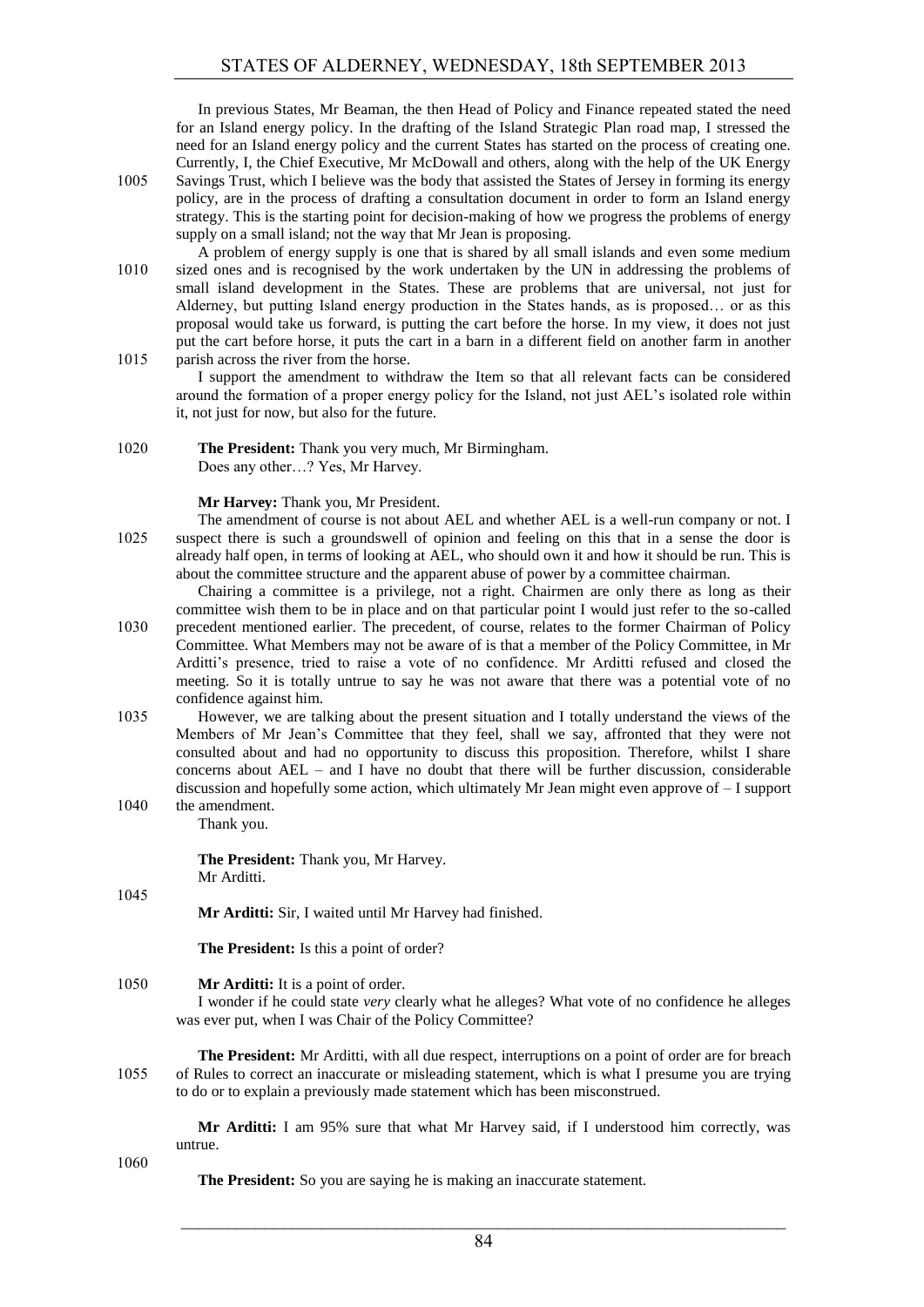| The President: He is ready to respond.<br>$Mr \, Arditti:$ – what he alleges was ever put to me as a vote of no confidence.<br>1070<br>The President: Mr Harvey is ready to respond.<br>Mr Harvey: Thank you, Mr Arditti, Mr President.<br>It was at a meeting in the Braye Beach, in the downstairs session of Braye Beach, which<br>became extremely heated and embarrassing to some of us there. At that meeting my colleague, Mr<br>1075<br>McDowall, said, 'In that case I wish to raise a vote of no confidence in the Chairman', and the<br>Chairman immediately closed the meeting.<br>Thank you.<br>The President: Thank you.<br>1080<br>$Right -$<br><b>Mr Jean:</b> I am sorry, but I have got to rise on that one. That certainly is not $-$<br>The President: Is this a point of order?<br>1085<br>Mr Jean: It is a point of order.<br>That is not true. That remark is untrue.<br>The President: So you are saying that to correct an inaccurate statement.<br>1090<br>Mr Jean: Indeed, I am.<br>The President: Thank you, Mr Jean.<br>Does anybody else wish to speak on this amendment? I believe we have one Member who has<br>1095<br>not spoken. I have got nine on my list here.<br>Mr Simonet: Yes, that is my good self. Much has already been said, Mr President, so I will<br>not bore everybody.<br>I totally support what Mr Harvey and Mr Birmingham said, who went through the detail, but<br>the important thing is that to bring a proposal of this magnitude without first discussing it in the<br>1100<br>appropriate committee, where the States Members would be given the opportunity to evaluate the<br>feasibility of the proposal, with the assistance of whatever specialist advice they require, displays a<br>complete disregard for the established procedures and good practice.<br>That is the basic reason why I am voting with this amendment.<br>1105<br>The President: Thank you very much.<br>Mr Rowley, would you like to make your summation, please, for this amendment.<br>Mr Rowley: Yes, Mr President.<br>1110<br>Not only does it demonstrate a disregard for the procedure, it demonstrates a contempt for it, in<br>my view.<br>All I have to say to Mr Jean is had he behaved himself in trying to put forward a Requête, then<br>had it been properly worded, I would have very likely signed it and I am sure he could have got<br>some support.<br>1115<br>The President: A point of order.<br>Mr Jean: Yes, a point of order.<br>If we are talking about correct behaviour, why did my Committee not behave correctly when<br>1120<br>signing the censure motion and inform me and let me join in? |      | Mr Arditti: I have just got to have clarification of exactly I do not want to falsely accuse<br>him. I just want clarification of exactly - |
|-------------------------------------------------------------------------------------------------------------------------------------------------------------------------------------------------------------------------------------------------------------------------------------------------------------------------------------------------------------------------------------------------------------------------------------------------------------------------------------------------------------------------------------------------------------------------------------------------------------------------------------------------------------------------------------------------------------------------------------------------------------------------------------------------------------------------------------------------------------------------------------------------------------------------------------------------------------------------------------------------------------------------------------------------------------------------------------------------------------------------------------------------------------------------------------------------------------------------------------------------------------------------------------------------------------------------------------------------------------------------------------------------------------------------------------------------------------------------------------------------------------------------------------------------------------------------------------------------------------------------------------------------------------------------------------------------------------------------------------------------------------------------------------------------------------------------------------------------------------------------------------------------------------------------------------------------------------------------------------------------------------------------------------------------------------------------------------------------------------------------------------------------------------------------------------------------------------------------------------------------------------------------------------------------------------------------------------------------------------------------------------------------------------------------------------------------------------------------------------------------------------------------------------------------------------------------------------------------------------------------------------------------------------------|------|---------------------------------------------------------------------------------------------------------------------------------------------|
|                                                                                                                                                                                                                                                                                                                                                                                                                                                                                                                                                                                                                                                                                                                                                                                                                                                                                                                                                                                                                                                                                                                                                                                                                                                                                                                                                                                                                                                                                                                                                                                                                                                                                                                                                                                                                                                                                                                                                                                                                                                                                                                                                                                                                                                                                                                                                                                                                                                                                                                                                                                                                                                                   | 1065 |                                                                                                                                             |
|                                                                                                                                                                                                                                                                                                                                                                                                                                                                                                                                                                                                                                                                                                                                                                                                                                                                                                                                                                                                                                                                                                                                                                                                                                                                                                                                                                                                                                                                                                                                                                                                                                                                                                                                                                                                                                                                                                                                                                                                                                                                                                                                                                                                                                                                                                                                                                                                                                                                                                                                                                                                                                                                   |      |                                                                                                                                             |
|                                                                                                                                                                                                                                                                                                                                                                                                                                                                                                                                                                                                                                                                                                                                                                                                                                                                                                                                                                                                                                                                                                                                                                                                                                                                                                                                                                                                                                                                                                                                                                                                                                                                                                                                                                                                                                                                                                                                                                                                                                                                                                                                                                                                                                                                                                                                                                                                                                                                                                                                                                                                                                                                   |      |                                                                                                                                             |
|                                                                                                                                                                                                                                                                                                                                                                                                                                                                                                                                                                                                                                                                                                                                                                                                                                                                                                                                                                                                                                                                                                                                                                                                                                                                                                                                                                                                                                                                                                                                                                                                                                                                                                                                                                                                                                                                                                                                                                                                                                                                                                                                                                                                                                                                                                                                                                                                                                                                                                                                                                                                                                                                   |      |                                                                                                                                             |
|                                                                                                                                                                                                                                                                                                                                                                                                                                                                                                                                                                                                                                                                                                                                                                                                                                                                                                                                                                                                                                                                                                                                                                                                                                                                                                                                                                                                                                                                                                                                                                                                                                                                                                                                                                                                                                                                                                                                                                                                                                                                                                                                                                                                                                                                                                                                                                                                                                                                                                                                                                                                                                                                   |      |                                                                                                                                             |
|                                                                                                                                                                                                                                                                                                                                                                                                                                                                                                                                                                                                                                                                                                                                                                                                                                                                                                                                                                                                                                                                                                                                                                                                                                                                                                                                                                                                                                                                                                                                                                                                                                                                                                                                                                                                                                                                                                                                                                                                                                                                                                                                                                                                                                                                                                                                                                                                                                                                                                                                                                                                                                                                   |      |                                                                                                                                             |
|                                                                                                                                                                                                                                                                                                                                                                                                                                                                                                                                                                                                                                                                                                                                                                                                                                                                                                                                                                                                                                                                                                                                                                                                                                                                                                                                                                                                                                                                                                                                                                                                                                                                                                                                                                                                                                                                                                                                                                                                                                                                                                                                                                                                                                                                                                                                                                                                                                                                                                                                                                                                                                                                   |      |                                                                                                                                             |
|                                                                                                                                                                                                                                                                                                                                                                                                                                                                                                                                                                                                                                                                                                                                                                                                                                                                                                                                                                                                                                                                                                                                                                                                                                                                                                                                                                                                                                                                                                                                                                                                                                                                                                                                                                                                                                                                                                                                                                                                                                                                                                                                                                                                                                                                                                                                                                                                                                                                                                                                                                                                                                                                   |      |                                                                                                                                             |
|                                                                                                                                                                                                                                                                                                                                                                                                                                                                                                                                                                                                                                                                                                                                                                                                                                                                                                                                                                                                                                                                                                                                                                                                                                                                                                                                                                                                                                                                                                                                                                                                                                                                                                                                                                                                                                                                                                                                                                                                                                                                                                                                                                                                                                                                                                                                                                                                                                                                                                                                                                                                                                                                   |      |                                                                                                                                             |
|                                                                                                                                                                                                                                                                                                                                                                                                                                                                                                                                                                                                                                                                                                                                                                                                                                                                                                                                                                                                                                                                                                                                                                                                                                                                                                                                                                                                                                                                                                                                                                                                                                                                                                                                                                                                                                                                                                                                                                                                                                                                                                                                                                                                                                                                                                                                                                                                                                                                                                                                                                                                                                                                   |      |                                                                                                                                             |
|                                                                                                                                                                                                                                                                                                                                                                                                                                                                                                                                                                                                                                                                                                                                                                                                                                                                                                                                                                                                                                                                                                                                                                                                                                                                                                                                                                                                                                                                                                                                                                                                                                                                                                                                                                                                                                                                                                                                                                                                                                                                                                                                                                                                                                                                                                                                                                                                                                                                                                                                                                                                                                                                   |      |                                                                                                                                             |
|                                                                                                                                                                                                                                                                                                                                                                                                                                                                                                                                                                                                                                                                                                                                                                                                                                                                                                                                                                                                                                                                                                                                                                                                                                                                                                                                                                                                                                                                                                                                                                                                                                                                                                                                                                                                                                                                                                                                                                                                                                                                                                                                                                                                                                                                                                                                                                                                                                                                                                                                                                                                                                                                   |      |                                                                                                                                             |
|                                                                                                                                                                                                                                                                                                                                                                                                                                                                                                                                                                                                                                                                                                                                                                                                                                                                                                                                                                                                                                                                                                                                                                                                                                                                                                                                                                                                                                                                                                                                                                                                                                                                                                                                                                                                                                                                                                                                                                                                                                                                                                                                                                                                                                                                                                                                                                                                                                                                                                                                                                                                                                                                   |      |                                                                                                                                             |
|                                                                                                                                                                                                                                                                                                                                                                                                                                                                                                                                                                                                                                                                                                                                                                                                                                                                                                                                                                                                                                                                                                                                                                                                                                                                                                                                                                                                                                                                                                                                                                                                                                                                                                                                                                                                                                                                                                                                                                                                                                                                                                                                                                                                                                                                                                                                                                                                                                                                                                                                                                                                                                                                   |      |                                                                                                                                             |
|                                                                                                                                                                                                                                                                                                                                                                                                                                                                                                                                                                                                                                                                                                                                                                                                                                                                                                                                                                                                                                                                                                                                                                                                                                                                                                                                                                                                                                                                                                                                                                                                                                                                                                                                                                                                                                                                                                                                                                                                                                                                                                                                                                                                                                                                                                                                                                                                                                                                                                                                                                                                                                                                   |      |                                                                                                                                             |
|                                                                                                                                                                                                                                                                                                                                                                                                                                                                                                                                                                                                                                                                                                                                                                                                                                                                                                                                                                                                                                                                                                                                                                                                                                                                                                                                                                                                                                                                                                                                                                                                                                                                                                                                                                                                                                                                                                                                                                                                                                                                                                                                                                                                                                                                                                                                                                                                                                                                                                                                                                                                                                                                   |      |                                                                                                                                             |
| The President: Thank you very much.                                                                                                                                                                                                                                                                                                                                                                                                                                                                                                                                                                                                                                                                                                                                                                                                                                                                                                                                                                                                                                                                                                                                                                                                                                                                                                                                                                                                                                                                                                                                                                                                                                                                                                                                                                                                                                                                                                                                                                                                                                                                                                                                                                                                                                                                                                                                                                                                                                                                                                                                                                                                                               |      |                                                                                                                                             |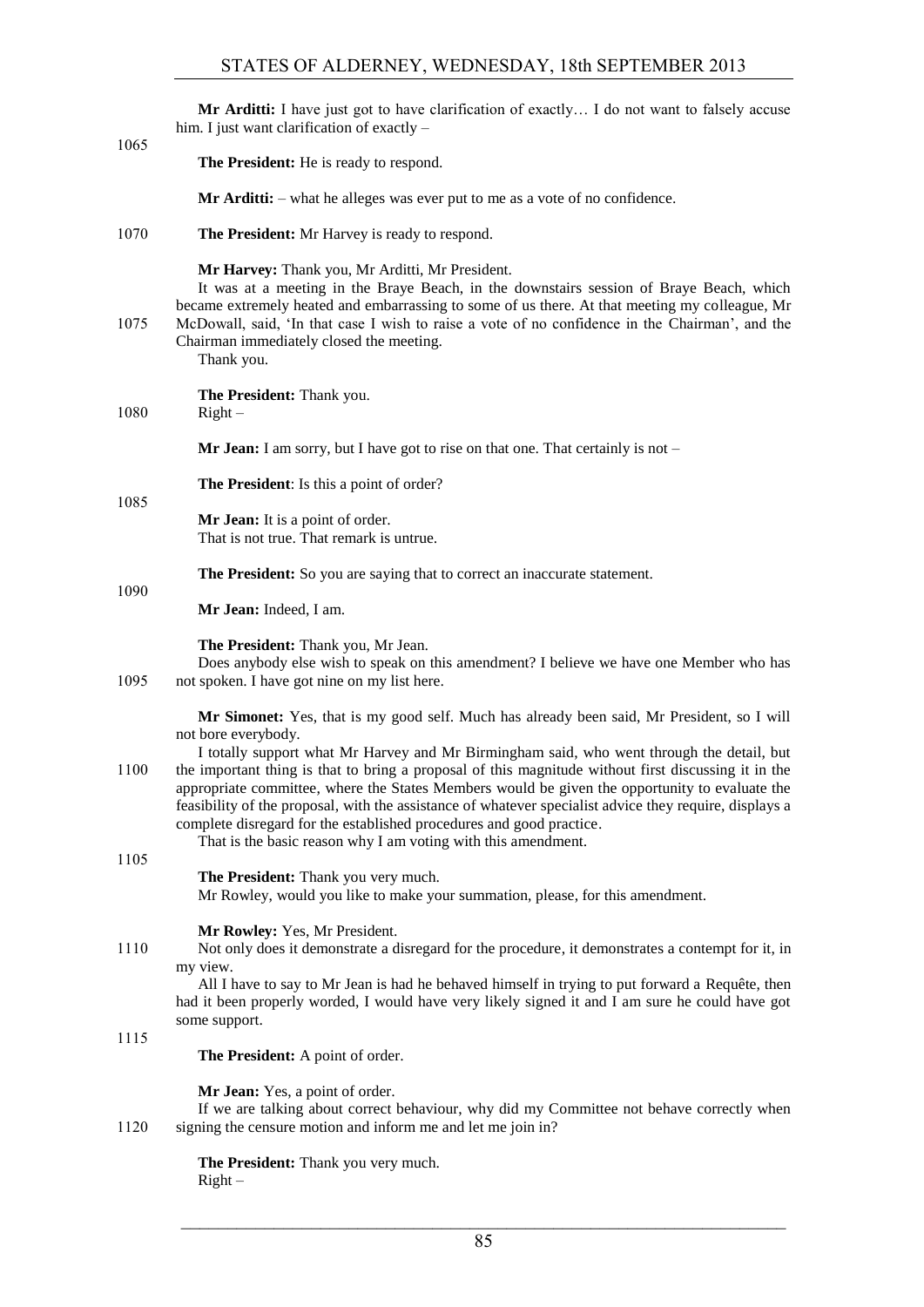1125 **Mr Rowley:** Do we need an answer to that?

**The President:** No.

1130

**Mr Rowley:** No. Thank you. *(Laughter)*

**The President:** Madam Greffier, if you could like to put the amendment to the vote, please.

**AGAINST** Mr Arditti Mr Jean

**The Greffier:** Yes, sir.

# 1135 *A vote was taken and the results were as follows:*

| FOR           |  |
|---------------|--|
| Mr Tugby      |  |
| Mr Birmingham |  |
| Mr Berry      |  |
| Mr Harvey     |  |
| Mr Simonet    |  |
| Mr McDowall   |  |
| Mr Rowley     |  |
| Mr Roberts    |  |
|               |  |

**The Greffier:** The amendment carries, sir, and therefore the Item is withdrawn.

# **The Debt Relief (Developing Countries) (Guernsey and Alderney) Law, 2013 approved**

*Item III.*

1140 *The States is asked to approve "The Debt Relief (Developing Countries) (Guernsey and Alderney) Law, 2013".*

**The President:** Mr Jean, as Convener on Item III, please.

1145 **Mr Jean:** A contributor queried the Item and the Chief Executive read the executive summary at the attachment of the Billet.

Mr McDowall explained his knowledge of the situation and advised that he would not be supporting the Item at the States Meeting as he believes that it will encourage poor and heavily indebted countries to continue borrowing.

1150 Another contributor queried whether it was known how many 'vulture funds' there currently are in the Bailiwick. The Convener invited Mr McDowall to answer and he advised that there were approximately six such funds.

**The President:** Thank you very much, Mr Jean as Convener.

1155 Mr Harvey, I believe you wish to propose Item III.

# **Mr Harvey:** Thank you, Mr President.

I am sure Members will forgive me if I wipe a tear from my eye, but with 40 years as a banker, to talk about a Proposition forgiving debt does not come terribly naturally.

1160 However, this is a particularly significant one. The initiative is entitled the Heavily Indebted Poor Countries Initiative. Very briefly, it aims to ensure that no poor country faces a debt burden it cannot manage.

The origins were back in 1996, when the IMF and the World Bank calculated the proportionate reduction required in a country's external debt in order to return to them 150% of the value of the 1165 country's annual exports.

So basically, it is about forgiving debt in extremely poor countries and when I mention the list of countries concerned, many of which will be of no surprise are in Africa, it includes Benin, Burkina Faso, Côte d'Ivoire, Ethiopia, many of the world's most grindingly poor countries.

I propose this motion with slight misgivings, as I say I do understand the view of those who 1170 would say that they borrowed the money and they should take responsibility for their debt. Unfortunately, in some of these countries, the people suffer the consequences are not the people who borrow the money, and we could discuss all day the rights and wrongs of that situation.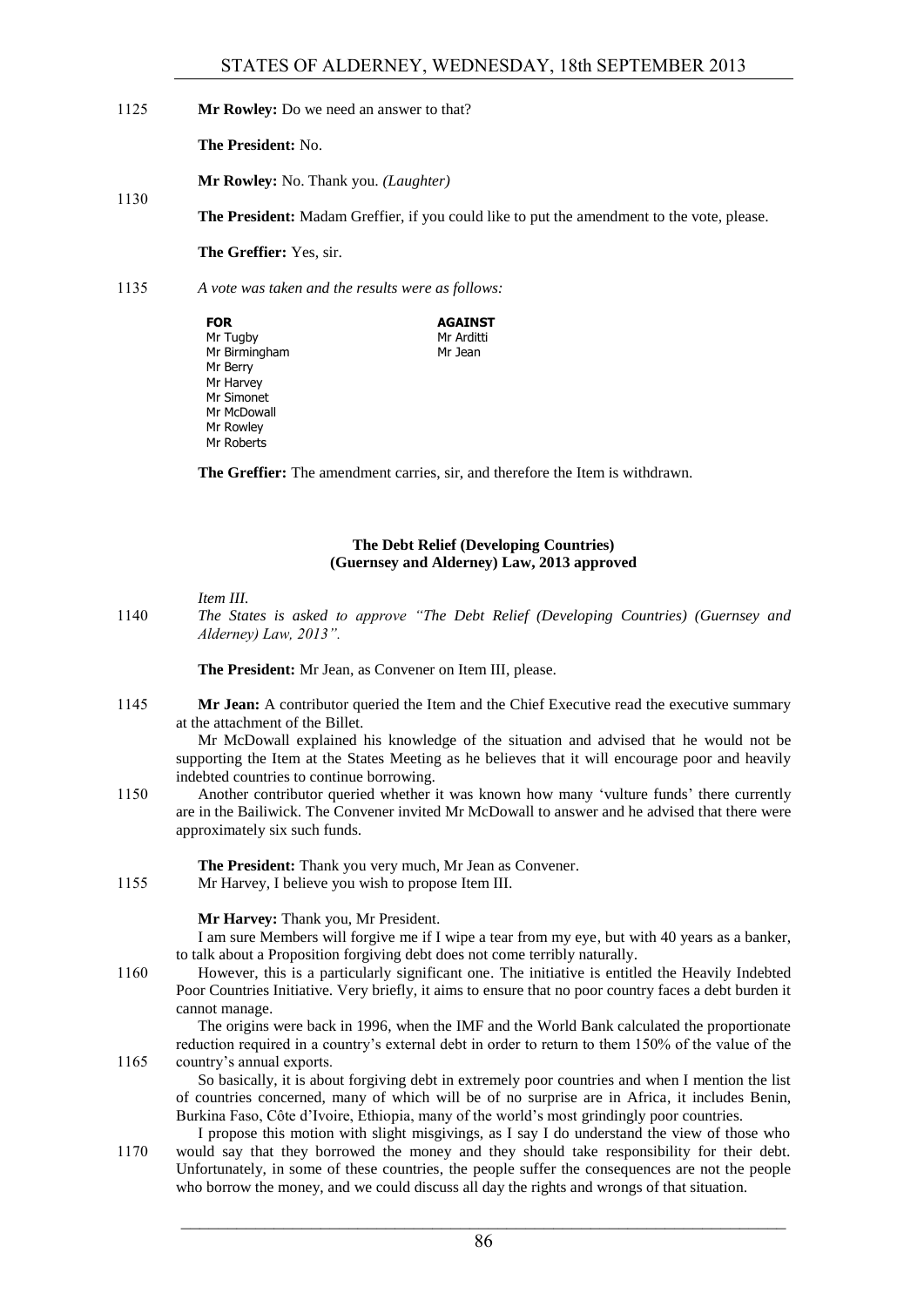The legislation has been passed in many countries around the world and in June 2011 was discussed in the Guernsey legislature. In August 2011, the Policy Council issued a consultation 1175 inviting comments from businesses for the enactment of legislation. Only one business responded,

so it clearly did not raise too many concerns in our neighbouring island. Jersey has passed similar legislation, including legislation to stop creditors, including so-called 'vulture funds', from pursuing inequitable payments through Jersey's courts.

The Isle of Man has announced it intends also to pass legislation similarly.

- 1180 These countries involved where debt forgiveness is a feature do not entirely escape scot-free. Applicant countries must meet certain criteria, commit to poverty reduction through policy changes and demonstrate a good track record over time. So there is another side to the coin which is that, essentially, they are asked to reform their ways. Now, whether that is enforceable is another matter.
- 1185 But I think on balance, it is right and proper that we in Alderney should have regard to the situation in these countries, because as I say they have grinding poverty and frankly to expect them to make repayments at a level above that which they can sustain is unreasonable, and therefore I propose that we adopt this motion.
- 1190 **The President:** Thank you very much, Mr Harvey. Mr Arditti, I believe you wish to second this.

#### **Mr Arditti:** Thank you, sir.

We are beset by a steady stream of Ordinances, for the imposing or lifting of various measures 1195 which the international community believe will help to starve despots, terrorists and other criminals of funds. The need to vote for these Ordinances is usually obvious and I rarely see the need to speak before doing so.

However, I would like to say just a few words about this Proposition. It goes a lot further than Mr Harvey has said. This is intended to clip the wings of 'vulture funds', a particularly nasty sport 1200 of so-called financial experts and investors.

The People's Meeting was told that there are six such funds in Guernsey. These investment platforms, aptly called 'vulture funds', feed off the vulnerability of third world countries. They buy Third World debt with the object of foreclosing and enforcing it – shylock – and these financiers know no shame.

1205 Mr McDowall informed the People's Meeting that he would vote against this Law for personal reasons, which he described as setting a bad precedent and encouraging bad borrowing. I *fundamentally* disagree with him. There can be no bad borrowing without bad lending.

Stamp on the financiers and financial experts – the vultures of these funds – who do the bad lending, who prey off people who cannot afford to borrow in the commercial markets. Hit them 1210 where it hurts, in their pockets. That will set a good precedent, not a bad one.

I am pleased that Alderney has this opportunity to stand alongside the rest of the British Isles and say not to these vulture funds. In essence, by this Law, the justice dispensed by our courts shall not be available to these funds. When they try and use the courts of Alderney or Guernsey to enforce the debt, the courts will be denied to them.

1215 Outlaws is what these financiers should be. We have our own problems to attend to here in Alderney, and we are a tiny voice in the international community. But I feel that it is important that we give the largest possible vote for this Law and against the vultures. Thank you, sir.

1220 **The President:** Thank you very much, Mr Arditti. Does any other Member of the States wish to speak on this? Mr McDowall.

**Mr McDowall:** Yes if I may, Mr President, ladies and gentleman.

First of all, I do not own and am not a member of a vulture fund – just for some clarification. 1225 *(Laughter)* I merely just wish to register the point that this is the umpteenth instance in which there has been debt relief. They never work. I do not think they ever will work and the only solution is 21st century re-colonisation and that is probably going to be done by the Chinese. Thank you. *(Laughter)*

# 1230 **The President:** Thank you, Mr McDowall.

Does any other Member wish to speak on this? Mr Birmingham.

**Mr Birmingham:** Yes, thank you.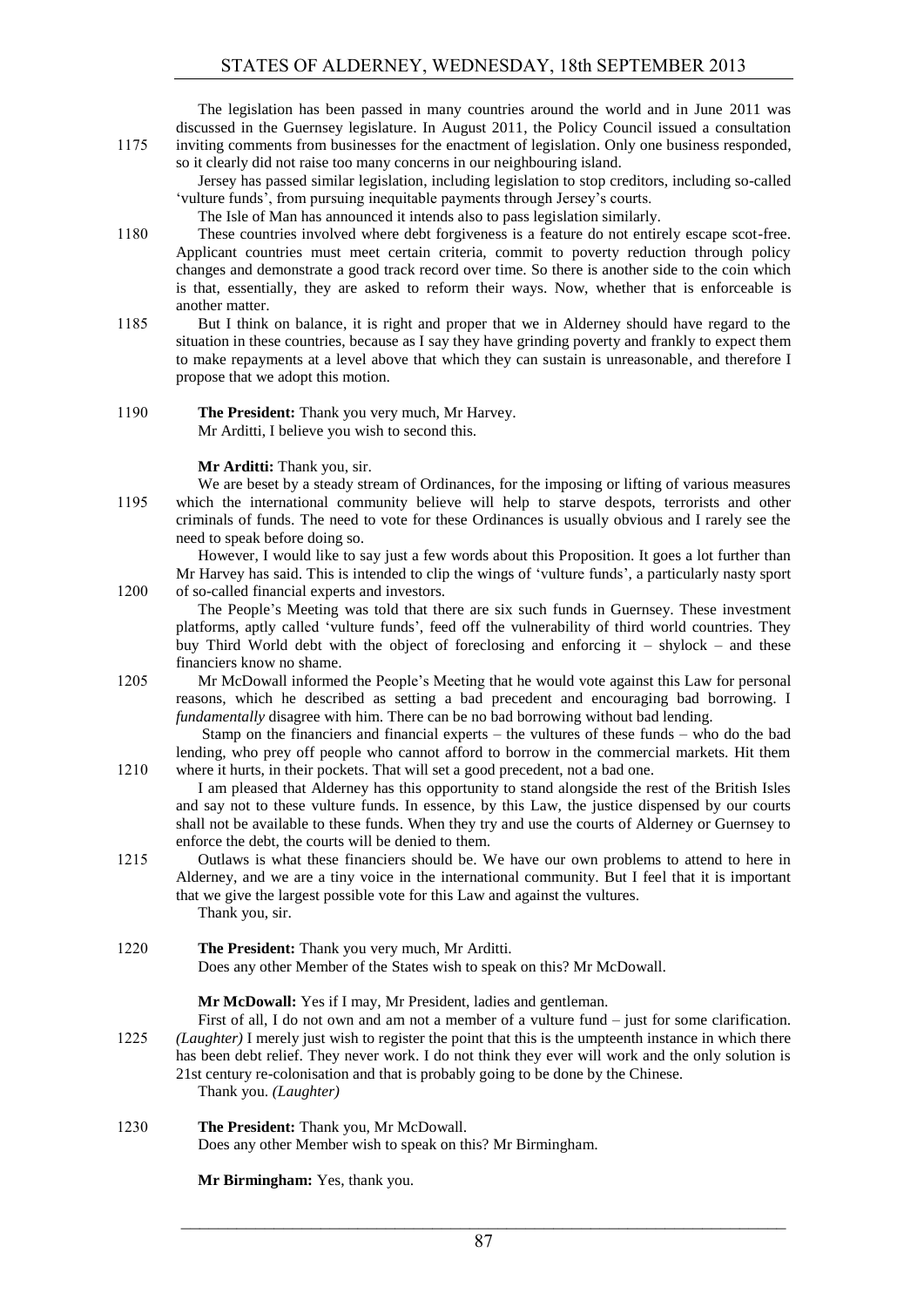A comment that Mr Arditti made in his speech is actually very relevant, which is the amount of 1235 bad lending. I recommend to everybody to read a particular book by the renowned economist, Joseph Stiglitz, called *Globalisation and its Discontents*. Much of the unsustainable debt that you have in the Third World is actually quite often related to some very, very poor policy by the IMF in the 1970s.

So I am fully in support of debt relief of this kind and particularly, as Mr Arditti was saying, 1240 the clipping the wings of the vulture funds.

> **The President:** Thank you very much, Mr Birmingham. Does any other Member wish to speak? Mr Rowley.

1245 **Mr Rowley:** Yes, I would just like to say I was very impressed by what Mr Harvey and Mr Arditti particularly had to say, and Mr Birmingham, and I am convinced by it.

**The President:** Thank you very much, Mr Rowley. Does any other Member wish to speak on this Item? No. 1250 Madam Greffier, if you could put that to the vote, please.

*A vote was taken and the results were as follows:*

| <b>FOR</b>    | <b>AGAINST</b> |
|---------------|----------------|
| Mr Roberts    | Mr McDowall    |
| Mr Rowley     |                |
| Mr Simonet    |                |
| Mr Harvey     |                |
| Mr Jean       |                |
| Mr Berry      |                |
| Mr Birmingham |                |
| Mr Arditti    |                |
| Mr Tugby      |                |
|               |                |

1255 **The Greffier:** That is carried, sir.

**The President:** Thank you very much, Madam Greffier.

1260

# **Royal Connaught Care Home States appointed board member Amendment carried, Item withdrawn**

*Item IV.*

*The States is asked to approve the appointment of Mr Louis Jean to the board of NCCH in place of Mr McDowall.*

1265

**The President:** Can we move on to Item IV, please.

**The Greffier:** Sir, Item IV is the States appointed board member of the Royal Connaught Care Home . The States is asked to approve the appointment of Mr Louis Jean to the board of NCCH in 1270 place of Mr McDowall.

**The President:** Thank you very much, Madam Greffier. Mr Jean as Convener.

**Mr Jean:** Item IV, States appointed board member of the Royal Connaught Care Home. 1275 Comments on this item included:

It was queried why the Policy Committee remain insistent on supporting Mr McDowall to be the States appointed Board member when the RCCH Board has made it clear that they do not approve the appointment.

The Chairman invited Mr Simonet, as Chairman of the Policy Committee, to respond to the 1280 question. Mr Simonet advised that the matter has been debated on numerous occasions and the Policy Committee voted by a majority of four to one for Mr McDowall to be the States appointed board member due to his financial expertise, which is what the Committee identified as an area in which the board requires assistance.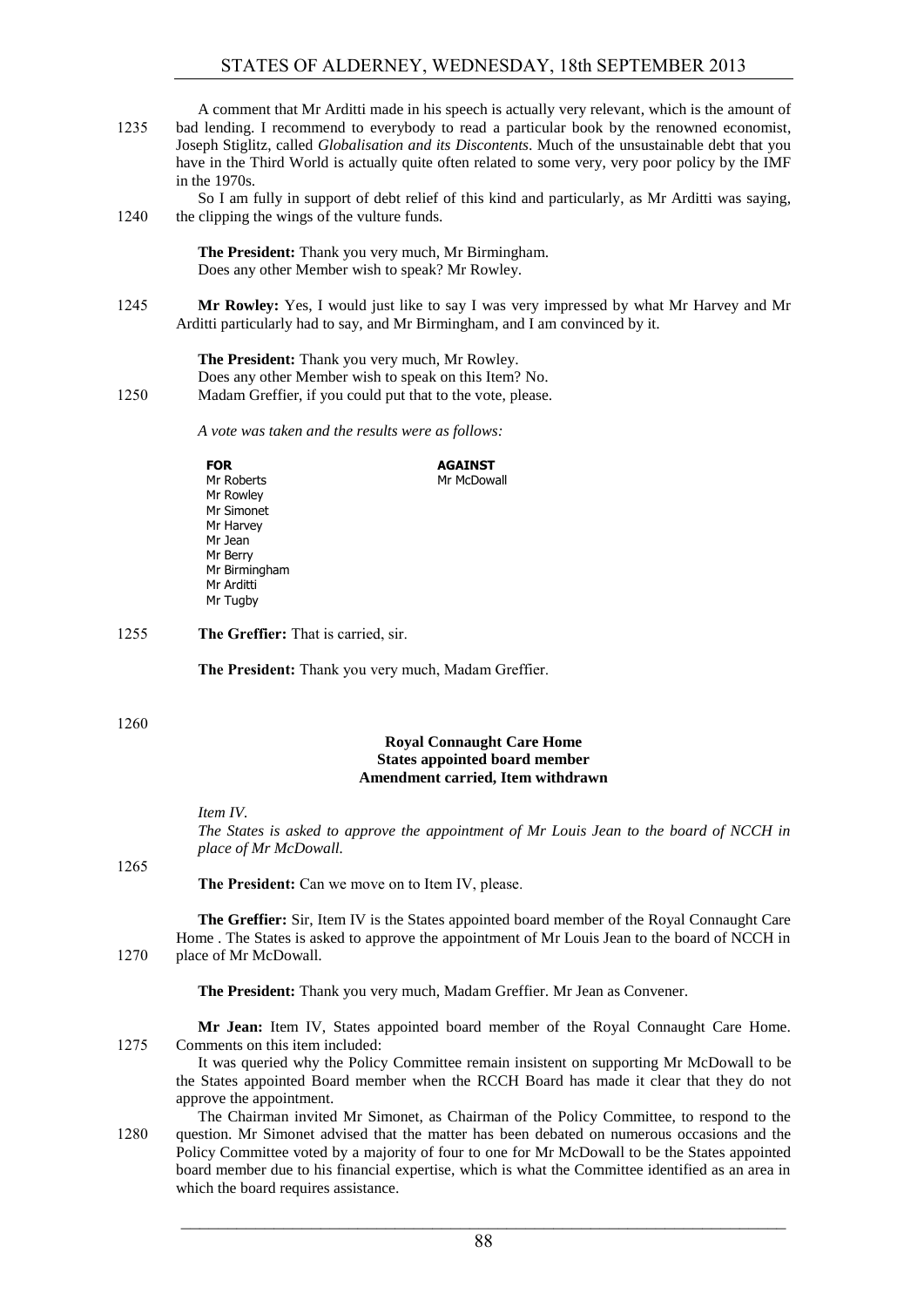| 1285 | The former Chairman of the Royal Connaught board explained that the States could severely<br>compromise the funding of the care home, should it get involved in the running of the care home.<br>He further added that the Royal Connaught Care Home board have no obligation to have a States<br>Member on the board.                                                                                        |
|------|---------------------------------------------------------------------------------------------------------------------------------------------------------------------------------------------------------------------------------------------------------------------------------------------------------------------------------------------------------------------------------------------------------------|
|      | It was stated that it is necessary to have a States Member on the board of the RCCH, as the<br>care home is currently operating on half occupancy and the States are being asked to cover the                                                                                                                                                                                                                 |
| 1290 | cost, without questioning what the money is being spent on.<br>As with the issues surrounding AEL, the States should arrange for a review, rather than get<br>involved in matters relating to the board.                                                                                                                                                                                                      |
| 1295 | A contributor, although supportive of the service provided, suggested the Home Help Service<br>is wound down in order to assist with the low occupancy levels at the Connaught.<br>That is it, sir.                                                                                                                                                                                                           |
|      | The President: Thank you very much, Mr Jean. After you have had a sip of water or whatever,<br>if you would like to stand up and propose this Item.                                                                                                                                                                                                                                                           |
| 1300 |                                                                                                                                                                                                                                                                                                                                                                                                               |
|      | Mr Jean: Thank you.<br>In proposing this Item, I would like to say that I have brought this matter to the States for four<br>or five reasons.                                                                                                                                                                                                                                                                 |
| 1305 | The first one is because it is quite clear to me that the Policy Committee has failed, with four of<br>its membership voting against myself, to rail against the Connaught board's decision, who do not<br>Mr McDowall as their States representative. They do not agree with his ideas and have said so.<br>This stalemate has gone on long enough. It is at the very least unsettling for the residents who |
|      | place a great deal of strength on the board at the Connaught, involving them in extra meetings and<br>generally increasing their workload, while all the time this matter remains unresolved.<br>Then, of course, there is the public view. They have heard all the information on the radio and                                                                                                              |
| 1310 | in our magazines. A recently retired director and chairman of the Connaught board wrote two<br>revealing letters, shedding light into all corners of the issue, and in my opinion, it is time this<br>matter was resolved.                                                                                                                                                                                    |
| 1315 | Nowhere more clearly was the stalemate of four against one clearly exposed to the public than<br>at last Wednesday's People's Meeting, with a brief explanation of how I have made an offer to<br>take up a vacant seat on the Connaught board, as Mr McDowall informed the Policy Committee he                                                                                                               |
|      | was no longer a member of the board.<br>Two days later after that meeting -                                                                                                                                                                                                                                                                                                                                   |
| 1320 | The President: Excuse me, Mr Jean. A point of order.                                                                                                                                                                                                                                                                                                                                                          |
|      | Mr McDowall: Point of order. I was never appointed to the board. They rejected my                                                                                                                                                                                                                                                                                                                             |
|      | Mr Jean: Oh fine. I am sorry, I made a mistake, okay then.                                                                                                                                                                                                                                                                                                                                                    |
| 1325 | The President: Mr Jean carry on, please.                                                                                                                                                                                                                                                                                                                                                                      |
|      | Mr Jean: I am very sorry.<br>Mr McDowall informs us he was not appointed to the board. So I will take that back and                                                                                                                                                                                                                                                                                           |
| 1330 | apologise.                                                                                                                                                                                                                                                                                                                                                                                                    |
|      | Two days later, after that meeting, I made the offer in order to bring peace to what I felt was<br>becoming a difficult situation. By the time the special meeting together with the Connaught board<br>took place, the views seemed to have changed somewhat – the Chairman, Mr Simonet, in quite an                                                                                                         |
|      | aggressive manner, telling the board they had not produced a financial summary and plan and that,                                                                                                                                                                                                                                                                                                             |
| 1335 | in his opinion, Mr McDowall was the preferred choice of the Policy Committee, as States<br>representative on the board.<br>At this point, I mentioned that I had put my name forward for what I understood to be a vacant                                                                                                                                                                                     |
|      | seat, now actually confirmed by Mr McDowall. I was told by Mr Simonet, 'That's quite true,<br>Louis, but that is not for discussion at this meeting'.                                                                                                                                                                                                                                                         |

Mr Simonet then told the board, 'If you do not accept Mr McDowall as the candidate of choice, with his financial and business expertise, you will no longer have the support of this committee.'

**Mr Simonet:** Point of order, Mr President.

That is completely untrue, that last comment.

1345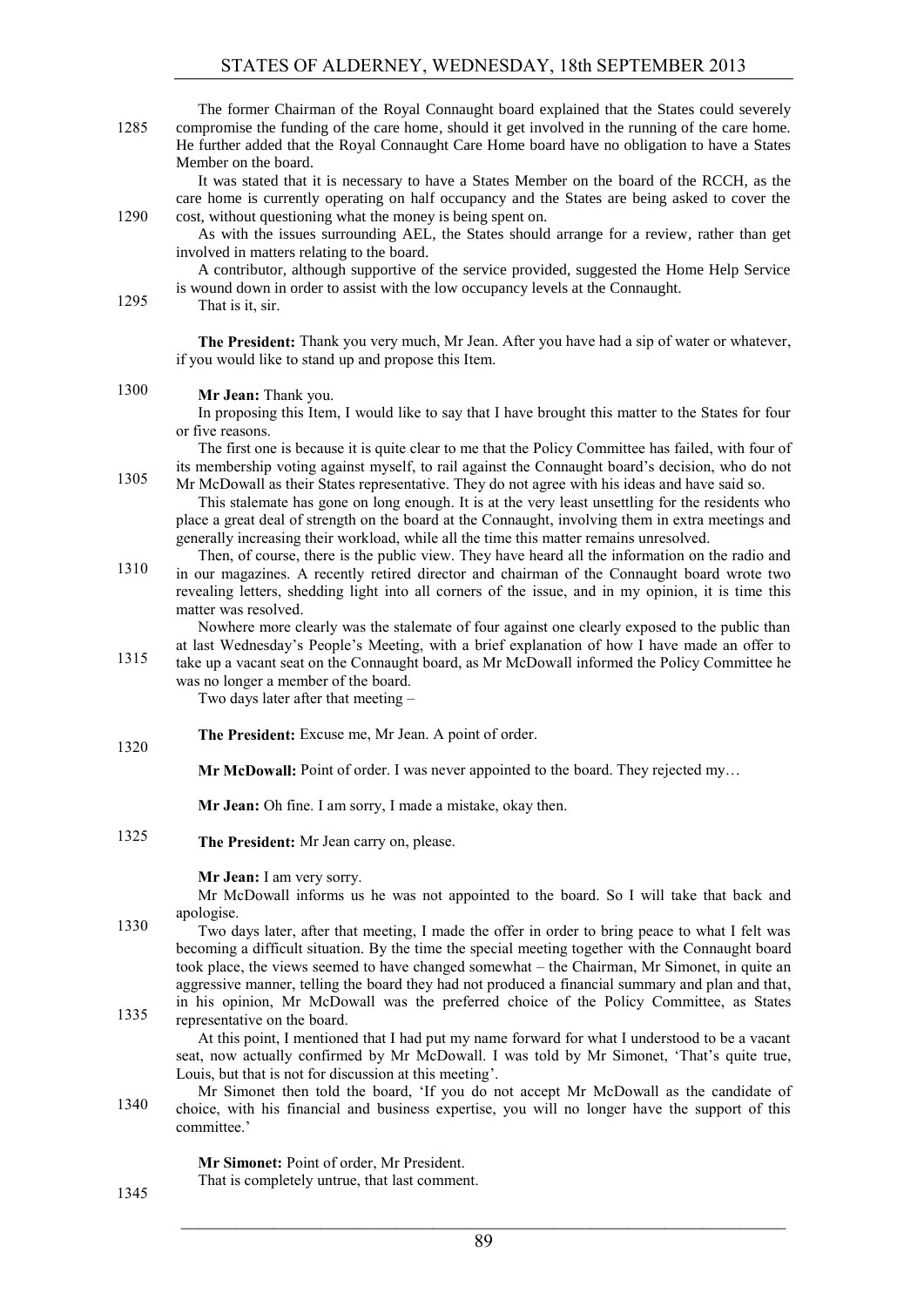**The President:** Thank you. That is a matter of opinion, obviously.

**Mr Jean:** That is a matter of opinion. It will have to stay that way, I am afraid, because I cannot back up on that.

I cannot understand how such a statement drew no other interest from any other Member of this States or even our President. Only myself and Mr Arditti were prepared to try to resolve this situation, with this Billet Item.

Back to the People's Meeting last Wednesday. Mr Simonet in firm manner told the assembled public that Mr McDowall was still the committee's candidate, with all the business and financial expertise and then Mr McDowall confirmed, as he has tonight, that he is no longer a member of the board, and he has been dismissed.

**Several Members:** No. Point of order.

**The President:** Well, one at a time. Can we let Mr McDowall reply? 1360

**Mr Simonet:** No, no, I am happy for Mr McDowall to take it.

**Mr McDowall:** Yes, I was never, Mr President, ever appointed to the board. 1365

> **Mr Jean:** Sorry yes, but why did you say 'dismissed' at the People's Meeting? I do not understand. I am sorry.

**Mr McDowall:** The submission was dismissed. 1370

**Mr Jean:** Okay, thank you. You did say something about dismissal.

**Mr McDowall:** Yes I did, but…

**The President:** Excuse me, Mr Jean. 1375 Do you still wish to make a point of order?

> **Mr Simonet:** No, sir, no that has been covered now by Mr McDowall. *(Interjection by Mr Jean)*

1380

**The President:** Thank you very much indeed, Mr Jean.

**Mr Jean:** I think that says everything. I reserve my right to speak on the amendment. Thank you, sir.

1385

1400

**The President:** Thank you very much, Mr Jean. Mr Arditti, I believe you wish to second this?

# **Mr Arditti**: Thank you, sir.

The new Connaught Care Home is the second item of concern to the public on the Billet today. Mr Harvey, Mr Simonet and Mr McDowall are behaving in a high-handed way and I am pleased to second this Proposition.

The care home asked for a temporary reduction in the very large rent which it pays to the States because of reduced occupancy. Mr Harvey, Mr Simonet and Mr McDowall, in the name of the Policy Committee, served the directors of the care home with an ultimatum: 'Unless you accept Mr McDowall as a director on your board, we will not assist you.'

> **Mr Simonet:** A point of order there, Mr President. That was not an ultimatum.

**The President:** Thank you very much.

**Mr Arditti**: I will send you a copy of the minute tomorrow in the post –

**Mr Simonet:** I have a copy myself, thank you, Mr Arditti. 1405

**Mr Arditti:** I will highlight it for you.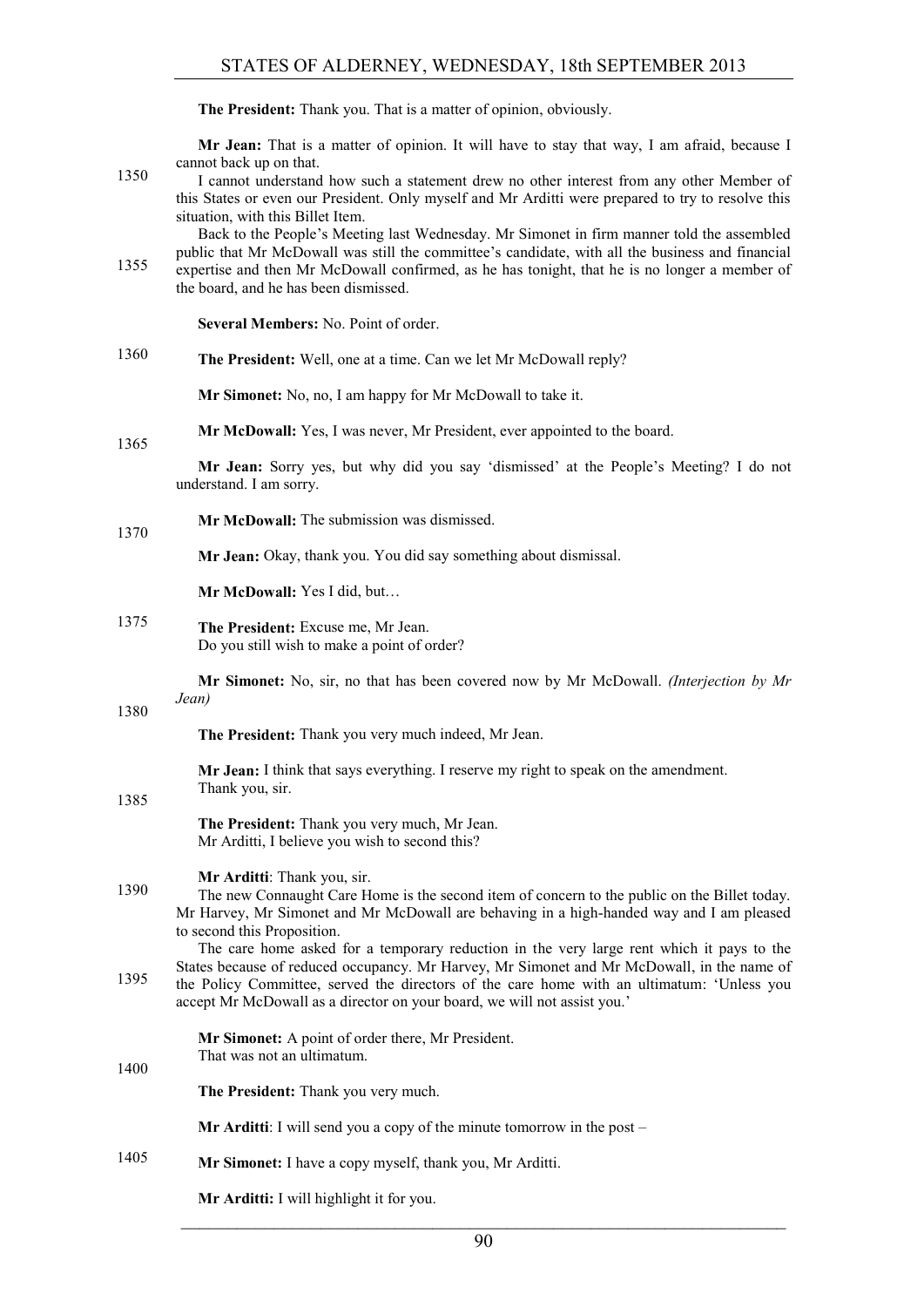**The President:** Gentlemen, if you can continue with the debate, thank you.

1410 **Mr Arditti:** After listening to Mr McDowall, the directors of the care home rejected the ultimatum and dismissed… sorry – the trouble is you used the word 'dismissed' – and rejected the ultimatum and did not want Mr McDowall.

Messrs Harvey, Simonet and McDowall have now repeated their ultimatum and rejected Mr Jean's offer to take Mr McDowall's place on the board – an offer with which the directors of the 1415 care home can concur.

At the People's Meeting, Mr Simonet was asked why he, Mr Harvey and Mr McDowall were willing to jeopardise the care home by insisting that their ultimatum is met. Mr Simonet's reply was that the care home is in financial trouble and Mr McDowall's financial expertise is needed. Just pausing, sir, in case Mr Simonet wants to…

1420

**The President:** I am sure he is quite capable – *(Laughter)*

**Mr Simonet**: No, sir. Given the inaccuracy that Mr Arditti actually said on a number of points, I think I have given up now making a protest!

1425

**The President:** I am sure that Mr Simonet is quite capable of making his own points of order, Mr Arditti. (**Mr Arditti:** Indeed, sir.) Thank you.

**Mr Arditti:** Mr Simonet's reply was that the care home is in financial trouble and Mr 1430 McDowall's financial expertise is needed.

No, it is not.

First, the care home is *not* in financial trouble. They have reserves and they already have an accountant to advise them. The accountant is not responsible for the reduced occupancy nor are the directors. Nothing could be simpler.

The care home was built to match a level of occupancy agreed with a previous States, but the care home is not immune to the footfall problems which have beset the Island.

**The President:** Mr Arditti, could you tell us why you think that Mr Jean should be approved to this position? That is what the motion is that we are talking about:

1440

'The States is asked to approve the appointment of Mr Louis Jean to the board in place of Mr McDowall.'

(**Mr Arditti:** Yes.) So can you please tell us why you think that should be taking place.

1445 **Mr Arditti:** Well, I thought – but maybe I am failing – I was explaining why Mr McDowall should not be put forward any further as the director of the care home –

**The President:** Okay, in that case carry on.

1450 **Mr Arditti:** – and then in a minute, I am going to say why Mr Jean should be.

**The President:** Fine. Okay, fine.

**Mr Arditti:** Nothing could be simpler. The care home was built to match a level of occupancy agreed with a previous States, but the care home is not immune to the footfall problems which have beset the Island.

In addition, happily, our wonderful home care service has been a great success and this too has had a temporary effect on occupancy at the care home. No financial expertise required here.

What tenant on the Island is not asking his landlord for a reduction in rent at this time of reduced footfall? The care home is *not* in financial trouble and they do not need financial expertise 1460 beyond that which they have already got.

Lastly, Mr McDowall has proved to be the wrong person for the job. Mr McDowall is a member of and supports the AEL board, which does *not* enjoy the confidence of the public, and for this reason alone he is disqualified from joining the board of the care home, which *is* trusted by 1465 the public.

The objective is not to re-habilitate Mr McDowall. The objective is to support the board of the care home. No one knows and understands the Island better than Mr Jean, and he is a successful businessman. He is ideally suited to support the efforts of the care home. They do not need to be lectured by Mr McDowall, whose strictures have proved again and again to be superficial and un-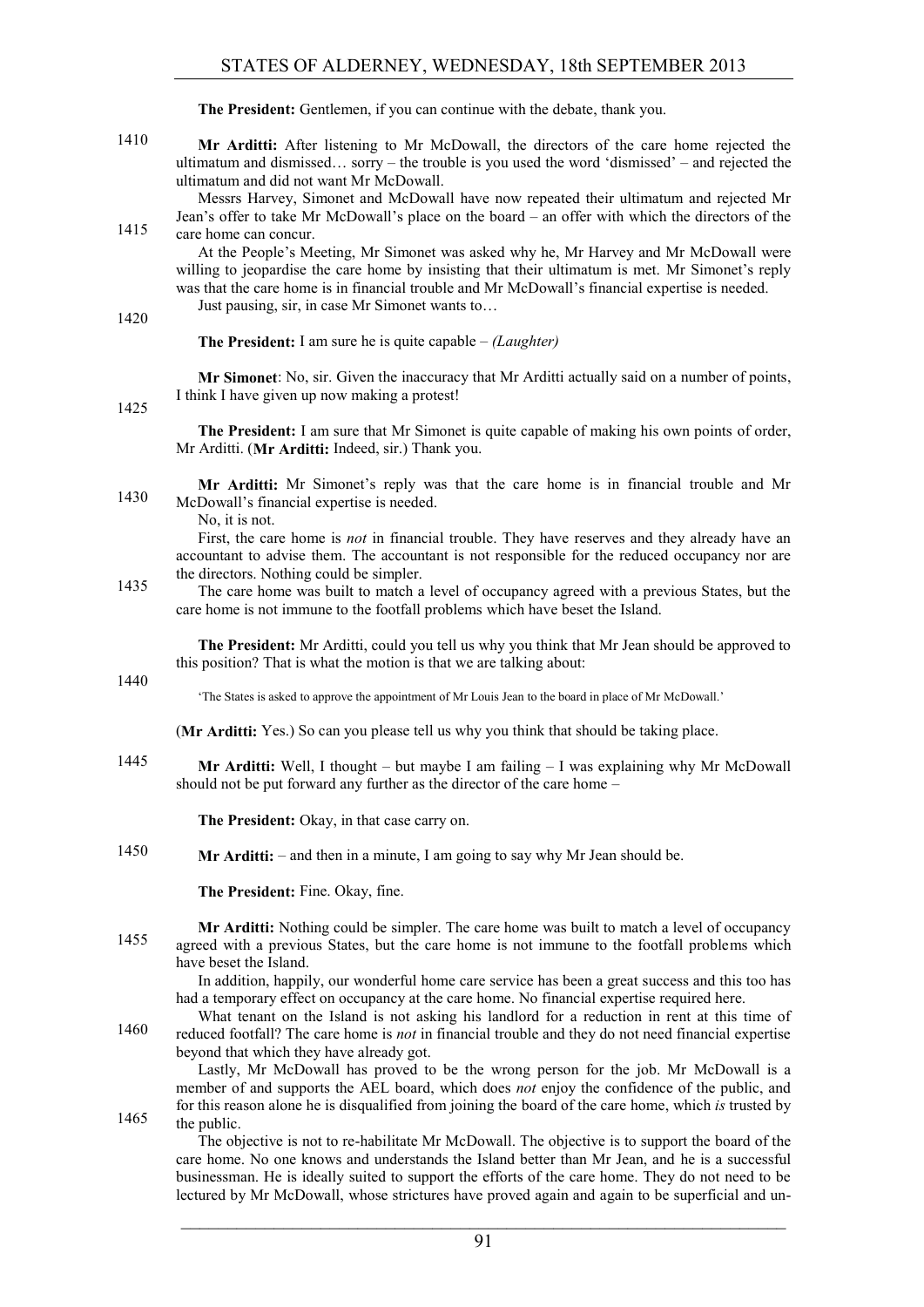researched. They need support. Mr McDowall calls it, somewhat disparagingly, 'Mr Jean's 1470 bedside manner'. Okay, call it that if you wish.

This resolution is important, because if Mr Harvey, Mr Simonet and Mr McDowall persist with their high-handed behaviour the board of directors will be forced to resign. If this were the paid board of directors of AEL, it would not matter. But this is a trusted board of unpaid volunteers.

Also, we would not only lose a good board, but responsibility for the care home would fall upon the States, and Mr Jean and I would have to rush to Guernsey to rescue the Guernsey grant on which the care home depends.

I urge you to vote for this Proposition.

1480 **The President:** Thank you very much, Mr Arditti. Madam Greffier, I believe we have an amendment on this motion.

> **The Greffier:** Yes, sir, we have an amendment proposed by Mr Rowley and seconded by Mr Berry that the Item be withdrawn.

1485

1495

1510

**The President:** Mr Rowley, would you care to put forward your amendment, please.

**Mr Rowley:** Yes, Mr President, I am putting forward an amendment basically for the same reasons I put forward the one for Item II, and that is that there was a certain amount of criticism from the public during the People's Meeting for the Item as it stands, and also there has been 1490 absolutely no consultation with Mr Jean's committee.

So, as I have said before, his job is to reflect the views of his committee, not to put whatever he wants forward for inclusion in the Billets as he seems fit. We actually have to stand up to this nonsense at some point.

**The President:** Thank you, Mr Rowley. Mr Berry, I believe you wish to second this.

**Mr Berry:** Reluctantly, sir. I do not think the matter of a member of the board of the Royal Connaught is the crucial matter for the people – and I must say to you, sir, I do have two vested interests. I have a member of my former family, who is a member of… who is being cared for, quite successfully and quite well, in Connaught Care Home. I do not want to see Connaught Care Home closed. I do not want to see it become part of the States of Alderney. I do not wish to see anything happen to the care home. I have spent this morning in my other vested interest, talking about matters of social security and how the funds for the Connaught Care Home can be

strengthened.

How this goes forward is of concern, yes, but for myself personally, I think we should concern ourselves more with the running of the care home and not for the personalities of States Members who go on the board, other than the fact that if this amendment is turned down, then it is turned down, but it is put forward to open a little more discussion. Thank you.

**The President:** Thank you very much, Mr Berry. Does any other Member of the States…? Mr Simonet.

1515 **Mr Simonet:** Yes, I would like to say a few words on this, just let me say that the Royal Connaught Residential Home is a separate legal entity from the States. It is a company which is responsible for the operational aspects of the care home. The role of the States is to facilitate the services for the community and therefore sets the strategy as to the scope, and identifies the resources required for those services. The Royal Connaught Residential Home provides those services in respect of a care home at arm's length from the States. The States maintains a 1520 regulatory oversight.

The States has asked the company to provide sufficient information for it to perform its regulatory function. And what has it requested? Financial accounts and other financial information. An audit, although there is no legal obligation to do so, the company spends public money and it is good practice to have assurance from a qualified auditor in relation to matters of internal control, communication, a free flow of information, building trust and confidence between the company and the States.

Just let me pause here to highlight what I mean. You heard Mr Arditti and Mr Jean and others say the Connaught is run by volunteers. Well, let me tell you what the Director's get as fees, which 1530 may come as a surprise to some.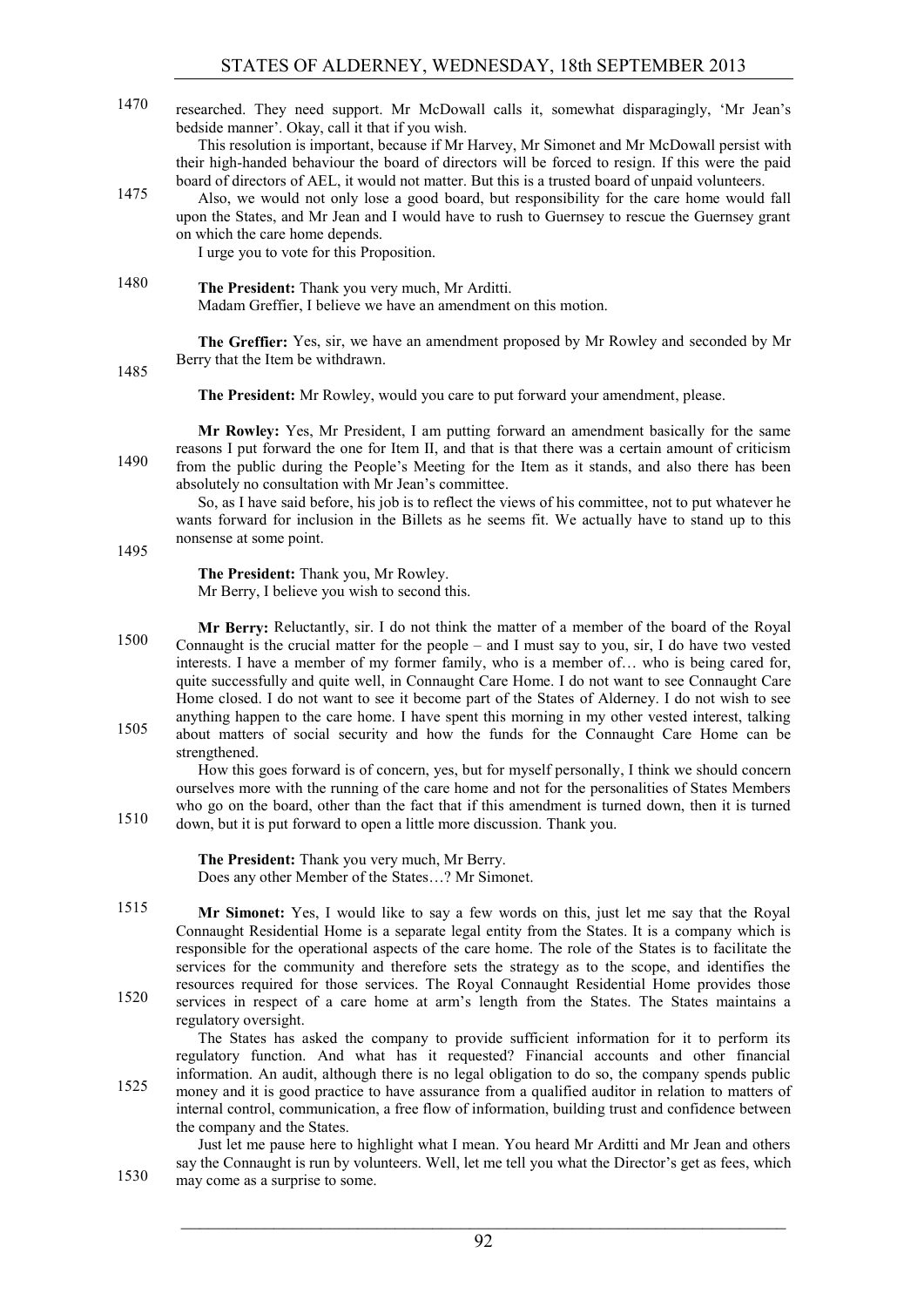First six months of this year, the Director's fees amounted to £4,659. In 2012, they amounted to £18,205. In 2011, £28,872. My understanding is that part of these sums were paid as director's fees and part to some of the director's for additional services. This is not to say there is anything inappropriate about these payments, but the States has to examine these payments as part of their 1535 regulatory responsibilities.

I will continue. The Royal Connaught Home has asked the States to re-consider fees and charges within its control in respect of the premises. Occupancy of the facility has fallen in recent months to a point where the business is barely breaking even. It follows that the States has a duty to ensure the company is operating effectively and is on the right track to improve its financial

position. To that end, the States, as the only shareholder, is entitled to ask the company to provide information which assists in this objective and to invite the board to consider a States appointed director. Although it is recognised that the board appoints directors, the States as sole shareholder can appoint directors at an AGM. The needs of the residents are paramount in all respects.

There has been some incorrect information passed to the public – and we have heard some tonight – in respect of the way the Social Security Department provide funds for the residents of the home. The Social Security Department have confirmed that the Connaught may receive States funding in the form of long-term care benefit for individual residents from the long-term care insurance fund administered by the Social Security Department, on the same basis as any Guernsey-based private sector care home. That is, if residents are assessed by the Needs Assessment Panel as having a certain level of care need, the home does not need to be operated by

a privately owned company, and indeed, in Alderney, it clearly is not.

As with all Guernsey-based care homes, the Connaught is routinely inspected by the Health and Social Services Department Registrations and Inspections Officer. The reason why homes run by the States are excluded from the long-term insurance scheme is simply to avoid circular 1555 payment of monies.

The Connaught is not run or managed by the States. It is run by the separate company, the Royal Connaught Residential Home Ltd. The presence of one or more directors nominated by the States does not change that position. Neither does the fact that the shares are wholly owned by the States mean that the home is run by the States. The company collects the full amount of the cost of

1560 the resident that is offset for qualifying residents by payments from the Social Security Department. The home is run by the company through its board of directors. It is not owned by the States of Alderney, nor is there any intention of the States stepping in to run the home.

There are two residential homes in Guernsey run by the Housing Department and payment is arranged direct through budget transfers between Housing and the Social Security Department. The Long-term Care Insurance Law expressly provides that a designated home can be owned by the States.

Both Dr Twentyman and Mr Arditti were mistaken when they informed the People's Meeting that funding from the Long-Term Care Insurance Fund was in jeopardy because of the actions of the Policy Committee in this case.

The Royal Connaught Company owns the assets of the nursing home. The benefit of the lease of the building, fixtures, fittings and goodwill associated with the business. The shares of that company are owned by the States. If the States were to sell those shares, the company would change hands and the value of the assets owned by the company would come to the States as part of the share sale. Accordingly the States, by owning the company, ultimately owned the assets.

So far as the free-holding building is concerned, that is in the ownership of the States, hence the grant of a lease to the company.

The Policy Committee's view on this matter is passed by a majority of four to one. Mr Arditti, of course, keeps mentioning only three Members. It was passed by four to one. However, the Chief Executive and Martin Thornton, Director of Commercial Law at the Law Officers' Chambers have met with the board of the company and made a number of proposals as to how the matter can be resolved. We await the board's considered response.

Thank you, Mr President.

**The President:** Thank you. Does any other Member wish to speak on this?

I would remind people that this is about whether we are going to have Mr Louis Jean or Mr McDowall in place.

**Mr Harvey:** Thank you, Mr President.

This Billet Item – the original Billet Item not the amendment – is one of a number that we have 1590 received over recent months and there are two common themes. They are undemocratic, which was the reason why the Chairman of the Policy Committee was removed. For a member of Policy Committee to say that  $I -$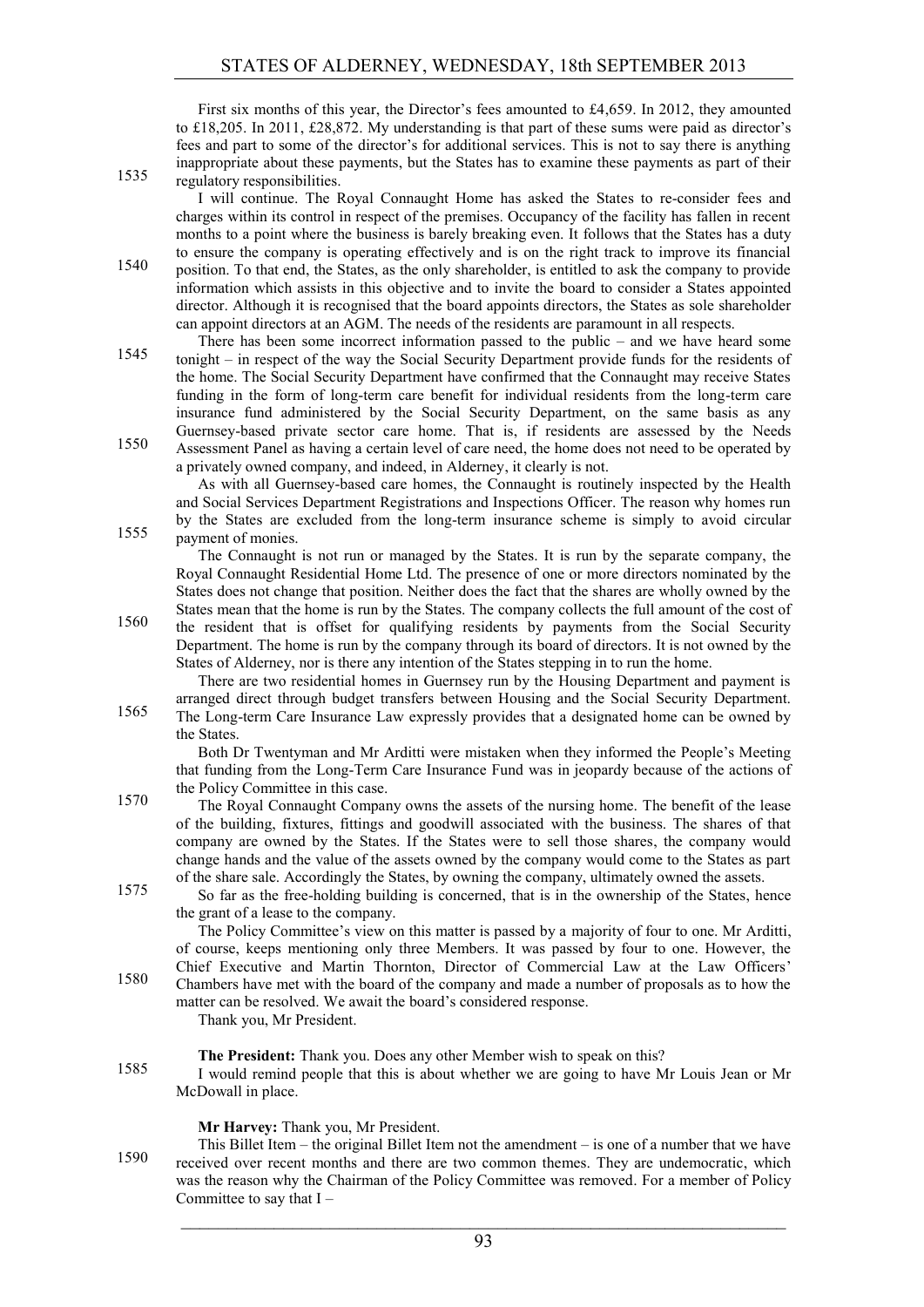|      |         |  |  |  |  |  | The President: Mr Harvey, with all due respect, we are debating the amendment at the |  |
|------|---------|--|--|--|--|--|--------------------------------------------------------------------------------------|--|
| 1595 | moment. |  |  |  |  |  |                                                                                      |  |

**Mr Harvey:** Indeed, that is why I am supporting the amendment, sir. (**The President:** Thank you.) The amendment must be supported because of the nature of the Billet Item.

For a member of the Policy Committee to say, 'I did not like the way the vote went, therefore I will call everybody high-handed, I will insist on trying to overthrow it' is absolutely nonsensical.

It also plays on people's fears. You have heard various reports both tonight and in the People's Meeting that the Connaught Home is in some way in jeopardy. It is *not* in jeopardy.

The Policy Committee, in fact the I am sure the whole of this States, is fully supportive of the Connaught Care Home. Many of us have visited it and seen a very high standard of care there and we have absolutely no interest in seeing that not continue.

However, if I was in the Connaught and I was lying in a bed there and Mr Jean came round, I should be delighted to see him as ever, because he is a kind man who means well, and we would have a lovely conversation about times past and he would make me feel a lot better.

If I was worrying about the rent being paid, I would welcome Mr McDowall because of his knowledge.

1610 I will support the amendment sir.

**The President:** Thank you very much. Mr Arditti, you wish to speak on this matter?

**Mr Arditti:** Yes, we are talking on the amendment and therefore I would just say this: a reason for voting for the amendment was put forward by Mr Simonet. He said that the Policy Committee has no intention of the States stepping in. If the board continue to receive these demands, that they accept a director that they do not want, then he may *have* to step in. The States may *have* to step in. If the board resigns, the States has no choice.

1620

#### **Mr Simonet:** Just a point of order there.

If the board resigned, one would expect that a new board would be appointed. It is a simple process.

- 
- 1625 **The President:** Thank you very much, Mr Simonet.

**Mr Arditti:** I think that is naïve. I think that is naïve *in the extreme*. What sane minded person is going to step in where the board has resigned in those circumstances? Dream on, Mr Simonet!

'Undemocratic': I did not say that the care home is in jeopardy. Mr Simonet did, at the 1630 People's Meeting. He said that the care home is in financial trouble and the expertise of Mr McDowall is needed.

My answer to that was there is no complicated financial problem at the Connaught. We all know that they have an occupancy problem. They cannot at the moment achieve the occupancy which was agreed with the States when the new Connaught was commissioned. It is a temporary problem, aggravated by the wonderful success of our Home Care Service.

> **The President:** Thank you, Mr Arditti. Is that it? Mr Jean, you wish to speak.

1640 **Mr Jean:** I must say, very disappointing to hear all that. Little regard for a situation that needs resolving.

Speaking on the amendment, I shall say this again. It is a bad amendment. It serves no purpose. All it will achieve is to leave this situation in Policy Committee unresolved. I urge you all to vote against this amendment and do the work. Help myself and my colleague to tidy up this mess and give the Connaught residents and its board some peace, which after all they deserve.

Throw out this amendment. Stop avoiding the issue, and let's do the job we are supposed to and in the manner and the way the public expect us to do our work. And remember, the public are watching this as well and they will watch how we deal with this issue too. My goodness, won't they!

1650

**The President:** Thank you, Mr Jean. Does any other Member wish to speak? Mr Birmingham.

**Mr Birmingham:** Thank you.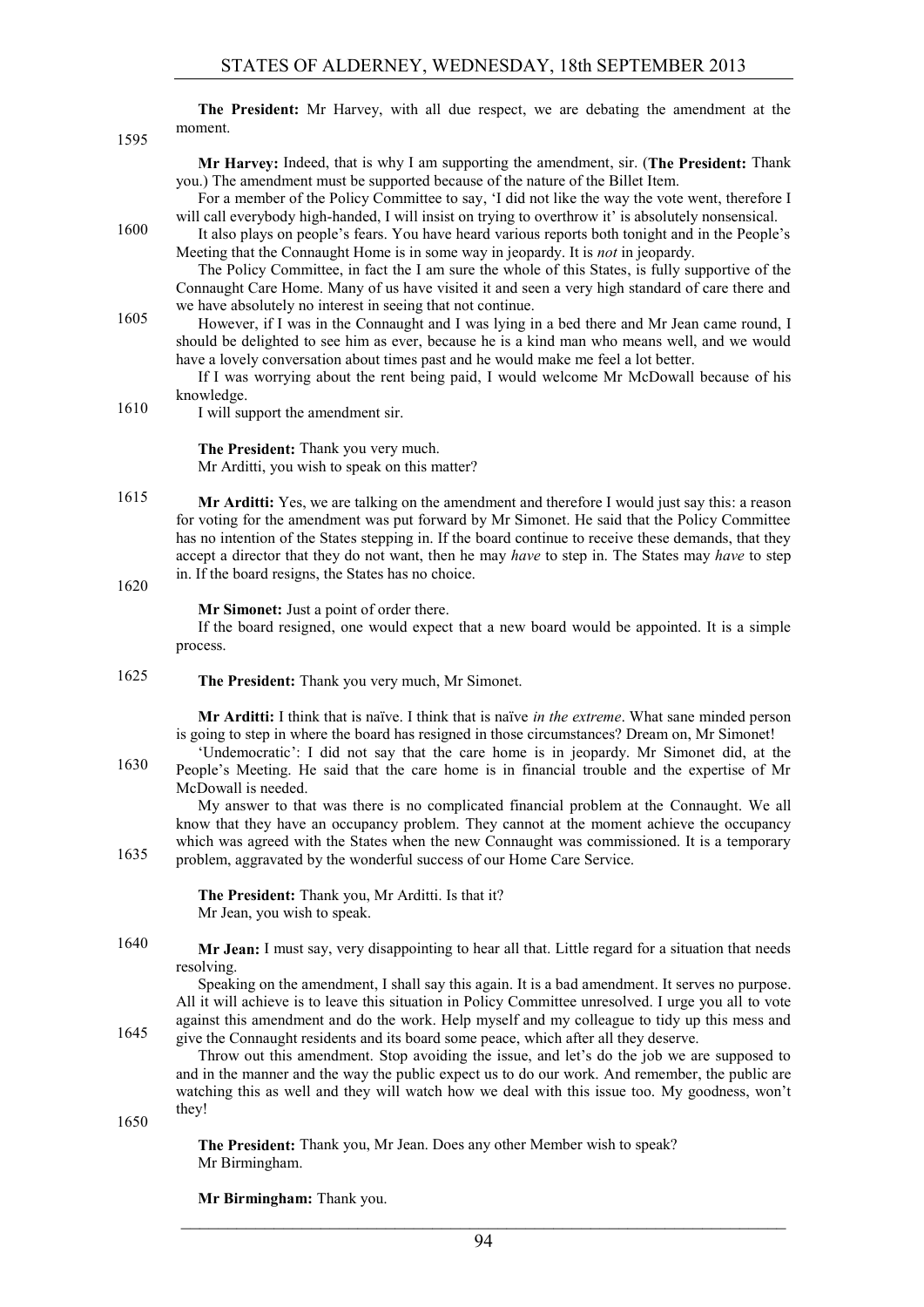Firstly, I would like to thank Mr Arditti. He let me off by not mentioning that I also voted for 1655 the Policy Committee decision for Mr McDowall and he let me off and avoided my name being brought into it.

The shortfall in funding that the Royal Connaught Care Home is experiencing is not a new problem. It is an issue that started to appear during the last States, as the home's business reserves began to get eroded. Why is it happening? It is actually because of the success story, one that Mr Arditti mentioned, and that is the fantastic work that is undertaken by Barbara Benfield and her team in enabling more elderly people to stay in their homes. That work is fantastic, it should be applauded by all and I am sure that all of us would agree that that is a much better situation for the Island's elderly, being able to stay in their own homes for as long as possible, than to move into  $1665$  care.

The downside, however, is that it led to a reduction in the numbers of long-term residents in the care home. Some might say this is only a short-term problem and that the States should just bite the bullet, fund the deficit, until the occupancy rises back to a level where the home is back in the black; but I believe that is a very dangerous assumption. What if more people are able to remain in their own home? What if the current low occupancy rate continues or worsens? 1670

The management of the care home have been doing their best to control costs, while at the same time maintaining the service, and I really applaud them for their effort, but the problem may be that the whole business model that the care home operates under has been drastically altered by the success of home help. It is because of that the business model that the care home operates

- under has to be drastically reviewed, in my opinion. Now, options including new income streams 1675 such as respite care, letting the rooms to UK or even Guernsey residents are being pursued. I know that management of RCCH are looking into those aspects of the care home and I wish them good luck in their endeavours.
- But to me it makes sense that if the States is going to help, then the obvious and best solution is for the head of the States Finance Committee to be the man to aid them in developing a new business model, because let us remember, if the Royal Connaught Care Home runs at a deficit it is the ordinary taxpayer who will end up funding it, and it is the Finance Committee that will then have to find a way to balance the books.
- Mr Jean says that the other members of the Policy Committee acted in a high-handed manner and he is entitled to his opinion. I have no doubt of his sincerity and his wish to aid the care home, and I commend him for it. But I do not believe, in making my decision, I was acting in a highhanded way. I believe I am being pragmatic, as I believe that, at this juncture, what the home needs is some hard headed business advice, not necessarily a shoulder to cry on. In support of the amendment –

**Mr Jean:** I am sorry –

1690

1715

**The President:** This is a point of order?

1695 **Mr Jean:** A point of order.

I am no shoulder to cry on and I object to that, I really do. I am a business man, not a shoulder to cry on.

**The President:** So you are correcting a misleading statement? 1700

**Mr Jean:** I am indeed.

**The President:** Thank you very much. Carry on.

**Mr Birmingham:** Well, I will withdraw that statement, then, as it has caused you so much offence.

**Mr Jean:** Thank you very much.

- **Mr Birmingham:** In terms of the withdrawal, I just realised, while we have been debating matters, that is there not also a problem with the resolution at the bottom of this Item anyway? As it is saying:
	- 'The States is asked to approve the appointment of Mr Louis Jean to the board in place of Mr McDowall.'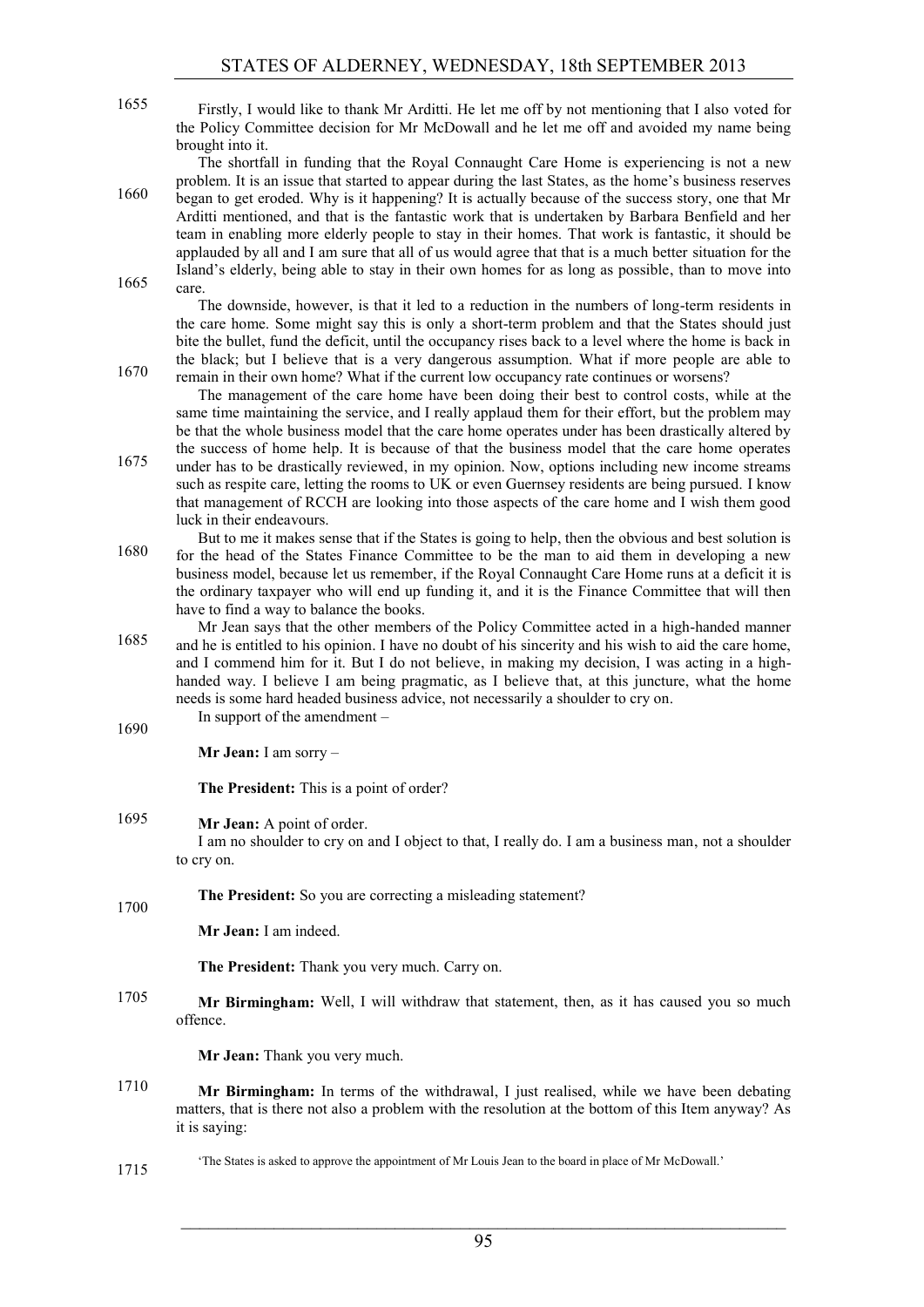But we have already heard that Mr McDowall actually is not on the board, so the resolution at the bottom is incorrect, so it should be withdrawn just for that reason.

**The President:** Thank you. Is this a point of order? 1720

# **Mr Arditti:** Yes, a point of order.

I can answer that question. I can say the same thing as Mr McDowall said, in explaining his position at the People's Meeting, that Mr Jean replaced the nomination in place of Mr McDowall. Mr McDowall said at the People's Meeting that he had been dismissed, but he has explained that what he meant was that the application, that the paperwork had been dismissed. Well, in place of, Mr Jean should be nominated in place of Mr McDowall. It is the same thing.

# **The President:** Thank you, Mr Arditti.

There are three Members left to speak, if they wish to speak on this. Mr Tugby, do you wish to 1730 say anything?

**Mr Tugby:** No, sir, because it is just dragging on...

**The President:** Thank you. Mr McDowall, Mr Roberts 1735

**Mr Roberts:** I am tired of this argument now, Mr President. I think we should move on –

**The President:** Well, we have to give everybody the chance to speak, Mr Roberts.

1740 **Mr Roberts:** Yes, okay.

**The President:** Mr McDowall, do you wish to speak? (**Mr McDowall:** No.) Nobody else wishes to speak on this?

1745

In which case, if no-one wishes to, I would like you to summate on your amendment, please.

**Mr Rowley:** Well, I stand by what I said. I would like to say, which I forgot earlier on to say, that I have got nothing against Mr Jean being on the board of the Connaught. It is his way of putting forward the Item, and I think it would… Why can they both not be on the board of the Connaught? I think that would only have one to deal with –

1750

**The President:** Mr Rowley, you are making an amendment to withdraw this Item, not put a new one in. *(Laughter)*

**Mr Rowley:** Well, maybe at a later date, because there is a possibility that, before too long, we 1755 will have a 10-member Policy Committee again and then...

> **The President:** Thank you very much, Mr Rowley. Madam Greffier, would you call the vote on the amendment, please.

*A vote was taken and the results were as follows:* 1760

| <b>FOR</b>    | <b>AGAINST</b> |
|---------------|----------------|
| Mr Rowley     | Mr Jean        |
| Mr Simonet    | Mr Arditti     |
| Mr Birmingham |                |
| Mr Tugby      |                |
| Mr Berry      |                |
| Mr Harvey     |                |
| Mr McDowall   |                |
| Mr Roberts    |                |

**The Greffier:** Thank you, sir. That amendment is carried and therefore the Item is withdrawn.

**The President:** Thank you very much. 1765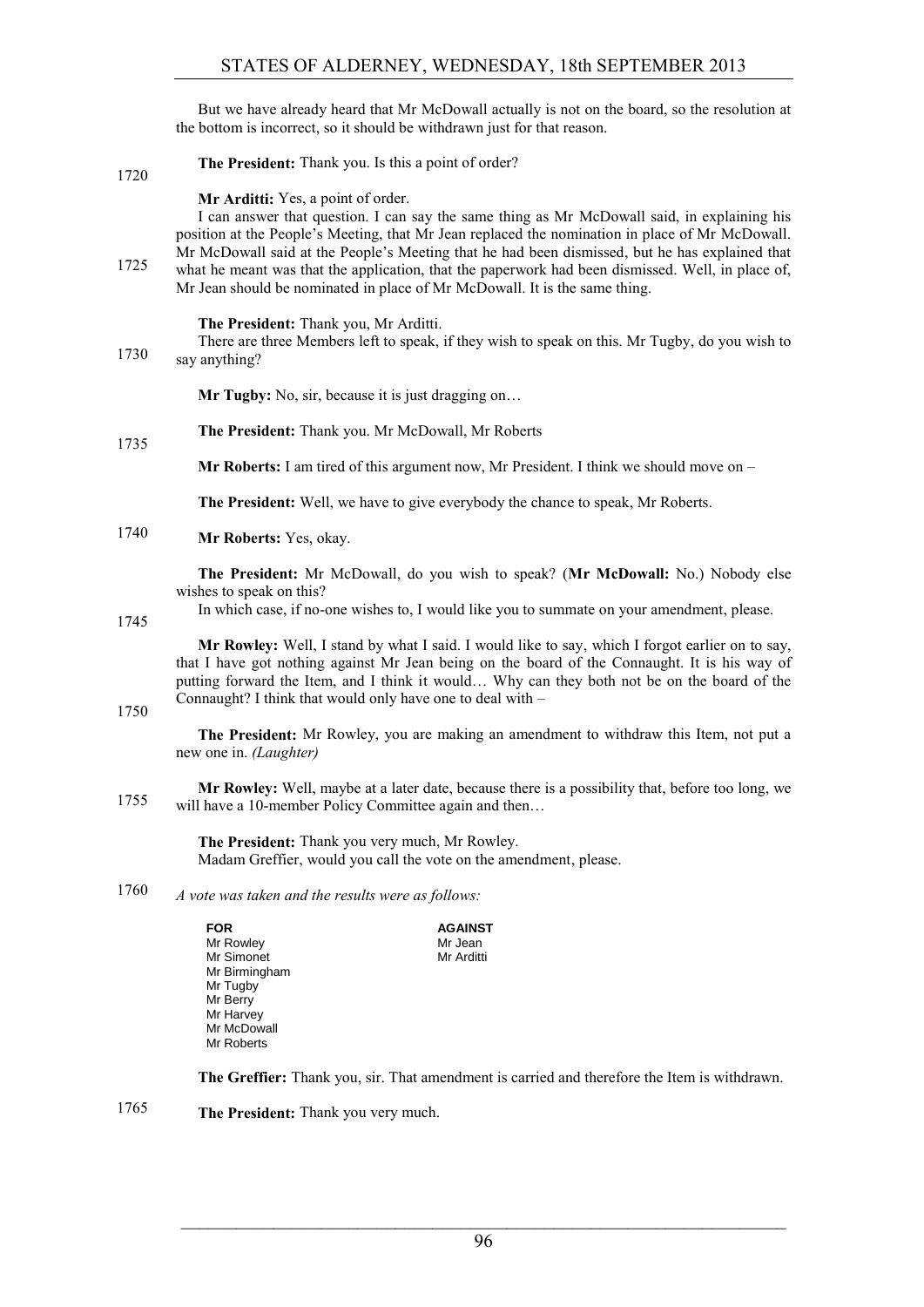#### **Request for Referendum on States Members and President Amendment carried, Item withdrawn**

| 1770 | Item V.<br>The States is asked to resolve:                                                                                                                                                                                                                                                                                                                                                                                                                                                                  |
|------|-------------------------------------------------------------------------------------------------------------------------------------------------------------------------------------------------------------------------------------------------------------------------------------------------------------------------------------------------------------------------------------------------------------------------------------------------------------------------------------------------------------|
| 1775 | 1. That the public shall be asked by referendum in October, the following questions:<br>a. Do you want five members of the States instead of ten Members of the States? Yes/No<br>b. Do you want to shorten the term of office of Members of the States from four years to two<br>years? Yes/No                                                                                                                                                                                                             |
|      | c. Do you want to shorten the term of office of the President of the States from four years to<br>two years? Yes/No                                                                                                                                                                                                                                                                                                                                                                                         |
| 1780 | d. Do you want to terminate the terms of office of all ten of the existing members of the States<br>and hold ordinary elections in April 2014 (or as soon thereafter as the necessary legislative<br>changes can be completed) instead of October 2014? Yes/No                                                                                                                                                                                                                                              |
|      | 2. That the Chief Executive shall take all steps necessary to implement the above resolutions.                                                                                                                                                                                                                                                                                                                                                                                                              |
| 1785 | 3. That Mr Arditti shall replace Mr Simonet as Chair of Policy & Finance Committee with<br>immediate effect.                                                                                                                                                                                                                                                                                                                                                                                                |
|      | The President: In which case, we will move on to our next Item, which is Item V.                                                                                                                                                                                                                                                                                                                                                                                                                            |
| 1790 | The Greffier: Sir, Item V is the request for Referendum on States Members and President.<br>The States is asked to resolve: (1) That the public shall be asked by referendum in October, the<br>following questions: (a) Do you want five members of the States instead of ten Members of the<br>States? Yes/No; (b) Do you want to shorten the term of office of Members of the States from four                                                                                                           |
| 1795 | years to two years? Yes/No; (c) Do you want to shorten the term of office of the President of the<br>States from four years to two years? Yes/No; (d) Do you want to terminate the terms of office of<br>all ten of the existing members of the States and hold ordinary elections in April 2014, or as soon<br>thereafter as the necessary legislative changes can be completed, instead of October 2014?<br>Yes/No; (2) That the Chief Executive shall take all steps necessary to implement the above    |
| 1800 | resolutions; (3) That Mr Arditti shall replace Mr Simonet as Chair of Policy & Finance Committee<br>with immediate effect.                                                                                                                                                                                                                                                                                                                                                                                  |
| 1805 | The President: Thank you very much.<br>Mr Jean, as Convener, would you care to give the comments from the People's Meeting,<br>please?                                                                                                                                                                                                                                                                                                                                                                      |
|      | Mr Jean: A majority of contributors, who commented on this item, agreed that: five Members<br>are too few to represent the people with the work load involved. There was a concern that<br>democracy will suffer because decisions taken by a small number will inevitably lead to a position                                                                                                                                                                                                               |
| 1810 | where only three people could decide policy for the States.<br>Shortening the term of office from four to two years would not assist with continuity of the<br>States and is too short a time to get a suitable understanding of how the States work.<br>No change is necessary in the term of office for the President and one contributor suggested an<br>extension of the current four-year term.<br>It is unlikely that Privy Council would agree to the termination of the terms of office for all ten |
| 1815 | Members.<br>One contributor agreed with the proposal to reinstate Mr Arditti as the Chairman of the Policy<br>Committee, as he believed the actions taken to remove Mr Arditti from the Committee were<br>unlawful.                                                                                                                                                                                                                                                                                         |
| 1820 | Another contributor stated that it is hoped that each point on this Item will be voted on<br>separately and urged the States Members to consider the public in their decision-making, rather<br>than themselves.<br>Thank you, sir.                                                                                                                                                                                                                                                                         |
| 1825 | The President: Thank you very much, Mr Jean.<br>As before, if you care to take a drink of water, before you propose your next Item.                                                                                                                                                                                                                                                                                                                                                                         |
|      | Mr Jean: Most kind.                                                                                                                                                                                                                                                                                                                                                                                                                                                                                         |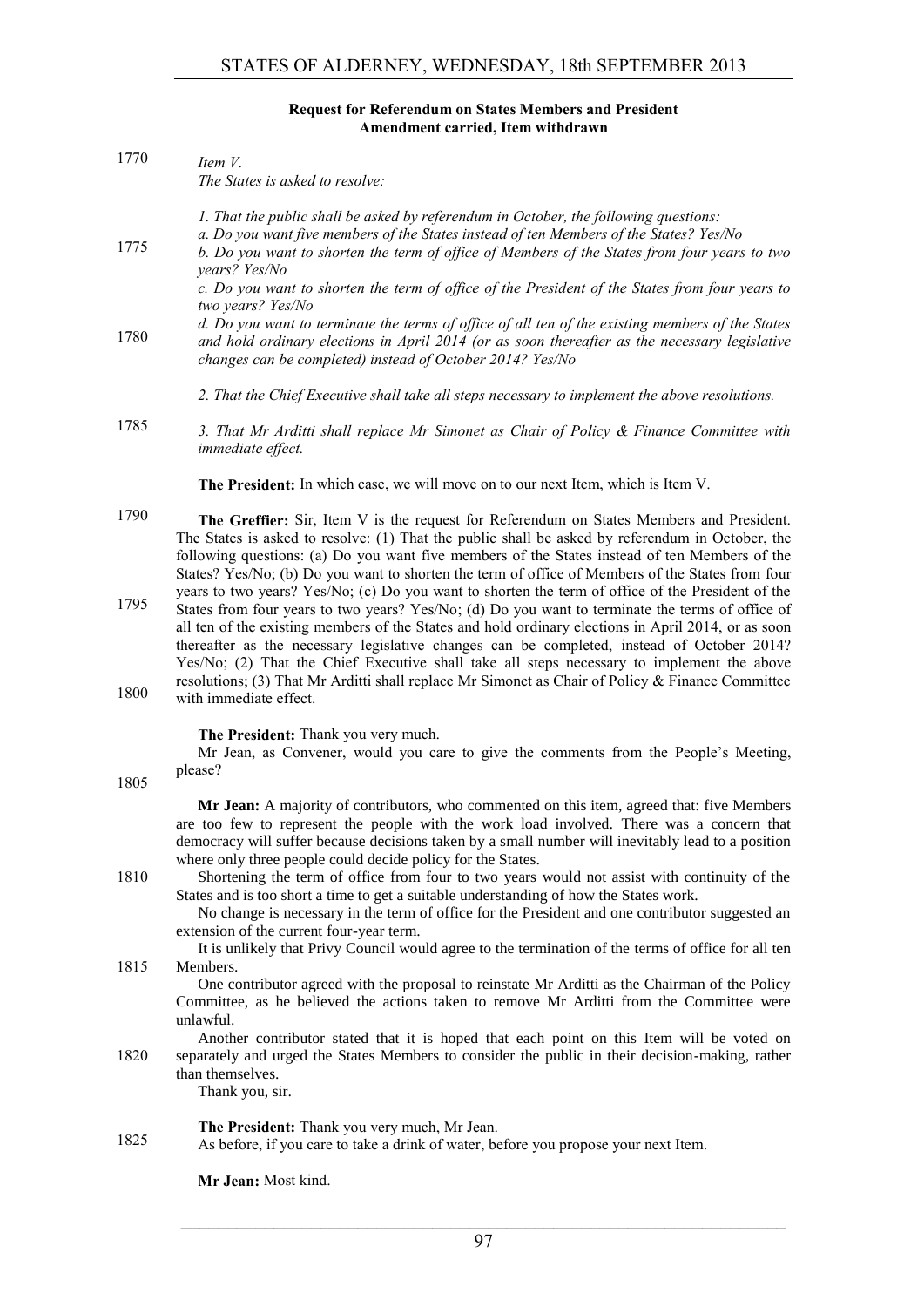| 1830 | This Item is a request for a referendum on States Members and its President. At the time of<br>placing this Item, I was somewhat reluctant about letting it run, but after what I have seen here<br>tonight                                                                                                                                                                                                                                                                                                                                                                                      |
|------|--------------------------------------------------------------------------------------------------------------------------------------------------------------------------------------------------------------------------------------------------------------------------------------------------------------------------------------------------------------------------------------------------------------------------------------------------------------------------------------------------------------------------------------------------------------------------------------------------|
|      | What happened that made me decide to change my mind? The most amazing things which<br>have happened, like the AEL story and the ability that this whole States shows in not being able to<br>address this item; a lost chairmanship for no good reason, done in his absence, with myself not                                                                                                                                                                                                                                                                                                     |
| 1835 | invited because I had a different view; the debacle over the Connaught board.<br>Now let us get to the section where I update you on some of the other events, which various<br>meetings have taken place, called at short notice - no agenda, no minutes secretary, meaning no<br>trail of minutes to be placed in the public domain.                                                                                                                                                                                                                                                           |
| 1840 | There is more. On 8th August, a special meeting of Policy was called to discuss, according to<br>the Rules, one Item only. I arrived about ten minutes before that meeting and made my way<br>upstairs, and was presented with an extra agenda item, at the request of the Chairman, Mr Simonet<br>- Rules already broken.                                                                                                                                                                                                                                                                       |
|      | At the meeting, the permit was discussed, along with two others about which we were not told<br>- Rules broken again.                                                                                                                                                                                                                                                                                                                                                                                                                                                                            |
| 1845 | Now we have established that, let me quote from the paperwork and the e-mails emanating<br>from that meeting. The paperwork although signed by Mr Simonet came from or at the bequest of<br>a letter from the President, Mr Trought, dated two days earlier. That letter was dated 6th August<br>and addressed to me.                                                                                                                                                                                                                                                                            |
| 1850 | The President: Mr Jean, point of order.<br>Could you explain how the letter that was sent to you was asking for this to be put on the<br>agenda?                                                                                                                                                                                                                                                                                                                                                                                                                                                 |
|      | Mr Jean: Well, it contains all of the suggested Items that were in the -                                                                                                                                                                                                                                                                                                                                                                                                                                                                                                                         |
| 1855 | The President: Would you care to read that letter to the public?                                                                                                                                                                                                                                                                                                                                                                                                                                                                                                                                 |
| 1860 | Mr Jean: I would. I would be quite happy to read that letter. Have I got it with me? I have,<br>yes, I know I have. Wait a moment.<br>I will read the whole of it as well except I have not got the second page of it, that is on my<br>iPad, but I have got the main part of it:                                                                                                                                                                                                                                                                                                                |
|      | 'At the last States and Committee'                                                                                                                                                                                                                                                                                                                                                                                                                                                                                                                                                               |
|      | The President: I do not think it is                                                                                                                                                                                                                                                                                                                                                                                                                                                                                                                                                              |
| 1865 | Mr Jean: This is from the President to me dated 6th August 2013:                                                                                                                                                                                                                                                                                                                                                                                                                                                                                                                                 |
| 1870 | At the last Sates and Committee I pointed out that whilst the letter of the law allows Chairmen to present Items for the<br>Billet as they wish, it is nonsensical under normal circumstances for them to put items forward for inclusion in the<br>Billet on matters which are not within the mandate or remit of their particular Committee.<br>At no time during this discussion did you voice an opinion.'                                                                                                                                                                                   |
|      | I also will be covering this in my summary here.                                                                                                                                                                                                                                                                                                                                                                                                                                                                                                                                                 |
| 1875 | 'At no point during this discussion did you voice an opinion that this was not the case. You have, however, now put<br>forward for inclusion in the September Billet several Items which are outwith the mandate of your Committee.<br>While you are at liberty to ignore advice, you are not assisting the good cause of good governance in Alderney by<br>doing so. To blatantly ignore many years of established custom shows both a lack of respect for or understanding of<br>those established customs, which have grown into their present form for good reason, and lack of realisation. |
| 1880 | As to the negative impact of what ignoring them may have upon the effective Government, I am surprised that you<br>have not asked yourself the following questions: why Committees are given particular mandates to deal with; what do<br>you think the effect on efficient governance would be if every Committee is dabbling in the business of others; why do<br>you think it has become established custom for Committees not to do so.                                                                                                                                                      |
| 1885 | If you seriously disagree with the way others are running the business of their Committees and you cannot persuade<br>them to change through reasoned argument, then mechanisms exist for you to make your political objections known,<br>within the Rules of Procedure. These include the ability to put forward an amendment to a Billet Item; if you have<br>sufficient support to bring forward a Requête concerning matters which have not been placed on the Billet. You also<br>have the right to ask questions, both written and oral, of Committee Chairmen.                            |

Whilst you may choose to put forward matters which you see fit for inclusion, I would ask you to seriously consider 1890 the correlation between the mandate of your Committee and the matters you have put forward for inclusion in the Billet.'

The very small amount which is on the second page, I do not have it with me, sir.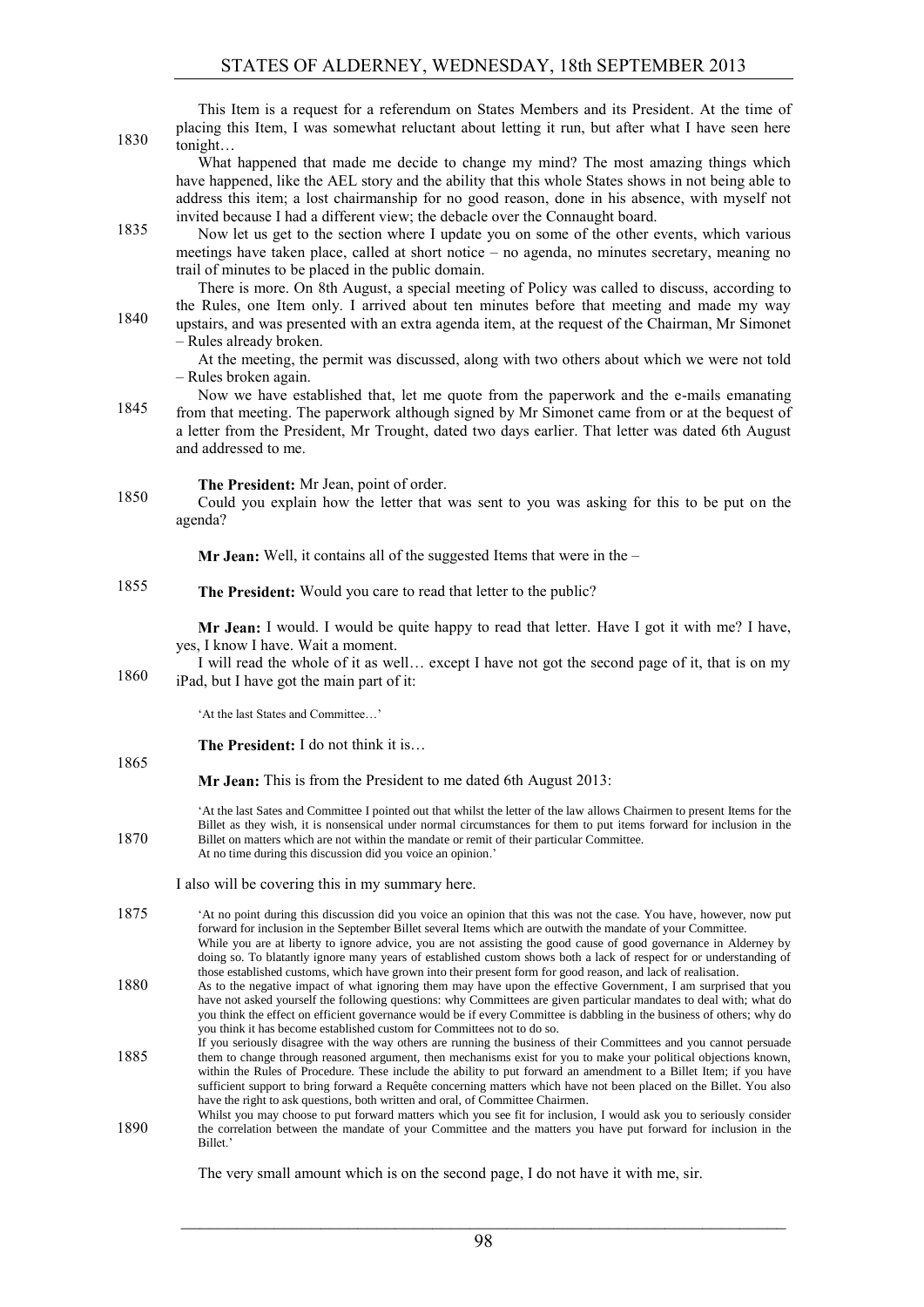1895 **The President:** I shall just remind you of it.

**Mr Jean:** If you would, yes, please.

**The President:** I said I will be sending a copy of this to the Chairmen of the other Committees – 1900

**Mr Jean:** That is correct.

**The President:** – in the hope that they will take note of what I have written to you. 1905

**Mr Jean:** Thank you very much. May I continue?

**The President:** Please do.

# **Mr Jean:** Thank you. 1910

I have given a précis. As for the rest here in this speech, I have given the main points. If this Item is successful, then the public will have the chance to decide on (a), (b), (c) and (d). The explanation in the Billet will, so far as I am concerned, suffice and if the States is unafraid, as I am, then they will vote for the referendum in the interest of a return to a more democratic way of getting things done – and a return to the use of the Rules we are all to be guided by and wish to 1915

have extended to all of us.

I commend this Item to the House and I ask you to vote for the referendum and give the public a chance to have their say and my goodness, especially after tonight's performance!

As the Chairman of the Policy Committee was not removed in a fair and proper way, I propose he should be re-instated forthwith if this Item is successful. Thank you, sir.

**The President:** Thank you Mr Jean.

Mr Arditti I believe you wish to second this motion?

# 1925 **Mr Arditti:** Thank you, sir.

So far Mr Rowley and Mr Berry have twice tried, with their withdrawal of amendments, to stifle public debate of Items on this Billet which are important to the public, and they threaten to try again with this Item, which is designed to let the public have their say.

Not content with denying the public a referendum, they even wanted to silence the *one* opportunity for a public debate on the subject here tonight. What clearer illustration can there be of the need to reduce the size of the States?

There is more. Their withdrawal amendments are a procedural nonsense and cannot possibly work. We are looking at bad motives and ineptitude. The Rules of Procedure are clear. Mr Jean has been allowed to propose his motions and I have been allowed to second them *before* the 1935 withdrawal amendments are laid. Then comes debate on Mr Rowley's and Mr Berry's silencing amendments, but the arguments and speeches on their motions and ours are the same. Indeed, the votes are the same too. Those voting in favour of Mr Rowley's and Mr Berry's withdrawal amendments are clearly against Mr Jean's motions.

So, these withdrawal amendments actually achieve nothing at all. How stupid is that! The incompetence is bad enough, but I come back to the motive, albeit it has failed. The motive was to silence debate. This shows a cohesive, mutual support between States Members, and contempt for the public.

#### **Mr Berry:** Point of order, sir. 1945

**The President:** Go ahead, Mr Berry.

**Mr Berry:** I have never held Members of this House in contempt or any member of the public in contempt. I am voting, sir, and supporting because I do not believe in what is being put forward, 1950 and for no other reason, sir.

**The President:** Thank you very much, Mr Berry.

**Mr Arditti:** Now, what happens when our constitution provides for 10 States Members but 10 good candidates will not stand? The short answer is that the public can only vote for the candidates who agree to stand and therefore they end up with 10 States Members regardless.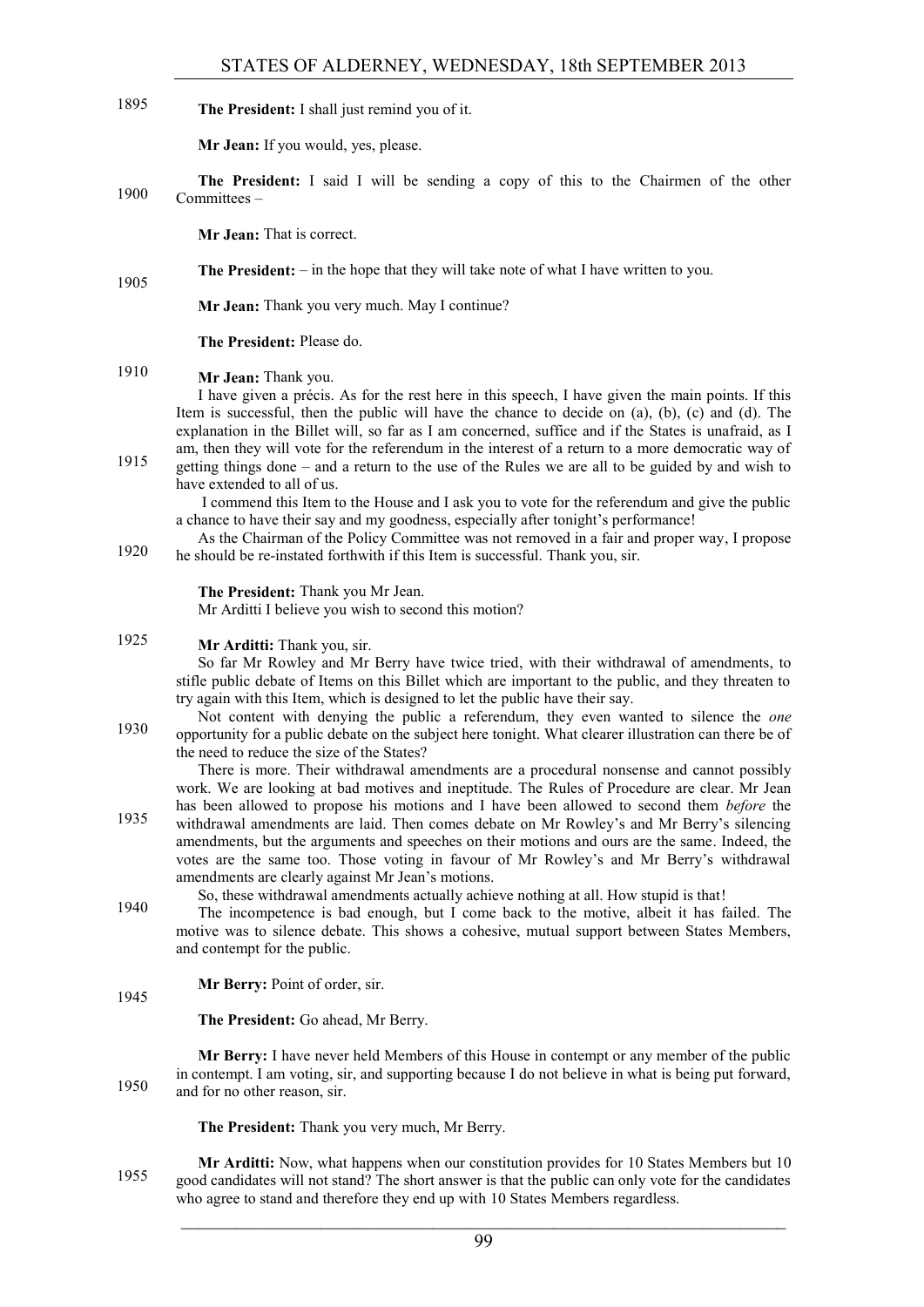On polling day, there is no box to say, 'Just five, six or seven Members this time, please.' Some electors vote only for the two or three candidates who they consider worth voting for, but of course the electorate end up with 10 regardless.

The point is that there are at best only 1,900 in the Island, probably in reality nearer 1,600, and 1960 the numbers are falling. This is simply not a big enough pool to produce 10 sound candidates who are willing to stand.

The last States was labelled 'the worst States ever' and when it came to the elections, the public voted out anyone who stood for re-election. This States is now called 'the worst States ever' and the same is likely to happen again. The system is not working.

One former President told me that it had never worked and never would, and left me in no doubt that I was a fool for trying to improve the system. Another former President has written extensively in the *Journal* and the *Press* that anything less than 10 States Members would lead to dictatorship – a favourite word of his. He says that the Privy Council would not allow it. I do not know why. The Falkland Islands has a population of 2,900 souls, reserves of some £100 million, a

revenue of £30 million per year, yet it has seven elected members and five elected members is on the cards. With five members, no committees would be needed. The five would work as one committee, setting policy and acting as a check on the civil service and a check on each other, and *crucially* for the public, five are far more accountable between elections than ten.

The reduced term of office from four years to two years would also ensure a higher focus on the public between elections.

So far this evening the public are 30-love down on the Items which concern them. Since May, we have seen States Members show a contemptuous disregard for the public anger at the way in which they have flouted the rules and rubbished the good governance of the Island – such 1980 contempt for the public that they do not even acknowledge that this anger exists.

The public now have the person they least wanted as Chairman of the Policy Committee. Mr Birmingham says the Chairman of the Policy Committee should be the person the Committee wants as their Chair, not the public. He has not read the Constitution. The Committees do not elect their Chairs. The full States are charged with this responsibility, in the expectation that they will have regard to the public. The Chairman of the Policy Committee is not supposed to be 'one of the boys' – the one that will help the Committee to become a cosy clique.

The trouble is that the four-year term and the 10-Member States breeds a culture of disregard for the public. A number of unscheduled meetings in the name of the Policy Committee at which decisions are made but the public have no prior notice – no agendas are published and no minutes are published – *contempt* for the public. 1990

I can go on, but instead I think I shall conclude with this point. Mr Jean's Proposition this evening is not to change *anything*. No, his Proposition is simply to give the public their say. It is not too late to alter the questions by agreement. Indeed, it is a pity that Mr Rowley and Mr Berry did not submit some useful amendment, with a view to assisting the public to have their say. Perhaps they are frightened what verdict the public might reach in a referendum.

**Mr Berry:** Point of order, sir.

**The President:** Mr Berry.

2000

2005

**Mr Berry:** I will speak to any member of the public. I have no fear of anybody whether they liked me or not. Their point of view is respected by me, whether I agree or I do not agree, sir.

**The President:** Thank you very much, Mr Berry.

**Mr Arditti:** The public could still be consulted about other reforms but the benefit of this resolution is to ensure that the public is *asked*.

As for the Proposition to re-instate myself as Chairman of the Policy Committee, the point is a simple one, and I can be very brief. It matters not a jot that Arditti chairs the Policy Committee. Let me repeat that. *It matters not at all* that Arditti chairs the Policy Committee. 2010

What matters is that the chair, whoever he is, has legitimacy. Good governance is all about doing things properly. The end does not justify the means. This has caused a serious reputational damage which has to be put right quickly. The Island cannot wait until the next election. I ask you to support the motion.

2015

**The President:** Thank you, Mr Arditti. Madam Greffier, I believe we have an amendment.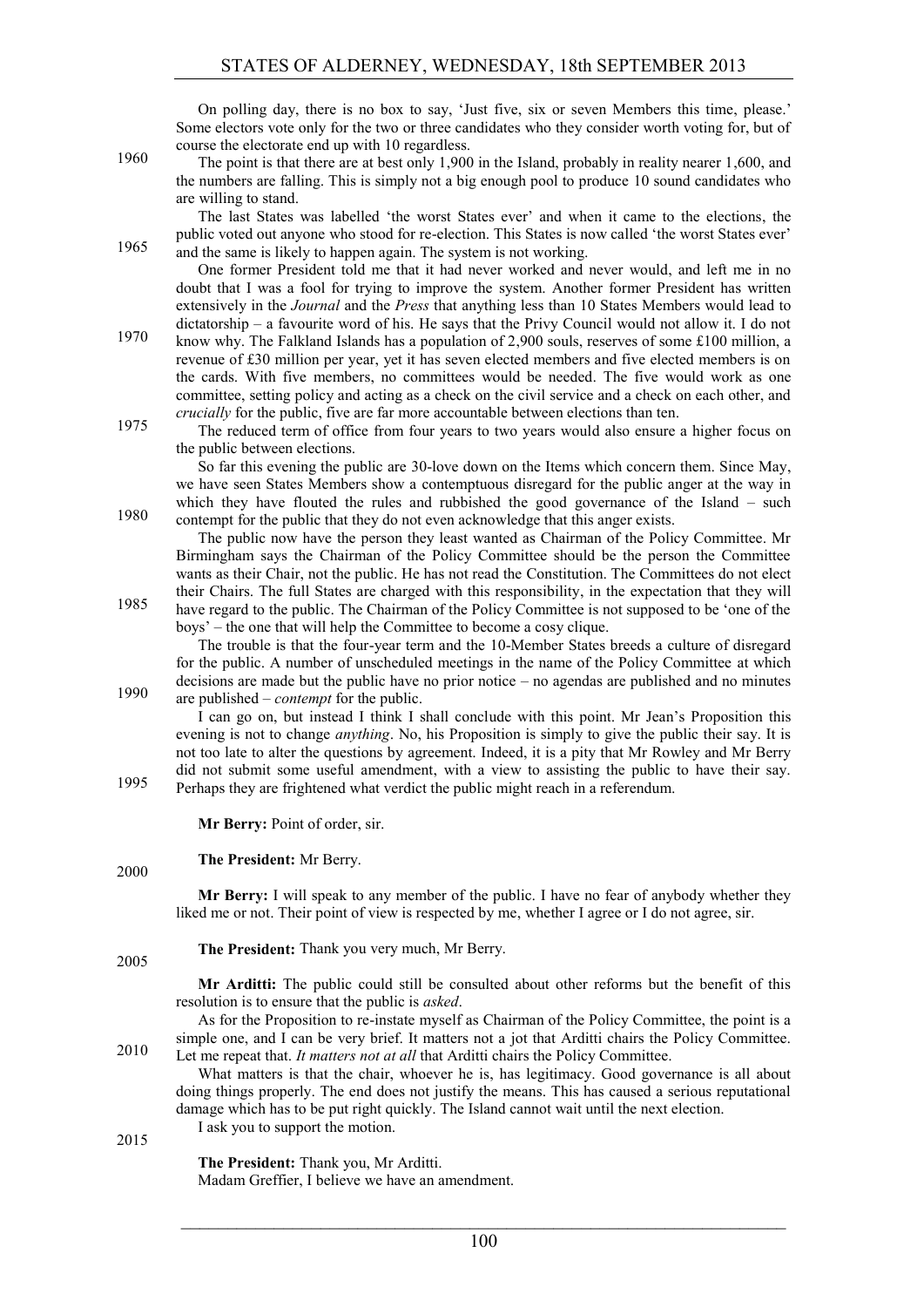**The Greffier:** We do, sir. It is an amendment proposed by Mr Rowley and seconded by Mr Berry that the Item be withdrawn. 2020

**The President:** Mr Rowley, would you care to propose your amendment, please?

**Mr Rowley:** Yes I would, Mr President.

This Item has got Mr Arditti's paw-prints all over it. I suspect it was written by him. I do not know whether Mr Jean could shed some light on that, but it is, to my mind, just a case of Mr Jean using his position as a committee chairman to put forward a third-party Item, and that is not on. He is now behaving like some sort of freshly dug up zombie –

**The President:** Could you moderate your language, please, Mr Rowley? 2030

> **Mr Rowley:** – oh, I beg your pardon – putting forward the Items given to him by manipulative third-party people. It is not something we can accept.

I can deal with the various… We have heard a lot about trying to stifle democracy. You cannot go around having a manifesto every time the school bully does not get his way. You cannot do that and there is no mechanism for having a manifesto here, as far as I am aware.

Having 10 Members of the States has shown quite conclusively that it actually protects us from a dictatorship, and had we only had five at the time, I daresay we would have succeeded. It is far easier to manipulate five people than it is 10, and that is what is crucial to this sort of thing. That is 2040 why I just propose that it be withdrawn, along with everything else.

Mr Jean and Mr Arditti's assertions that he was removed illegally in some way… it does not carry weight. Had Mr Jean consulted his Committee like he was supposed to do, I would have been able to tell him that I have read a number of –

**Mr Jean:** On a point of information, sir. 2045

**The President:** Can we just wait? We will take it in a minute.

- **Mr Rowley:** that I have read a considerable amount of legal correspondence private legal 2050 correspondence. I might say that it has put my mind completely at rest on this issue, and if it is to go any further, it should happen in a court, not in… We have had this up to our eyeballs, quite frankly. It has wasted a lot of time and a lot of energy and a lot of work has been put into trying to deal with this endless nonsense.
- **The President:** Mr Jean, your point of order. 2055

**Mr Jean:** I cannot be bothered now.

**The President:** Okay, thank you very much, Mr Jean. 2060 Right, we will move on to Mr Berry, you wish to second this?

**Mr Berry:** Yes, I wish to second it.

I was not going to speak on this, but having heard what Mr Arditti said, I have got to correct something.

2065 With regard to the public, my history tells me that I can do nothing but regard the public. If people want to know what my background is, I would quite willingly tell them so. Disregard to the public  $-1$  do not disregard the public  $-1$  speak to the public, they know my telephone number, they know where I live, they can stop me in the street and I can call into their house and speak to them. I regard the public with the greatest of interest. If I did not get information from the public, I 2070 could not do my job.

As for trying to do this with the number of people you are suggesting, if I had to do my job as a Member of a five-Member House, I could not do half of what I need to do and do the main things that need to be done as well. It is not a workable situation.

- Caring for the people's every day needs the mundane things that do not come out in 2075 committee but have to be dealt with outside – we would not have the time to do. I do, sir, from the depth of my soul, care for the people of Alderney, for their everyday concerns, not just the main Billet Items, but their everyday concerns. That is what I was elected for and that is what I will stay elected for until the people decide next year what they wish to do with me.
- **The President:** Thank you, Mr Berry. 2080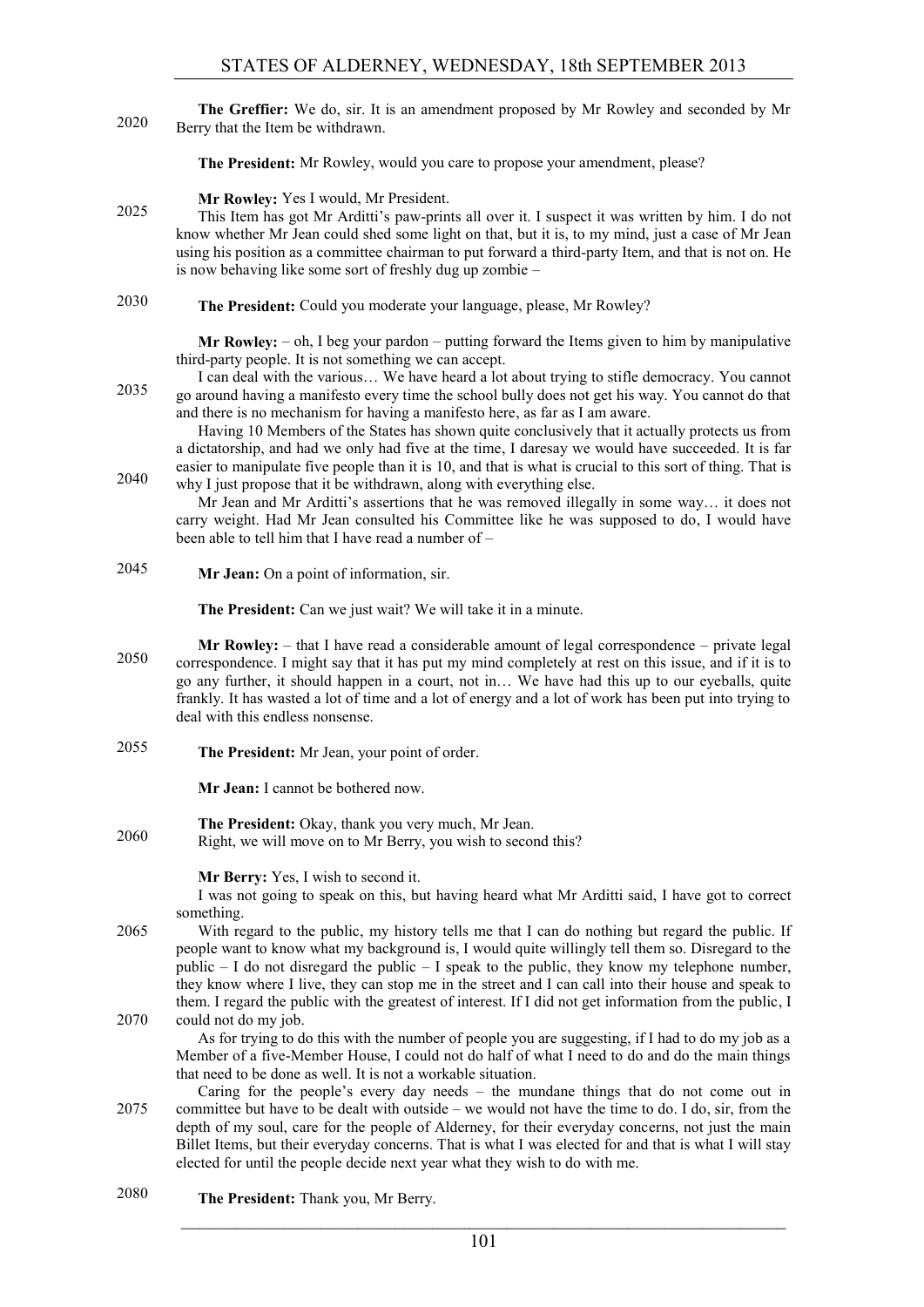# **Mr Berry:** I support the amendment, sir.

**The President:** Thank you.

Does anybody else wish to speak on this motion? Mr Roberts.

**Mr Roberts:** It would make it totally undemocratic at five. Three Members could totally control Alderney. It could turn us into a banana republic, I believe. I support the amendment.

**The President:** Thank you very much. 2090 Mr Arditti.

**Mr Arditti:** Thank you, sir.

All I would say to Mr Berry is actions speak louder than words.

Mr Rowley in support of his amendment referred to correspondence that he has read which shows that the events in May were legal. Six Rules were broken and it was not legal.

I have not seen the correspondence that Mr Rowley has seen. I have seen *no* correspondence from the Law Officers saying that the six breaches of the Rules in May were lawful. I am afraid Mr Rowley is confused.

Because I have not seen it, I do not know therefore whether any such opinion exists, but I 2100 suspect that their opinions are Alderney rumour.

However, it is perhaps worthwhile reminding Members that the Law Officers are far from fallow. As recently as last year they gave legal advice to the then General Services Committee in the Keith Barker/Water Lane case, as a result of which the Committee was condemned by the 2105 Alderney Court as having acted, and I quote, 'illegally, and irrationally'.

Former States Members in Alderney and former and current Deputies in Guernsey will tell you that the Law Officers are not to be relied upon slavishly.

2110 **Mr Rowley:** May I make a point of order?

**The President:** You may, yes.

**Mr Rowley:** Well, I can only check my guidance from people who are qualified to practise law 2115 in the Channel Islands. That is all I can do.

**The President:** Mr Rowley, that is not a point of order.

**Mr Rowley:** Oh, is it not? I beg your pardon.

#### 2120

2085

**The President:** No, it is not. A point of order is a breach of the Rules, to correct an inaccurate or misleading statement.

**Mr Rowley:** Oh, sorry, in that case, it is a comment. Okay.

2125

**Mr Arditti:** You do not have to be a Channel Island lawyer, to be a former or current Deputy in Guernsey or a former States Member in Alderney who will tell you – who will teach you – from their experience, that the Law Officers can get it wrong. And they clearly did so in that case –

**The President:** Thank you. Mr Arditti – 2130

> **Mr Arditti:** – because their advice resulted in a condemnation of the Committee for acting illegally and irrationally.

2135 **The President:** With all due respect, Mr Arditti, you have finished your speech. He has… Have you finished your speech?

**Mr Arditti:** No, I sat down, because he –

**The President:** Oh, you sat down, you gave way? Forgive me, I thought you gave way. 2140

**Mr Arditti:** So… Why don't I give us all a treat and sit down, sir? *(Laughter)*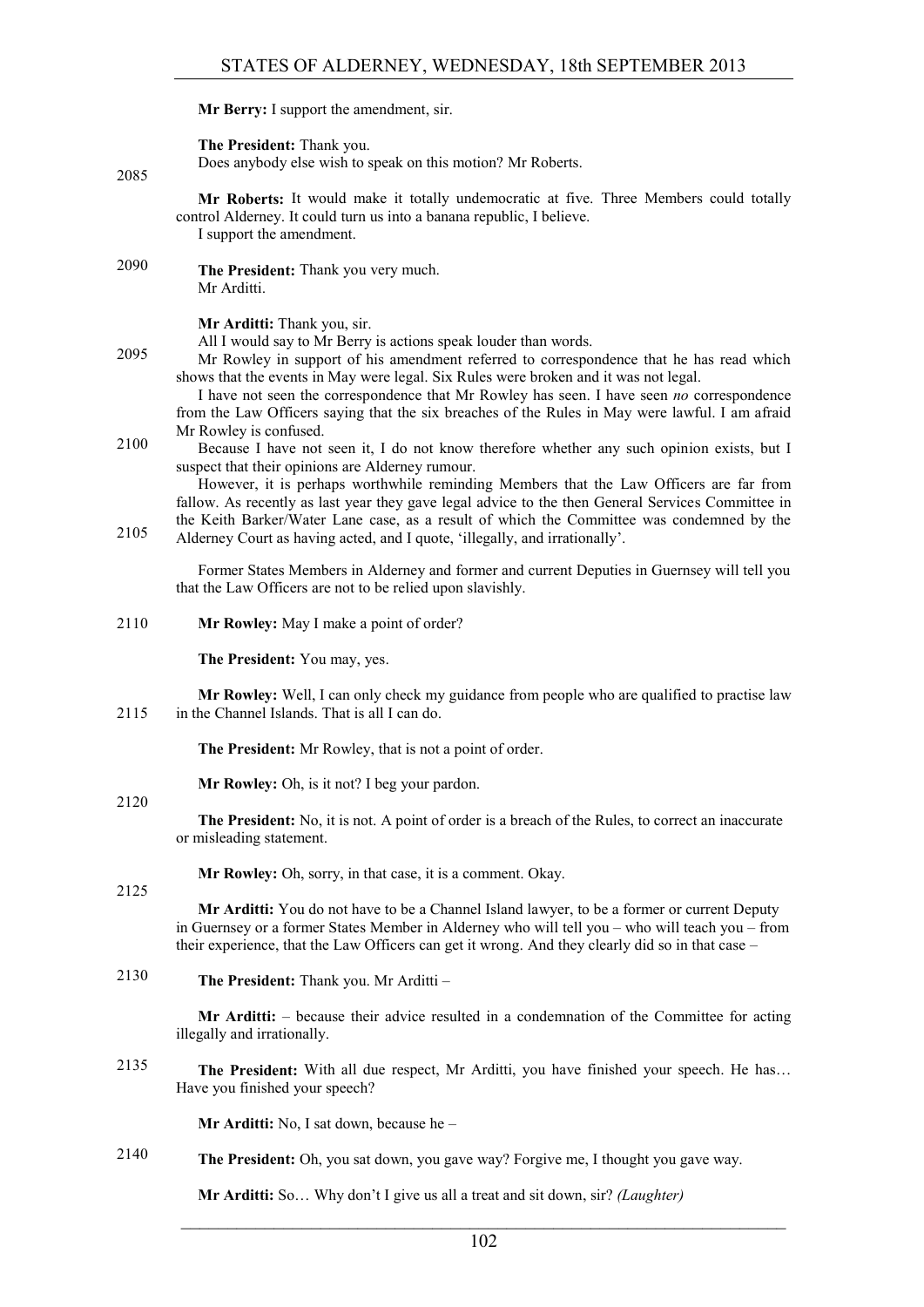# **The President:** Thank you very much.

- Right, does anybody else wish to speak with regard to the amendment?
- 2145 Mr Jean I recognise you, Mr Jean.

# **Mr Jean:** Thank you.

Addressing the amendment to withdraw the Item, a public referendum, I am not under the current circumstances worried about the public having their chance to have a say. I have nothing to hide and the best thing about my suggestion, along with my colleague, Mr Arditti, is that it would be a good way of resolving all the differences. It would come back to a new start, having settled our differences at the polls – and my, can you see those differences so clearly here tonight!

- Ask yourself, is it the amendment or more of this difficult style of politics, secretive in its very nature, or a vote for being more open and accountable?
- I fought hard against a four-year term. Our States was changed then in, I think, 1996, after the 2155 Home Office and Policy Constitutional Review was published. Two Members gone, 12 to 10. There has been change before here. An extra year added to the term, which I felt was not good.

I explained that our forefathers knew what they were doing when they cut the cake up into smaller slices. Nearly half a decade was too long.

- 2160 I was involved in the lottery for two of the seats in the States at that time, one of the mighty 12, to lose a year in their term, and I protested that the only people who had the right to interfere with my term of office was the public. I refused to take part in that lottery and a straw was drawn for me. I lost one year of my term.
- Little did I realise, I was only four years left and that was my last run at that time, at the end of 2165 2000. I left politics, I thought for good, but here I am, urging you all to vote against this amendment and let the public have their say.
	- Democracy is what is needed here to sweep away the cobwebs and begin anew. Never be afraid of change. You hear, I made my views known back then in 1996.
		- I ask you to vote against the amendment tonight. Thank you, sir.

**The President:** Thank you very much, Mr Jean. Does anybody else wish to speak to the amendment?

## **Mr Harvey:** Thank you, Mr President.

2175 I will try and keep my comments very brief in view of the hour.

I am intrigued by Mr Arditti's sudden conversion to Swiss style politics with a referendum at the drop of a hat. I do not remember mentioning it in two years previously in the States or in the four months that he was Chairman of the Policy Committee, but obviously he has had a late conversion and one can only wonder at the reasons for that.

- 2180 The Proposition I am afraid is entirely without merit. It is constitutional codswallop. There is no provision for a referendum in our Constitution, nor needs there to be one. Sadly, it is also full of a number of untruths and distortions, and we all know what it is really about. This is becoming like *Groundhog Day*. We are re-running every States Meeting, the May States Meeting when seven Members voted a vote of no confidence in the Chairman of the Policy Committee. End of 2185 story really, but we keep on re-hashing it.
	- Mr Arditti and I saw him on Channel TV website today, I was impressed with that claims omniscience. I thought it was only God, *(Laughter)* but he obviously knows what the people believe and what the people want.

#### **The President:** Can we…**?** 2190

**Mr Harvey:** I do not claim his omniscience and I will be brief. I know what the people wanted last year, at the end of last year: they wanted me and four other Members here to represent them, and to get on with the job of trying to pull round this Island  $-$  a job which many of us have been working hard at and using our best endeavours, even though clearly Mr Arditti's view is they are 2195 inadequate.

Frankly, Mr Arditti is not important, nor is Mr Jean, nor am I, nor is anybody at this end of the room. The people who are important are the pensioners wondering whether they will be able to keep their homes this year, or eat, or do both. They are the guesthouse owners who are wondering 2200 where there next guests are coming from and they are the teachers in the school who are wondering who will be next to get the chop. We should never forget that and we should get on with sorting out their problems. (**A Member:** Hear, hear.)

2170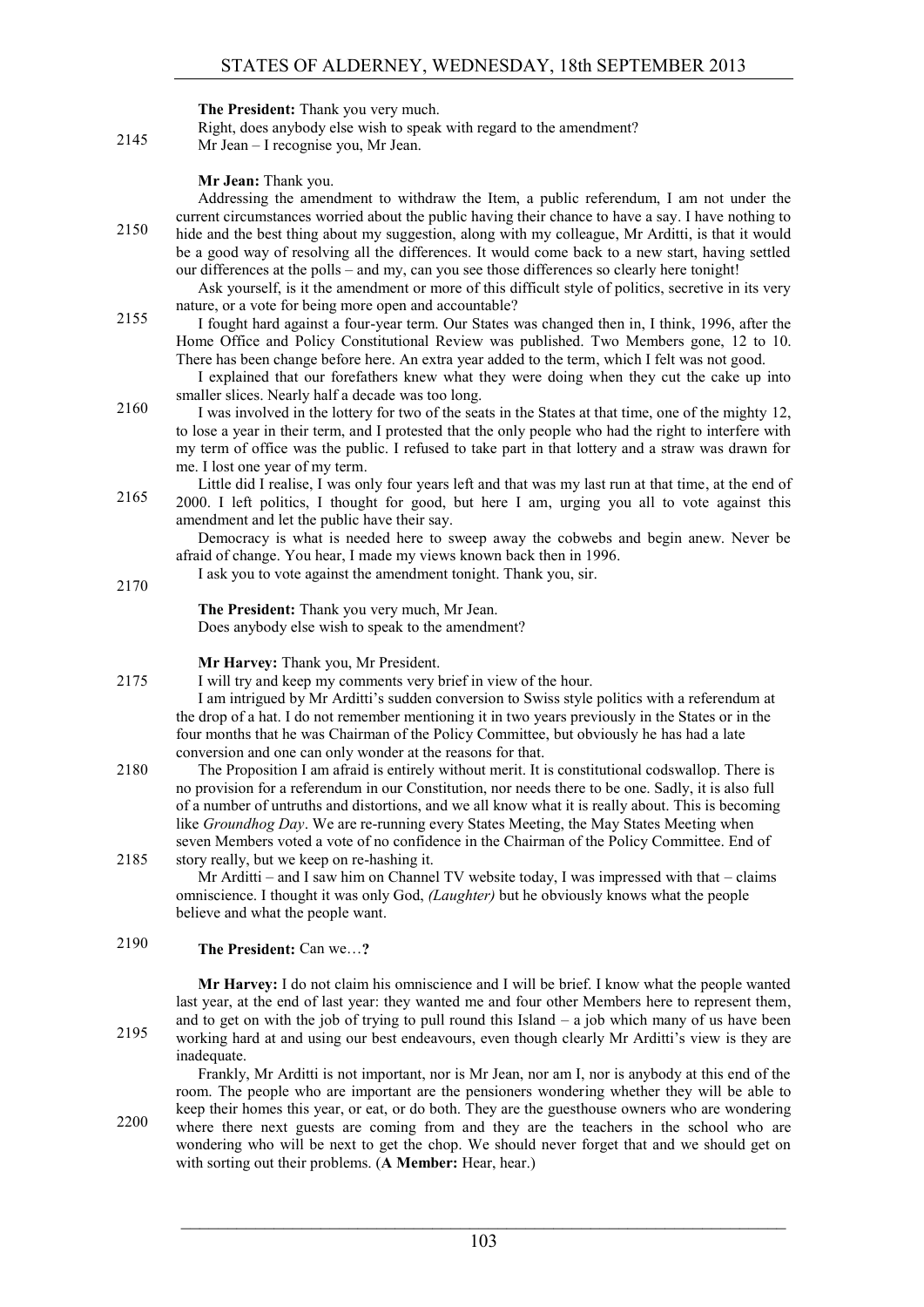| 2205         | It is time to stop all this nonsense. It has gone on long enough, we are all getting fed up with it.<br>It is two and a half hours, two and three quarter hours into this meeting and will it be six hours<br>next time?                                                                                                                                                                                                                                                                                                                                                                                                                                 |
|--------------|----------------------------------------------------------------------------------------------------------------------------------------------------------------------------------------------------------------------------------------------------------------------------------------------------------------------------------------------------------------------------------------------------------------------------------------------------------------------------------------------------------------------------------------------------------------------------------------------------------------------------------------------------------|
| 2210         | So how do we stop it? Mr Arditti has complained that he is not on any Committees. So tonight<br>I would like to make him an offer – an offer which he may refuse, he may consider it beneath him<br>- but I would like to invite him to join him my Business Development, Tourism and Marketing<br>Committee, and if he agrees I shall bring a formal Proposition to that effect to the next States<br>Meeting. I think it would be very good for the Committee, he is an energetic man, we would love                                                                                                                                                   |
|              | to have him on it and he could do something really positive and useful.                                                                                                                                                                                                                                                                                                                                                                                                                                                                                                                                                                                  |
|              | <b>The President:</b> Mr Harvey, I must ask you to constrain your comments to the $-$                                                                                                                                                                                                                                                                                                                                                                                                                                                                                                                                                                    |
| 2215<br>2220 | Mr Harvey: I shall close now. But I will just say that there is a lot of work going on in the<br>committees and in the Island as a whole, and I would like to throw my own committee, the<br>Business Development, Tourism and Marketing Committee, open to the public on 14th October so<br>you can find out what is really going on here.<br>I support the amendment. Thank you.                                                                                                                                                                                                                                                                       |
|              | The President: Thank you, Mr Harvey.                                                                                                                                                                                                                                                                                                                                                                                                                                                                                                                                                                                                                     |
| 2225         | Mr Arditti: I have waited until Mr Harvey had finished. Just a point of order.<br>I wonder if he could point to me where I have ever complained about not being on a<br>Committee?                                                                                                                                                                                                                                                                                                                                                                                                                                                                       |
|              | Mr Harvey: My apologies, I referred to the <i>Press</i> . I was clearly misinformed.                                                                                                                                                                                                                                                                                                                                                                                                                                                                                                                                                                     |
| 2230         | The President: Thank you very much.<br>Does any other Member wish to speak on this amendment?                                                                                                                                                                                                                                                                                                                                                                                                                                                                                                                                                            |
|              | Mr Birmingham: If I could quickly?                                                                                                                                                                                                                                                                                                                                                                                                                                                                                                                                                                                                                       |
|              |                                                                                                                                                                                                                                                                                                                                                                                                                                                                                                                                                                                                                                                          |
| 2235         | The President: Yes, you can.                                                                                                                                                                                                                                                                                                                                                                                                                                                                                                                                                                                                                             |
| 2240         | Mr Birmingham: I have only a few words on the Item. I think it is ill-conceived and ill-<br>considered. All you had to do was listen to the comments at the People's Meeting regarding this<br>Item and I think it showed there has been a considerable lack of consideration over many<br>constitutional issues that are involved in the proposal.<br>Conversations I have held with many members of the public about this have shown me that Mr<br>Jean's claim that there is an overwhelming public support for change in the Government structure<br>does not hold any water. In fact I have found there seems to be more of an overwhelming support |
| 2245         | for actually maintaining the 10 States Members structure.<br>In fact, the response I have been getting is more along the lines of 'Have you not got better<br>things to be doing, like fixing the Island's economy, rather than this naval gazing exercise?' which<br>is a position that I fully sympathise with. (A Member: Hear, hear.)                                                                                                                                                                                                                                                                                                                |
| 2250         | Constitutional changes need a proper constitutional panel and it needs a requisite amount of<br>public and Government consideration. Before you ask for a referendum you really need proper<br>discussion as to what the question is going to be and that has not happened in this case. All we<br>need to do is look at rushed changes made to the Committee structure earlier this year, that did not<br>undergo proper scrutiny, the subsequent problems that have arisen from that relating to the Policy<br>Committee and the problems that we see in the States at this time.<br>So I support the withdrawal of this Item.                         |
| 2255         | The President: Thank you very much.<br>Does anybody else wish to speak on this amendment? In that case, Mr Rowley, if you would<br>care to sum up.                                                                                                                                                                                                                                                                                                                                                                                                                                                                                                       |
|              | Mr Rowley: I do not think I have got anything further to say, actually.                                                                                                                                                                                                                                                                                                                                                                                                                                                                                                                                                                                  |
| 2260         | The President: Sir, thank you very much.<br>Madam Greffier, if you would put the amendment to the vote, please.                                                                                                                                                                                                                                                                                                                                                                                                                                                                                                                                          |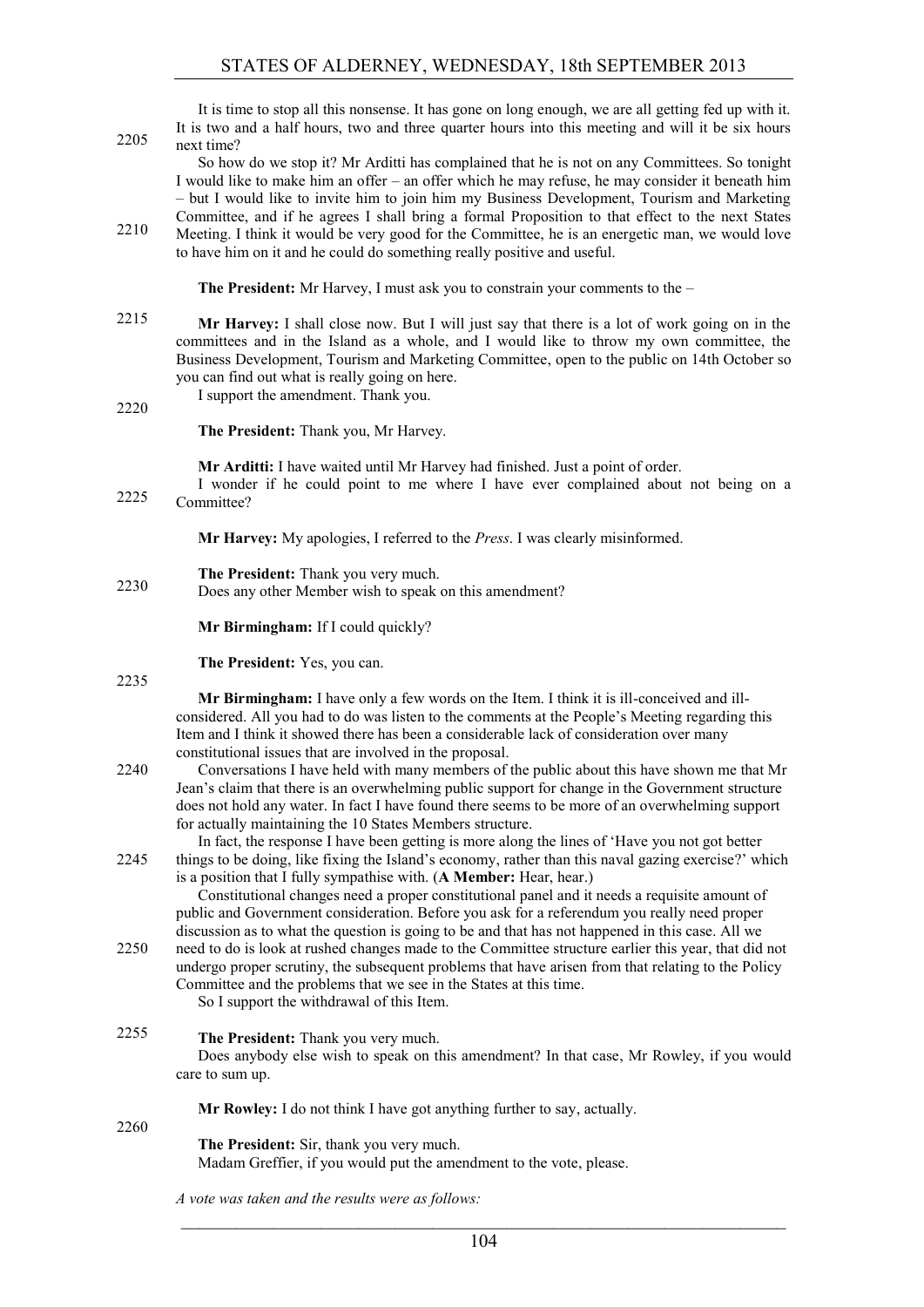|      | <b>FOR</b><br>Mr Tugby<br>Mr Birmingham                           | <b>AGAINST</b><br>Mr Jean<br>Mr Arditti                                                                                                                                                                                                                                                                                                                                                       |
|------|-------------------------------------------------------------------|-----------------------------------------------------------------------------------------------------------------------------------------------------------------------------------------------------------------------------------------------------------------------------------------------------------------------------------------------------------------------------------------------|
|      | Mr Simonet<br>Mr Rowley<br>Mr Roberts                             |                                                                                                                                                                                                                                                                                                                                                                                               |
|      | Mr McDowall<br>Mr Harvey<br>Mr Berry                              |                                                                                                                                                                                                                                                                                                                                                                                               |
| 2265 |                                                                   |                                                                                                                                                                                                                                                                                                                                                                                               |
|      |                                                                   | The Greffier: Sir, that is carried and therefore the Item is withdrawn.                                                                                                                                                                                                                                                                                                                       |
|      | The President: Thank you very much.                               |                                                                                                                                                                                                                                                                                                                                                                                               |
| 2270 |                                                                   |                                                                                                                                                                                                                                                                                                                                                                                               |
|      |                                                                   | <b>Code of Conduct</b><br>Projet de Loi: 'The Government of Alderney (Amendment) Law, 2013'<br>Item approved                                                                                                                                                                                                                                                                                  |
| 2275 |                                                                   |                                                                                                                                                                                                                                                                                                                                                                                               |
| 2280 | Item VI                                                           | The States is asked to approve the Projet de Loi entitled "The Government of Alderney"<br>(Amendment) Law, 2013" and to request the President to seek the Sanction of Her Most<br>Excellent Majesty in Council for it to have the force of Law in the Island of Alderney.                                                                                                                     |
|      | The President: Could we move on to Item VI, please.               |                                                                                                                                                                                                                                                                                                                                                                                               |
| 2285 | Law in the Island of Alderney.                                    | The Greffier: Item VI, sir, is the Code of Conduct. The States is asked to approve the Projet<br>de Loi entitled 'The Government of Alderney (Amendment) Law, 2013' and to request the<br>President to seek the Sanction of Her Most Excellent Majesty in Council for it to have the force of                                                                                                 |
|      | The President: Thank you.                                         |                                                                                                                                                                                                                                                                                                                                                                                               |
| 2290 | Mr Jean as Convener, please.                                      |                                                                                                                                                                                                                                                                                                                                                                                               |
|      | Mr Rowley: Could I please make a visit to the?                    |                                                                                                                                                                                                                                                                                                                                                                                               |
|      | The President: Of course you can.                                 |                                                                                                                                                                                                                                                                                                                                                                                               |
| 2295 | Mr Jean: Would you like me to wait for his return?                |                                                                                                                                                                                                                                                                                                                                                                                               |
|      | comments.                                                         | The President: He was at the People's Meeting. If you would just care to give the Convener's                                                                                                                                                                                                                                                                                                  |
| 2300 | You can go out through that door, Mr Rowley.                      |                                                                                                                                                                                                                                                                                                                                                                                               |
|      | Mr Jean: I may continue, then.                                    | Item VI, Code of Conduct – comments on this Item included:<br>It was queried whether this Code of Conduct was the same as the States of Guernsey, which<br>was presented to Members and rejected. The Chief Executive advised that this is an Alderney-                                                                                                                                       |
| 2305 | Government of Alderney Law is being proposed.                     | specific Code of Conduct. However, it is not enforceable in law. Therefore this amendment to the                                                                                                                                                                                                                                                                                              |
|      | should remain that way.                                           | The Code of Conduct has always been voluntary. The Convener expressed the view that it                                                                                                                                                                                                                                                                                                        |
| 2310 |                                                                   | The inclusion in the Code of Conduct of the provision for a Member to be reprimanded,<br>cautioned, suspended or expelled was queried as it was felt that States Members are voted in by<br>the public and therefore it should not be in the power of other States Members to expel another<br>States Member. The Convener agreed and the Chief Executive advised that it is a matter for the |
|      | President to appoint an independent panel to assess such matters. | There is no need for the amendment to the law to enable the enforcement of the Code of                                                                                                                                                                                                                                                                                                        |
| 2315 |                                                                   | Conduct, as Members will act honestly or dishonestly regardless of the law.<br>A number of comments were made with regards to the public perception that the States                                                                                                                                                                                                                           |

A number of comments were made with regards to the public perception that the States Members are not getting along and working together, and the dangers of introducing an enforceable Code of Conduct.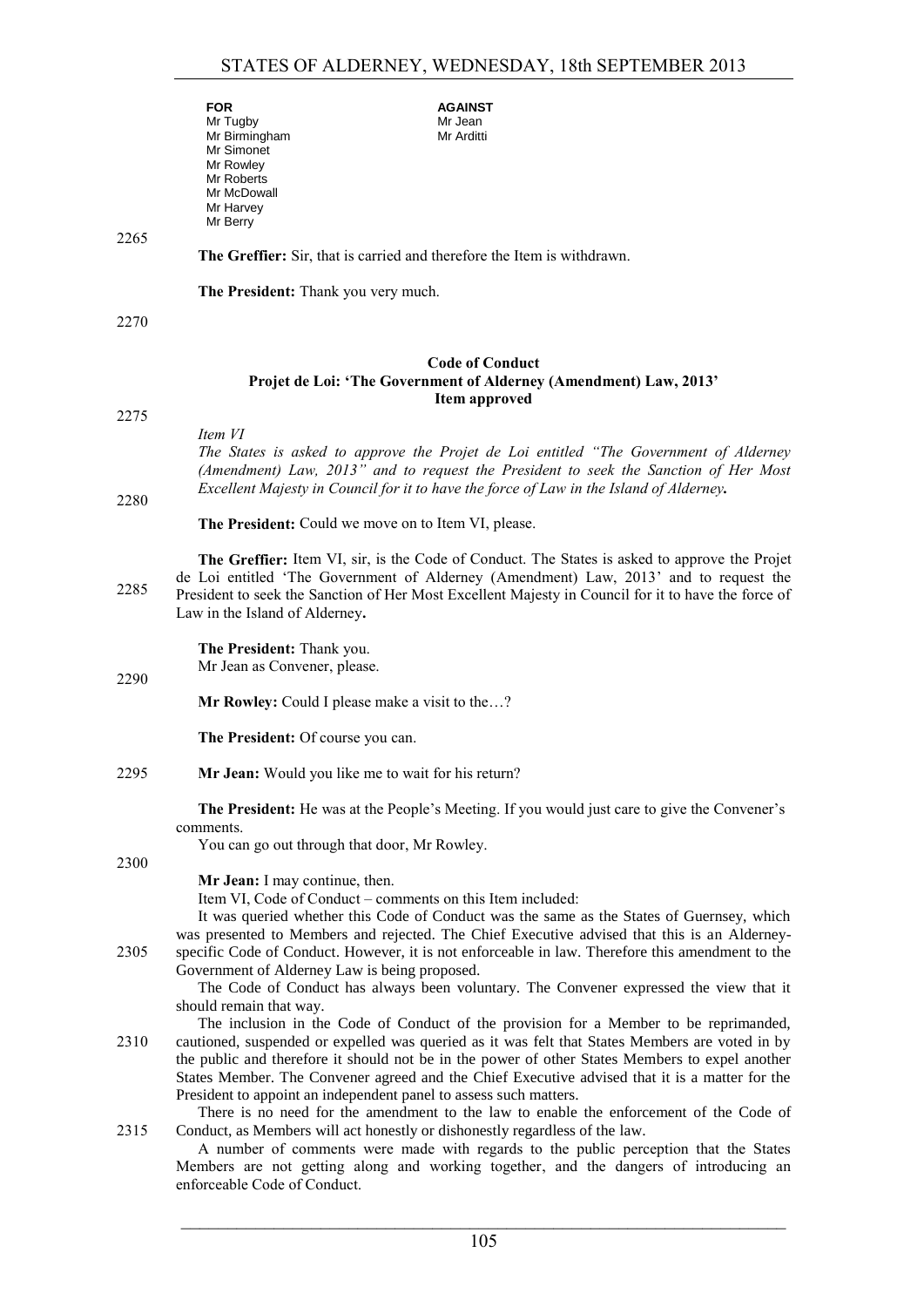The Convener advised that States Members in Guernsey abide by a voluntary Code of Conduct 2320 which is not enforceable by law. The President stated that he normally refrains from making comment at a People's Meetings. However, he felt the need to correct the Convener that the necessary changes to the Guernsey Law were made in 2006 and this was recently put into use in the States of Guernsey.

A contributor stated that Members should take note of the comments raised and felt that this 2325 matter had not had sufficient debate, or backing from the States of Guernsey or legal advice. That is it, sir.

> **The President:** Thank you very much indeed. Mr Simonet, would you care to…?

**Mr Simonet:** Do you want me to continue before Mr Rowley returns, sir?

**The President:** I do not how long he is going to be gone for. *(Laughter)* If you would care to make your opening statement.

2335

2330

**Mr Simonet:** Thank you, sir. I will continue, yes.

In proposing this Item, sir, most developed democracies expect standards of behaviour from those elected to serve the people. It is normal practice that a Code of Conduct is in place to ensure all parties are fully familiar with the requirements placed on those who operate in public life. The Code of Conduct referred to in this submission assists all Members in the discharge of their 2340 obligation to the States of Alderney and the public at large, by: establishing the standards and principles of conduct expected of all Members in undertaking their duties; setting the rules of conduct which underpin the standards and principles to which all Members must adhere and in so doing, ensuring public confidence in the standards expected of all Members in the commitment to the States of Alderney Rules. 2345

It is always regrettable that the measures set out in any code of conduct must be used to deal with the behaviour of those who step out of line. However, without the code, there can be no real controls and a wayward Member can behave in a most unstatesmanlike manner with impunity. States Members are elected through due process to serve the people of Alderney. They do so in

accordance with the well-established principles of public life, often referred to as the 'Nolan 2350 principles' – selflessness, integrity, objectivity, accountability, openness, honesty and leadership.

The States of Alderney have adopted these principles in the Code of Conduct for States Members. Some of the Members believe the Code should be made voluntary; however there remains a fundamental flaw in that suggestion – anyone whose behaviour is found to be in breach of the Code of Conduct is unlikely to succumb to a voluntary sanction if a group of his peers deem his behaviour to be unacceptable.

The Code as it is currently written needs little change, although it is clearly open to debate and change, should States Members so desire. What is missing is the force of law to impose an appropriate sanction. What possible objection can States Members have to this proposed change?

Nothing in this proposal changes the Code of Conduct itself. The Code is currently non-2360 statutory. If the proposal is accepted and the law changed, the Code will be given statutory recognition, on a statutory basis, meaning that the Code and therefore the sanctions, powers and privileges arising under or in consequence of it will have a statutory basis and are thus enforceable as a matter of law.

2365 It is not clear why the States omitted to take this action in 2009. However, it is clear that action is now required to ensure that States Members behave in a way which restores credibility and dignity with the people of Alderney.

It is often said by some States Members that the position in Guernsey is different to the proposed position for Alderney. That is not true. Law Officers have confirmed that if the States agree to this proposal, the status of our Code will correspond with Guernsey's and the underlying enabling legislation in both Islands will similarly correspond.

An important part of our Code of Conduct states:

'7. Members shall at all times conduct themselves in a manner which will tend to maintain and strengthen the public's 2375 trust and confidence in the integrity of the States and never undertake any action which would bring the States, or its Members generally, into disrepute. 8. Members shall at all times treat other Members, civil servants and members of the public with respect and courtesy and without malice, notwithstanding the disagreements on issues and policy which are a normal part of the political process.'

2380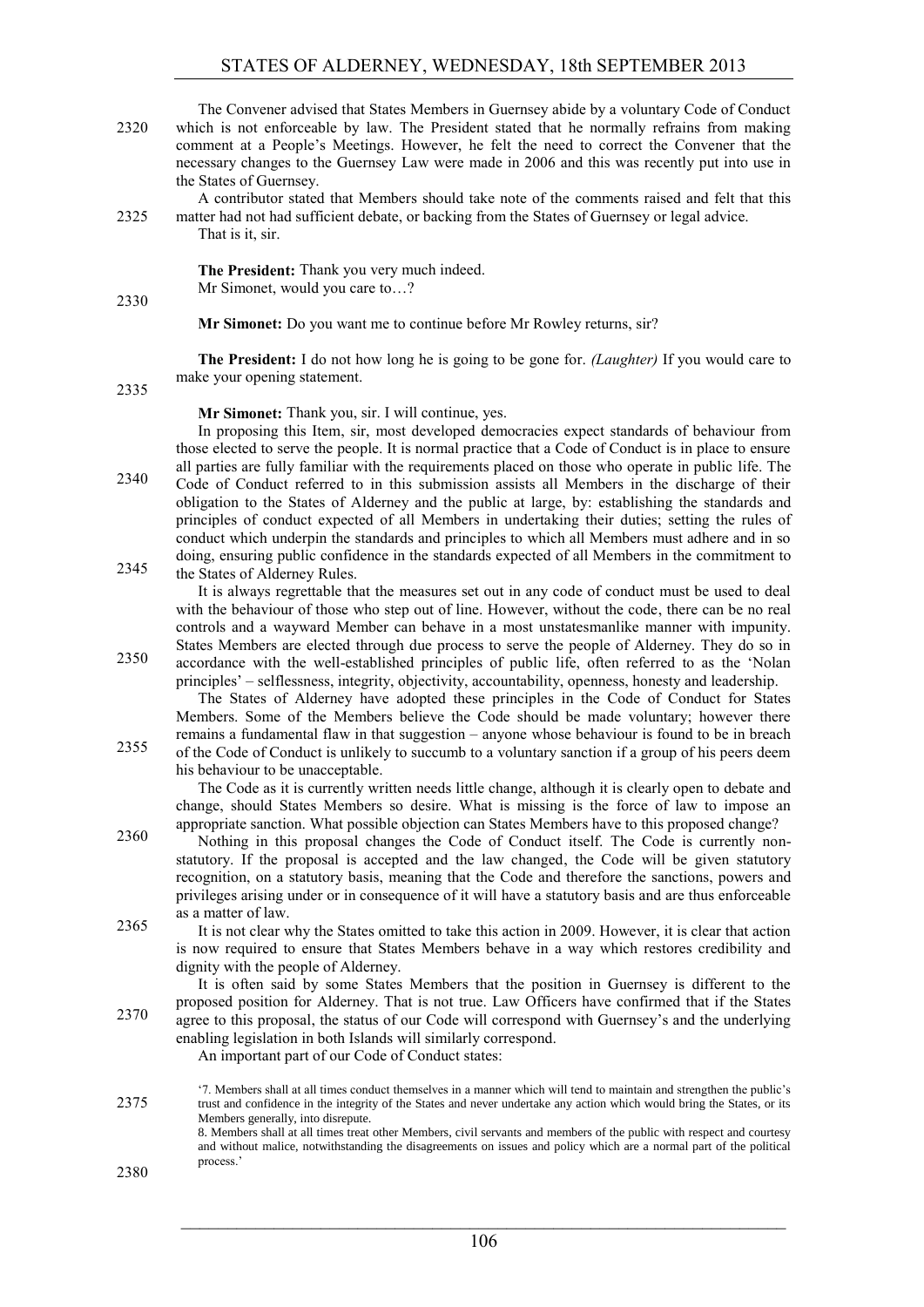# STATES OF ALDERNEY, WEDNESDAY, 18th SEPTEMBER 2013

We have all received correspondence from a Member of the Public which questions whether States Members are behaving in an appropriate manner. I have to say I agree with the points being made. It is time for States Members to stop bickering and throwing stones at each other and get behind the many initiatives which have been started over the past 12 months, for all of us to work for a common goal, which is to create a better quality of life for the people of Alderney.

> **The President:** Thank you, Mr Simonet. Mr McDowall, I believe you wish to second this?

**Mr McDowall:** Yes I do indeed. I have nothing to add, but fully endorse Mr Simonet's 2390 comments.

Thank you.

**The President:** Thank you very much, Mr McDowall. 2395 Does any Member wish to speak on this?

**Mr Berry:** Yes, sir, if I may.

**The President:** Okay, go ahead. 2400

**Mr Berry:** Since becoming a Member of the States, sir, as you are well aware, I have read this Code of Conduct and I see no problem with a voluntary code of conduct. I can see the problem if I was in a situation where I would not accept the rulings. When I have had difficulties, I have come sir, and with grateful thanks to you, for clarification and also to Sir Norman Browse. If the 2405 members of the public believe that a code of conduct legally enforced is the only way to have reliable people with integrity in the States, then I have to disagree with that, sir.

My integrity is not in question. It never has been in question and if, as I have said to you, sir, and I have said to others, if I am not fit for the job that I am doing and my fellow Members say enough to me, then I will react to that commitment.

2410 I am not here to cause problems; I am here to serve the public, sir.

**The President:** Thank you very much. Mr Jean.

2415 **Mr Jean:** I believe that this is only being placed before the States to cover their tracks. I cannot believe all this is necessary. You pledge an oath of allegiance to Her Majesty the Queen, in our inception. In our inception package for new States Members, we are given the Code of Conduct. These are the Rules we sign up to and they do not need to be cast in stone.

I urge you all to vote against this Item.

2420

2430

**The President:** Thank you very much, Mr Jean. Does any other Member wish to speak? Mr Rowley.

## **Mr Rowley:** Thank you, Mr President.

I would like to support it actually because where, in a perfect world, we could have abided by a sort of gentleman's agreement and a voluntary code of conduct, every so often into our lives comes somebody who is unreasonable and transcends normal behaviour. I think we have to take action against that. We have to have the means of dealing with it.

That is all I have got to say. Thank you.

**The President:** Thank you very much. Does any other Member wish to speak? Mr Arditti.

**Mr Arditti:** Thank you, sir. The answer to Mr Simonet is that we already have a voluntary 2435 code of conduct. Messrs Harvey, Simonet and McDowall want to make it compulsory. They refused to comply with the Code in May and now they want to make it compulsory. Is this the result of some shining light experience on the road to Damascus? No. Not a bit of it.

Mr Jean calls it covering their tracks. Mr Harvey is tired of hearing about May, hearing about the May Meeting. He said so. But in the immortal words of Mandy Rice-Davies *(Laughter)* 'He would say that, wouldn't he?'. (**A Member:** Absolutely.) 2440

In 2009, when the States before last introduced the voluntary code, they had the option to make it compulsory but did not do so. Mr Simonet asks what possible objection could there be to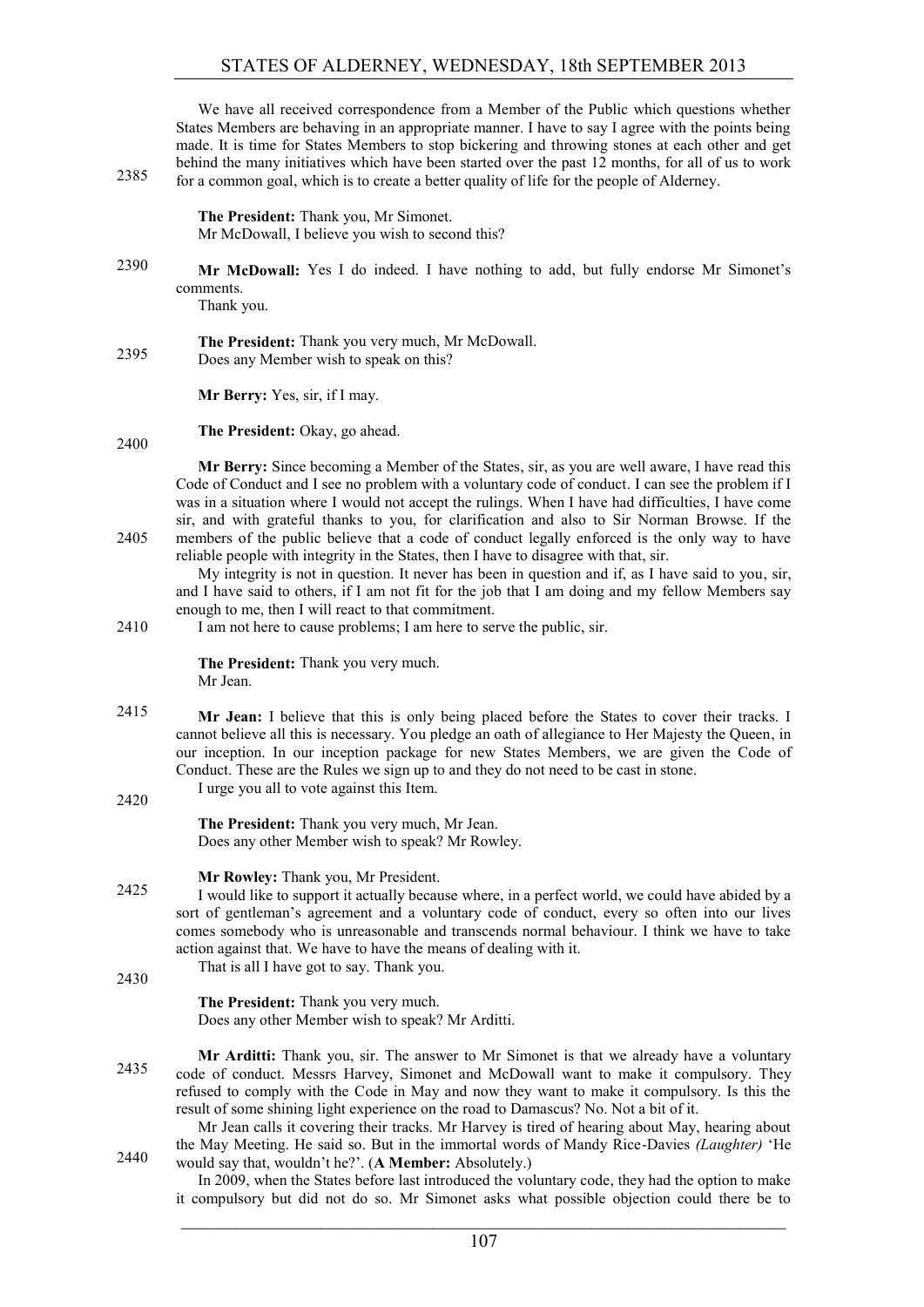making it compulsory? Well, they foresaw all sorts of problems. Not least that a compulsory code would likely result in a constant stream of complaints *between* Members. The public do not need 2445 to have a compulsory code.

A States Member would be a fool to ignore a decision on a complaint made by the public against him or her. What they foresaw in 2009 was a constant stream of complaints between Members and even playing into the hands of strong Members wishing to intimidate weaker ones. Something akin to the point which Mr Rowley has just made. Their reaction to that point was *not* to have a compulsory code, so that a strong Member could not intimidate weaker Members.

So what has changed? What is this Rule change for? Well, it is not difficult to guess. But above all else, allow me to put this point. It is a shameful admission by those who vote for this compulsory code that they cannot be trusted to comply with the existing voluntary code. I agree with Mr Berry, it is a reflection.

I am in no doubt that the electorate will remember this and I urge you to vote in the way that the States who introduced the Code did in 2009 and in the way that the last States on which I sat and others here, voted on two occasions, on *two* occasions in the last States we had the opportunity to vote to turn the voluntary code into a compulsory one and we rejected it.

So former States Members have looked at this *three* times and seen the problems which a compulsory code would bring in a small States like this one. 2460

> **The President:** Thank you very much. Yes, Mr Harvey.

## 2465 **Mr Harvey:** Thank you, Mr President.

Once again, we have an occasion  $-$  I hate to keep mentioning this  $-$  where Mr Arditti's black is everybody else's white. Not to have a code because of risk of having bullying Members if we had a code seems to be exactly the reason to have one.

**Mr Arditti:** Sir, I have got to – I am so sorry, I cannot even wait! I did not say not to have a 2470 code. Nothing in my speech suggested not to have a code.

**Mr Harvey:** Sorry, a legally binding code, sir.

2475 **Mr Arditti:** The issue in case Mr Harvey is not aware, is whether we retain the voluntary code or whether we take the step, the serious step, of making it a compulsory code.

> **The President:** Thank you very much. Mr Harvey.

2480

**Mr Harvey:** I have nothing further to add, sir.

**The President:** Anybody else wish to speak? Yes, Mr Tugby.

2485

**Mr Tugby:** I have no problem with following the voluntary code, so I have got nothing to fear about having one in law and it is absolutely ridiculous what is going on here tonight. Purely by a certain Member, he knows who I am talking about, causing nothing but trouble, and there is no problem. If you are not frightened of abiding by the law, why are afraid of having it?

2490

**The President:** Thank you, Mr Tugby. Does any other Member wish to speak on this Item? Please go ahead.

**Mr Birmingham:** Just quickly. This is merely enabling legislation. You just have to read the section in the Projet de Loi: 2495

'The States may by resolution adopt (and subsequently amend, revoke or replace)…'

It *may* adopt. This is just giving the legal ability for the States to adopt one if it so wishes. The decision about whether the current Code of Conduct is right or whether it should be adopted – that is still a discussion that has to be made. All this does is allow a States or a future States the ability to adopt it if it so wishes. It does not even necessarily mean that the current Code of Conduct may be the one that we might adopt.

I am quite happy for it to be in law that the States or a future States has the ability to adopt.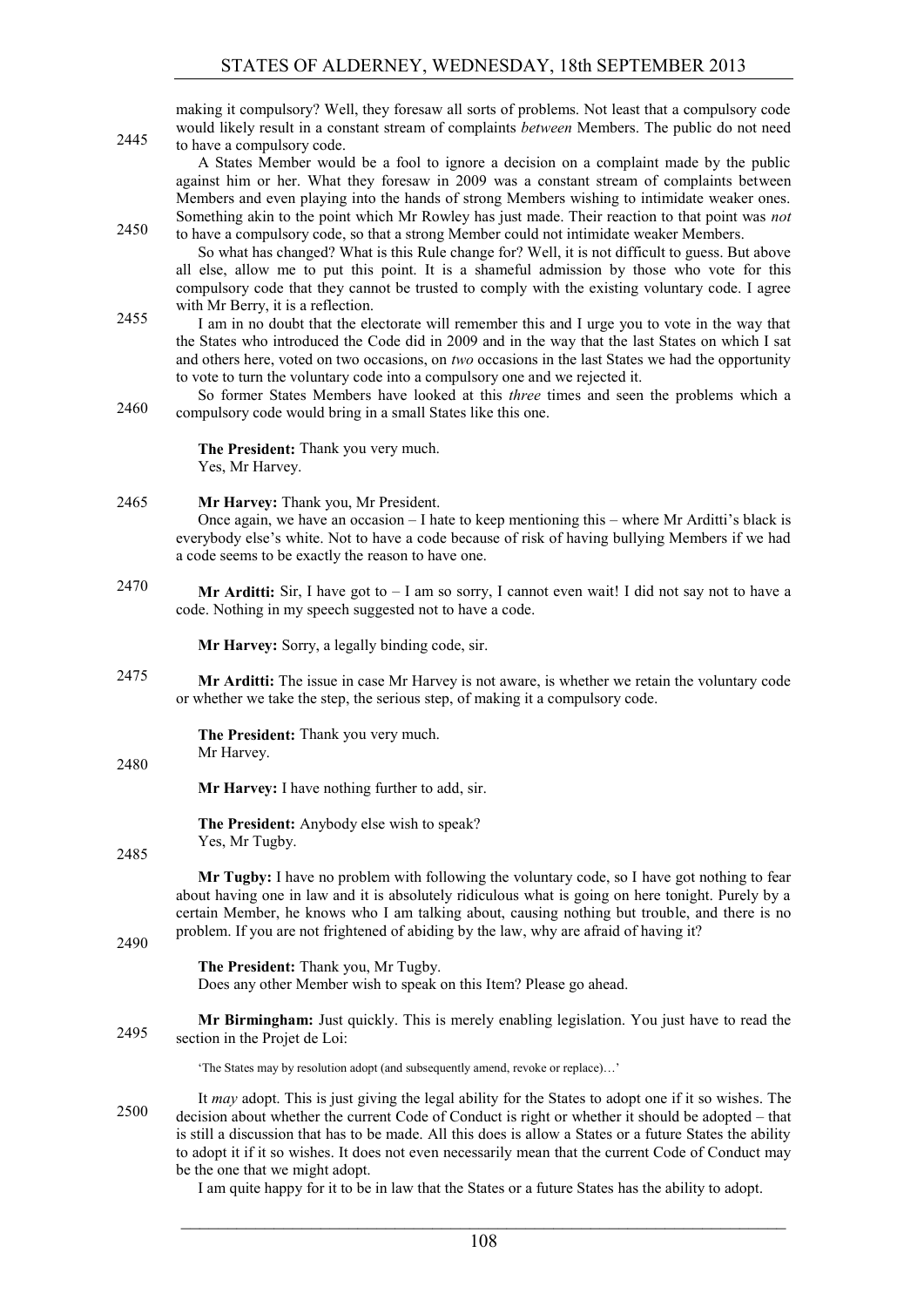**The President:** Thank you very much, Mr Birmingham. 2505 Does anybody else wish to speak on this? Mr Simonet, would you care to sum up.

**Mr Simonet:** Yes, you will be pleased that I have not got a one-hour speech here. So I will say little more. In fact, I support the motion for the reasons that I stated earlier

2510

**The President:** Thank you very much, Mr Simonet. Madam Greffier, would you put this to the vote, please.

**The Greffier:** Sir, I just to remind Members, this is an amendment to the Government of Alderney Law and therefore it needs at least seven Members present to vote in favour of the resolution for it to be passed.

#### *A vote was taken and the results were as follows:*

**FOR** Mr Tugby Mr Birmingham Mr Berry Mr Harvey Mr Simonet Mr McDowall Mr Rowley Mr Roberts **AGAINST** Mr Arditti Mr Jean

2520

**The Greffier:** Sir that is carried, eight Members voting for the resolution, sir.

**The President:** Thank you very much indeed, Madam Greffier.

2525

#### **States of Alderney Rules of Procedure Amendment to Rules 4 and 8 Item approved**

2530

*Item VII.*

*The States is asked to approve the amendment of Rules 4 and 8 of the Rules of Procedure for States Meetings as follows:*

| 'Matters for          | 4. The matters to be included in a Billet d'Etat for a meeting of the                                                                                                                                                                                                                                                                                                                                                                                                                                                                                                                                                                                                                                                                                                             |
|-----------------------|-----------------------------------------------------------------------------------------------------------------------------------------------------------------------------------------------------------------------------------------------------------------------------------------------------------------------------------------------------------------------------------------------------------------------------------------------------------------------------------------------------------------------------------------------------------------------------------------------------------------------------------------------------------------------------------------------------------------------------------------------------------------------------------|
| <i>inclusion in</i>   | States are:-                                                                                                                                                                                                                                                                                                                                                                                                                                                                                                                                                                                                                                                                                                                                                                      |
| the Billet            | $(a)$ (i) any letter to the President signed by the Chairman of $a$<br>Committee of the States and referring to a matter which falls within<br>the mandate of that Committee and which has been approved by a<br>quorate meeting of that Committee (whether unanimously or by a<br>majority), and received by the President at least 16 days before that<br>meeting or within such other lesser time as the President may notify<br>to Members of the States.                                                                                                                                                                                                                                                                                                                     |
| Naming of a<br>Member | 8. (e) If, on any occasion, the President considers that his powers<br>under the previous paragraph of this Standing Order is inadequate<br>to deal with a States Member, having regard to the nature of the<br>offence, he may forthwith put the question in relation to the<br>offending Member of the States "That Mr/Mrs(naming him/her)<br>be suspended from the service of the States", no debate or<br>amendment being allowed but (for the avoidance of doubt) subject to<br>an affirmative vote of members to that question. A Member<br>suspended under this paragraph shall be forthwith directed to<br>withdraw from the precincts of the States and his suspension shall<br>last for the remainder of that meeting and the next following meeting<br>of the States.' |

2535

**The President:** Could we now move on to Item VII, please, Madam Greffier.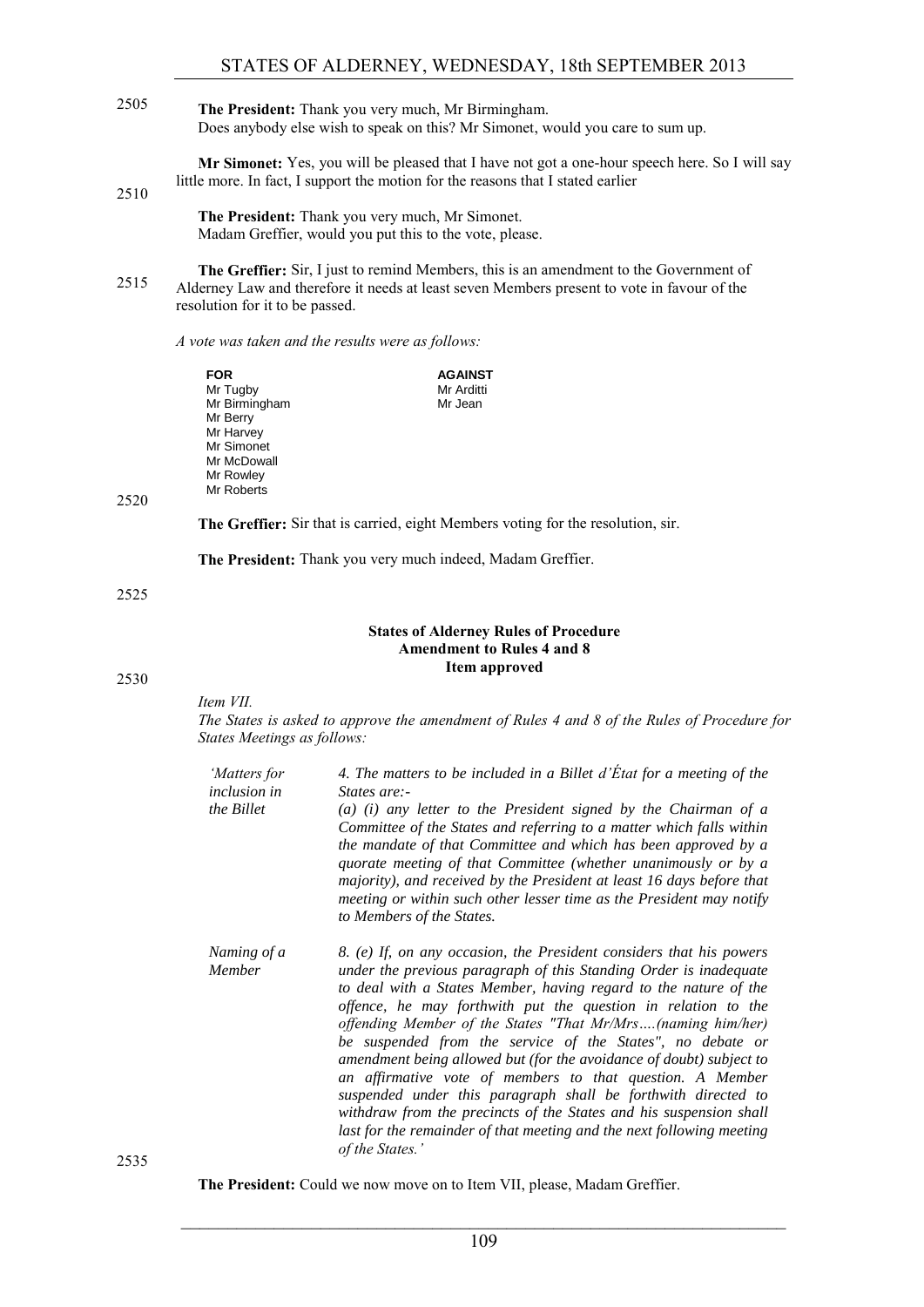**The Greffier:** Thank you, sir.

Sir, Item VII is Amendment to the States of Alderney Rules of Procedure. The States is asked to approve the amendment of Rules 4 and 8 of the Rules of Procedure for States Meetings as  $2540$  follows.

Matters for inclusion in the Billet: 4. The matters to be included in a Billet d'État for a meeting of the States are: (a)(i) any letter to the President signed by the Chairman of a Committee of the States and referring to a matter which falls within the mandate of that Committee and which has been approved by a quorate meeting of that Committee, whether unanimously or by a majority, 2545 and received by the President at least 16 days before that meeting or within such other lesser time

as the President may notify to Members of the States.

Naming of a Member: 8. (e) If, on any occasion, the President considers that his powers under the previous paragraph of this Standing Order is inadequate to deal with a States Member, having regard to the nature of the offence, he may forthwith put the question in relation to the offending Member of the States, 'That Mr/Mrs....' – naming him or her – 'be suspended from the service of

the States', no debate or amendment being allowed, but for the avoidance of doubt, subject to an affirmative vote of Members to that question. A Member suspended under this paragraph shall be forthwith directed to withdraw from the precincts of the States and his suspension shall last for the remainder of that meeting and the next following meeting of the States.

2555

2560

**The President:** Thank you very much, Madam Greffier. Mr Jean as Convener.

**Mr Jean:** Thank you.

Comments on this Item included:

The President determines what matters are to be placed on the Billet, therefore nonsensical Items will not be placed on the Billet. The Chief Executive advised that currently the President is obliged to put all matters on the Billet which are brought to him by a Chairman of a Committee.

- It was queried whether Mr Simonet had the full backing of the Committee when he brought a vote of no confidence in Mr Arditti to the President to place on the Billet. Mr Simonet advised that 2565 the matter was discussed by the Policy Committee and the majority of three to one voted in favour, and himself, as a Chairman of a Committee. Then the Building and Development Control Committee submitted the Item onto the Billet.
- Members should consider reintroducing the Green Paper, which allows Members to debate matters at a States Meeting, and should there be sufficient support, a White Paper can be introduced.

A contributor did not agree with the changes proposed with the naming of a Member as it was felt the power of the President during a States Meeting will be removed.

- Another contributor felt that this was an attempt by Members to close the loophole which allowed for the removal of Mr Arditti as Chairman and Member of the Policy Committee. 2575
	- It was strongly recommended that Members consider withdrawing Items V, VI and VII from the Billet.

Thank you, sir.

**The President:** Thank you very much, Mr Jean. 2580 Mr Simonet, I believe you wish to propose this.

**Mr Simonet:** Yes, sir, I am pleased to do so.

- Mr President, there have been Rules of Procedure for States Meetings in place for many years. 2585 The current Rules of Procedure for States Meetings have been in place since 2010 and have been amended since that date. They are, of course, Rules of Procedure, rather than the Law. It is often the case that such Rules are perfectly adequate for the conduct of business until someone decides that they will apply the Rules to achieve an aim or ambition for which the Rules were never really designed.
- This proposed amendment to the Rules of Procedure seeks to close a loophole which has been 2590 exploited on this Billet and at the same time to deal with an anomaly which had been identified some time ago.

Firstly, Rule 4: no Rules of Procedure can cover every eventuality. Common sense has to apply to the way in which we all bring business to the States of Alderney. It is, of course, difficult to understand what was in the minds of those who drafted the Rules some years ago; however, we 2595 can look at custom and practice over the intervening years to see whether the Rules work to meet the needs of this Assembly and to compare the practice over those years with what looks now to be an omission in the original drafting.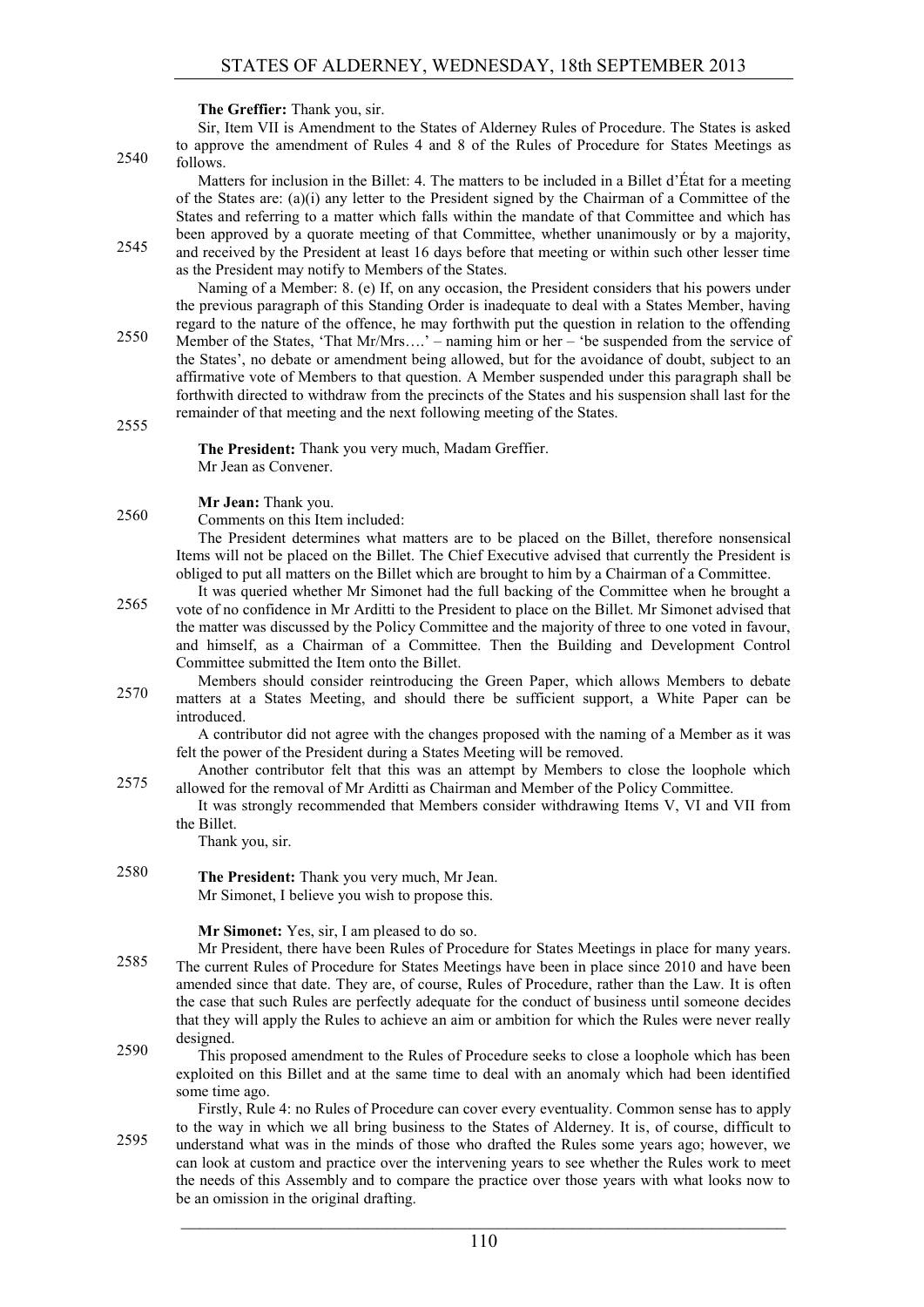- It makes very little sense to start policy consideration at the States Meeting. Propositions II, IV 2600 and V in the Billet have been submitted by the Chairman of the Estates and Services Committee, without reference to any States Committee, to other Members of the States or without seeking the views of our advisers. That is not to say that the proposals have no merit – they might. It is just that we have not had the chance to think through the policy implications or work out whether there are any unintended consequences.
- 2605 It is the process which is nonsensical, rather than the Propositions. It is clear that these proposals are brought for political, rather than practical reasons. Take a look at Rule 4(a)(ii), for example, which makes provision for a Billet Item. For any policy proposal on which a Committee requires debate and consultation prior to a final decision without the need for formal resolutions thereon, it is clear from this Rule alone that the States Meeting can be used for the purposes of
- debate, but it is inherently implicit in the Rule that the discussion should first take place at 2610 Committee because it says:

'proposals on which a committee requires debate…'

And then to the States to widen the debate. 2615

I need to make one matter absolutely clear. There were statements made at the People's Meeting on Wednesday last week in relation to the process followed in the past, which was simply not true and I take this opportunity to put this matter right. These relate to the Item on the Billet in May seeking a vote of no confidence in Mr Arditti as Chairman of the Policy Committee and his subsequent removal as Chairman. It is quite clear that the Policy Committee meeting on 29th April 2620 was properly convened. That meeting discussed the proposition of the then Chairman of the Policy

- Committee be censored and asked to consider his position. That proposal was passed by a majority of the Committee – one Member voting against. The matter *was* therefore considered by the appropriate Committee, with a mandate to do so.
- The Item on the Billet in May was therefore proposed by me, as the Chairman of Estates Committee, as set out in the Procedural Rules, but with a majority backing of the relevant Committee with the appropriate mandate.

If we choose not to change the Rules of Procedure today, the process followed in April and May was correct. If we do choose to change the Rules today, then the process followed in May was in accordance with these proposed changes. Whatever some States Members have said on this 2630 matter and no matter what some members of the public have been told, there was no lie, and the procedure followed *was* and *is* correct. Let us stop now these arguments on the matter and get on with building the economy of Alderney.

- Rule 8: this Rule, as written, does not require any vote to be taken on the action proposed by the President. The reasons behind this proposed change is to limit the powers of the President when it comes to naming of a Member and the potential serious consequences of that action. All that is changed here is the need to take a vote on the naming of a Member. This does not seem unreasonable to me and brings a democratic element to this procedure.
- Thank you, Mr President. 2640 **The President:** Thank you, Mr Simonet. Mr Harvey, I believe you wish to second this. **Mr Harvey:** Thank you, Mr President. Yes, I am prepared to second this. I think it is unfortunate this amendment for Procedures has 2645 become necessary, but I think tonight demonstrates absolutely precisely why this amendment is necessary and I fully support it. I would concur that as regards item 8(e), it has been suggested to me, both in the People's Meeting and elsewhere, that this amendment in some way curtails the President's authority. I hope though it does not. I hope it merely clarifies it. So I very pleased to support this amendment. Thank you. **The President:** Thank you, Mr Harvey. Does any Member wish to speak on this? Mr Arditti. 2655 **Mr Arditti:** I make no apologies for speaking on this Item. Mr Harvey gets tired after twoand-a-half hours, he says. I think these matters are important. I think public debate is important

and I, for one, am prepared to stay here for as long as it takes. Well, I predicted in an interview with the *Alderney Journal* that after the claims that they are the misunderstood victims, they would next introduce Rule changes, and here they are. It is what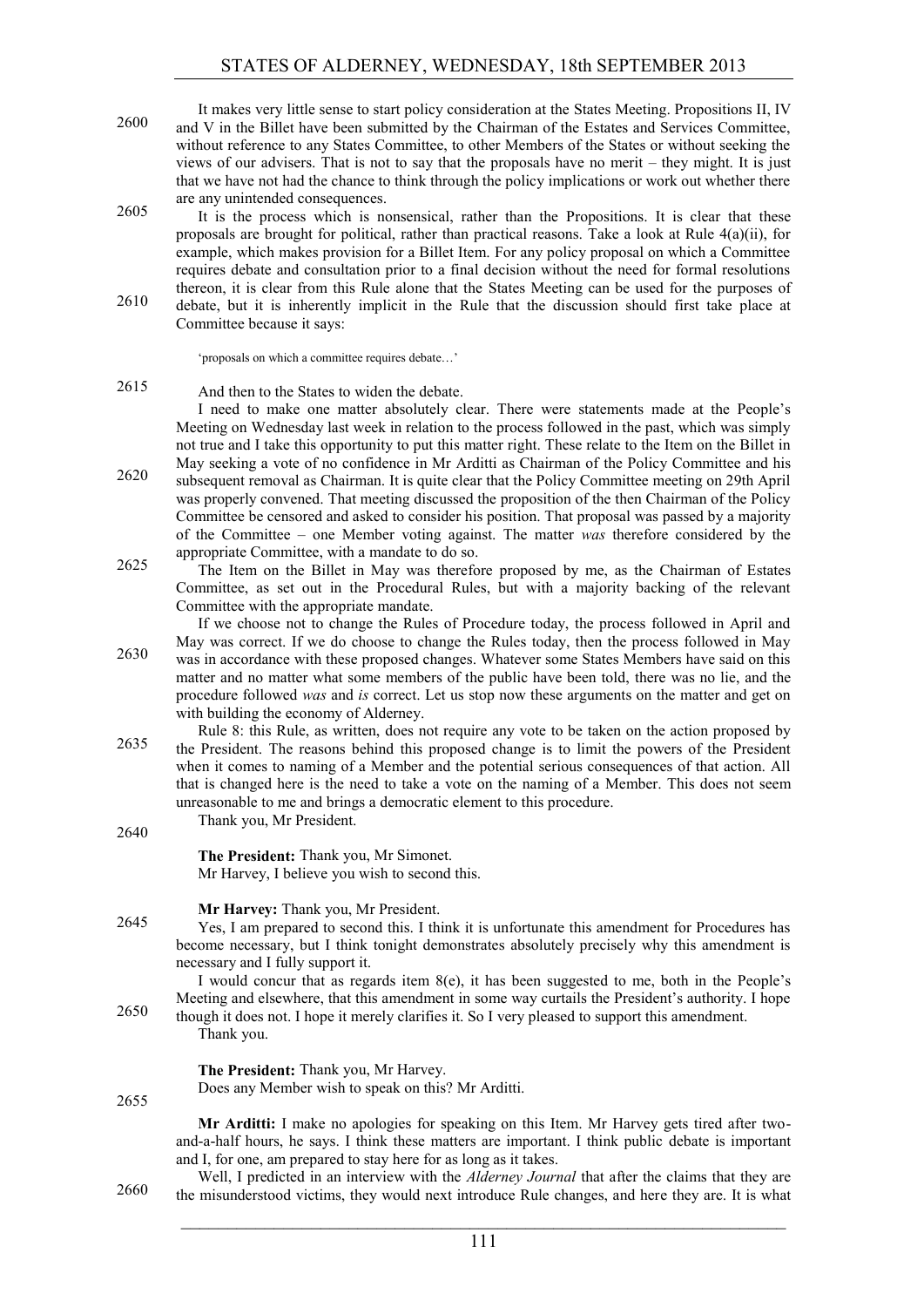those who break rules and conventions, in order to obtain control, do. Because they have no legitimacy as a Policy Committee, they are defensive and uncertain of their future – understandably so.

Mr Simonet's angry reaction at the People's Meeting to the contribution of former States Member, David Thornburrow was illuminating. The explanation he has just given is wrong – 2665 factually wrong – and I shall explain, stage by stage, why he cannot rewrite history.

Mr Thornburrow asked if the first of these Rule changes, Rule 4, the submit, which Mr Jean has relied on with his various letters and motions… Mr Thornburrow asked if this Rule change was intended to close the loophole which Mr Simonet, Mr Harvey and Mr McDowall had used to

- remove the Chair of the Policy Committee in May. Mr Simonet angrily denied it; but the truth is 2670 that he was indeed the first Chairman to bring a letter and motion to the States which was *not* within the mandate of his Committee – *not* within the mandate of the Committee he was chairing. He may have forgotten that he was not chairing the Policy Committee at the time. He was chairing the Building Development Control Committee and if you look at the minutes of the Building
- 2675 Development Control Committee, it is quite clear that no authority was given to him. There is no resolution for any vote of no confidence in any Chair of any Committee. The Building Development Control Committee minutes therefore show that Mr Thornburrow was right and that Mr Simonet owes him an apology.
- Also, the explanation which Mr Simonet gave to the people's meeting, and which he has just 2680 given now, is plainly wrong and misleading. According to the notes of the meeting, he said that the Policy Committee had passed a resolution to bring the no confidence motion to the States in May. The published minutes contain no such resolution and Mr Simonet has just confirmed that. It was a censor motion asking the Chair to consider his position. There was no resolution in those minutes of a decision by the Policy Committee to bring a vote of no confidence in its Chairman.
- As I say, there was a resolution of censure asking the Chair to reflect on certain erroneous 2685 allegations, but no motion or resolution for his removal, and even if there had been the resolution which Mr Simonet has just described – a vote of no confidence motion – he was not the Chair of that Committee and therefore, under the Rule which he proposing, unable to bring such a resolution. Therefore, Mr Simonet also owes the public a correction and an apology for the  $2690$  explanation he gave at the people's meeting.

The truth of the matter is this proposed Rule change is a case of, 'I am on board. Pull up the drawbridge.' Mr Jean, at whom this Rule change is directed, has simply followed their example in there. Do you, Members, want to be associated with this? How will you justify your vote to the public?

2695 With regard to Rule 8, I would simply say, *of course* this reduces the authority of the President. I just do not understand how Mr Harvey can stand up and say that it confirms his authority when his ability –

**Mr Harvey:** A point of order, Mr President. 2700

**The President:** Mr Harvey.

**Mr Harvey:** I did not say it confirms the President's authority, I said it clarifies it because it was unclear

Thank you.

2705

**The President:** Thank you very much, Mr Harvey.

- **Mr Arditti:** Mr Harvey is quite right. He did say 'clarify', and I stand corrected. I do not understand how Mr Harvey can stand up and say that this merely clarifies the President's authority, when it strips him of his ability to name a Member – full stop. What this amendment is saying is that his ability to name a Member is then transferred over to the States Members for them to decide. The ultimate decision at the moment is with the President. Under this proposal, the ultimate decision will shift to the Members and the whole point… and I agree. I agree with the former President. He made the same point at the People's Meeting, that this reduces the President's control of *these* meetings. His control is supposed to be outside of politics and the States Members are the *last* people who should vote.
- **The President:** Thank you, Mr Arditti. Does any other Member wish to speak on this? Mr Jean. 2720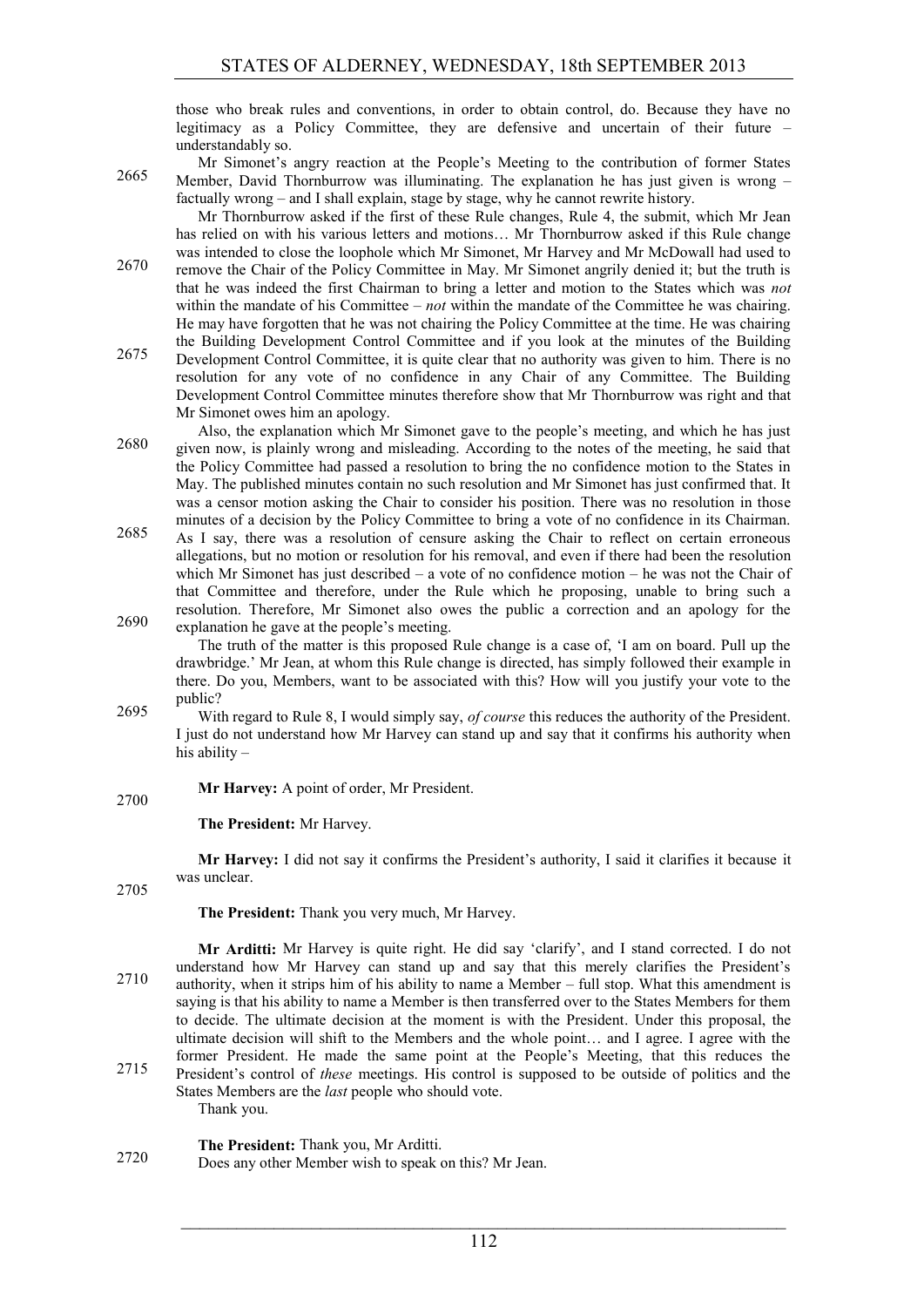**Mr Jean:** This all started for me on 8th August at that meeting for the Work Permit for the fisherman, two o'clock on 8th August. I complained about the short notice and I asked for 14 days and was told I could only have seven by the Chairman of Policy, Mr Simonet.

This was the first breach of the Rules by tucking this Item in behind a special meeting with no advance notice. It was somewhat of a shock because I had no time to look at what had been handed to me, almost as the meeting started and could only look at it properly as Mr Simonet called up the extra Item for discussion. If that Committee could have, it would have made the decision there and then; but as and when I have to be, I can be fairly forceful, which resulted in the 2730 meeting taking place proper on 15th August. Needless to say, I lost that vote and they won. What's new?

Mr Simonet opened the Item up for debate. I said, 'No, Mr Simonet, that won't do. Let me hear why you are proposing to take this Item forward. I want to hear from you.' He replied, telling me, 'Well, you know, Louis, I have to sign the Item, but that is all…' and seemed to admit that the 2735 ownership of it or authorship of it was not his.

It was of course right, that two days earlier before on 6th August I had received the letter from the President, which I read out to you, which indicated that this was coming. I will say he questions my ability to place Items on the Billet, if they are not within my mandate and seriously gave that advice of States and Committee… I cannot remember. The President also says that I do 2740 not speak up. Did I have to?

With my answer I was in the process of replying to this letter, when the Policy Committee decided to tack on the special meeting and the amendment on the 8th to the States of Alderney Rules of Procedure, breaking all the Rules. I stopped and thought that all I am doing is helping these people by forewarning and forearming them in a letter. So I stopped. I held over my reply.

2745 Why have I not brought Questions to the House and why had I not tried for a Requête? Mr Rowley also made that point of 'not tried for a Requête' – someone had asked. I have already tried by means of a Requête and Mr Tugby will confirm that. He said he would like to sign the Requête on AEL, but AEL was a good provider of work for his firm, so he could not.

Another Member of the States was approached and he declined.

Placing written questions will not, in my opinion, get the job done and so with two signatures 2750 on the Requête, we gave up on that idea.

At the People's Meeting, the public expressed serious concern about these alterations to the Laws and Rules that guide us. They are the very pillars of our Government and because you have used them and then wish to alter them to suit yourself – all regimes when under pressure do this and change the rules – it does not mean it is right. Let us take the sensible route and discuss this 2755 further and defer it for the time being. That is my advice.

Thank you, sir.

**The President:** Thank you, Mr Jean. Does any other Member wish to speak on Item VII? 2760

**Mr Rowley:** Yes, I do, Mr President.

#### **The President:** Mr Rowley. 2765

**Mr Rowley:** I am amazed to hear both Mr Arditti and Mr Jean complain about the relatively minor change in the Rules when they have just put forward a motion resolving to bring about four of some of the biggest changes to the constitution since the formulation of the 1948 Agreement and –

2770

**The President:** Is there a point of order?

**Mr Arditti:** Yes. We did not. We suggested a *referendum* on the subject. We did not propose those changes.

2775

**The President:** Thank you very much. Mr Rowley, please carry on.

**Mr Rowley**: Well, that is all I have got to say on that.

As for Mr Jean's Requête, he certainly did not approach me. I know he approached Mr Roberts, or somebody approached Mr Roberts when he was brand new in the States and he wanted time to think about it, which any sensible person would do. Other than Mr Tugby, I do not think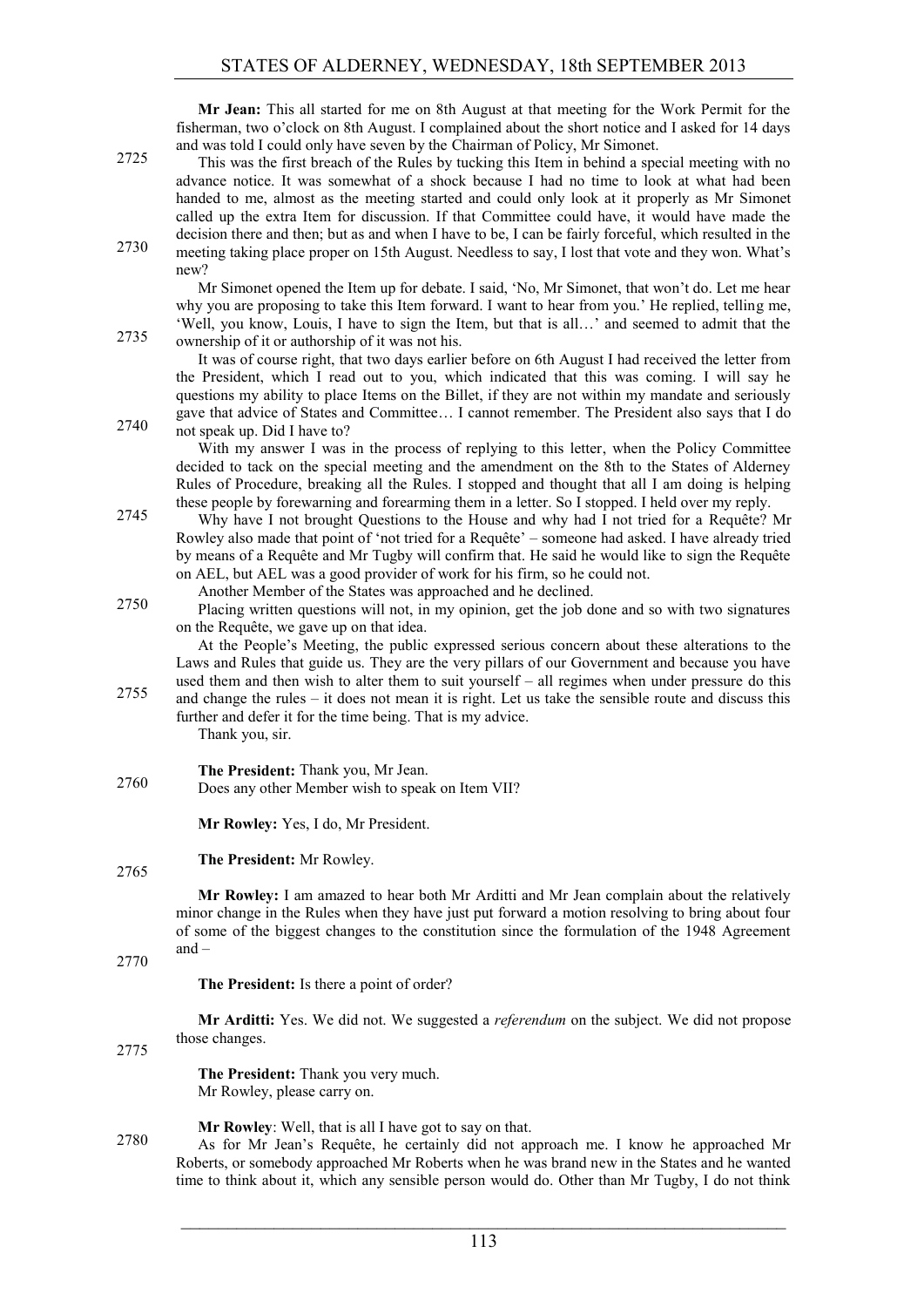Mr Jean approached anyone as far as I am aware. Maybe he did, I do not know. So he could have tried harder, let us put it that way.

2785 Thank you. **The President:** Thank you very much. *(Interjections)* Does any other Member wish to speak on this Item? Mr Birmingham. 2790 **Mr Birmingham:** Thank you. As a Committee Chairman, I can say unequivocally that at no point would I consider bringing forward any Item to full States without the approval of the Committee that I Chair. To do so, in my opinion, would show scandalous regard for the President and complete disrespect for Members of 2795 the Committee that I represent. If a Committee Chairman wishes to bring forward another Item that is not under the remit of his Committee, he should act in the same way that every other States Member must act by gaining support of three other Members and bringing a Requête to the States. To do so otherwise, in my opinion, is the introduction of a one-man Requête and nothing but an abuse of the Committee 2800 Chairman's position. Therefore I support the change to Rule 4, which clarifies the situation on the matter. Secondly, regarding Rule 8, this seems to be a simple matter of clarification of the Rule and it seems to be one that arguably gives more protection to a States Member in the naming process. I also understand that the previous precedent has been that the vote of the Members has been taken and so in this case I am happy to support the minor alteration to allow for clarity. 2805 **The President:** Thank you very much, Mr Birmingham. Does any other Member wish to speak on this? Mr Tugby? Madam Greffier… hang on. Excuse me. Mr Simonet, would you care to sum up, please? 2810 **Mr Simonet:** Just to say, sir, I think these changes to these procedures will be a great help to running the States and will help to prevent this mare's nest of problems that we have seen tonight. Thank you. **The President:** Thank you very much, Mr Simonet. 2815 **Mr Arditti:** Could I ask for a separate vote on each of the two? **The President:** That lies with me, Mr Arditti. It is something I intend to do anyway. You do 2820 not have to request it. **Mr Arditti:** I was just asking, that was all. **The President:** The answer is yes. Madam Greffier, I would like to put this to a vote, but I would like it to be separated so they are voting on section 4 and section 8 separately. So if you make your first vote on section 4 and the second on section 8, I would appreciate that. **The Greffier:** Thank you, sir. 2830 On the change to Rule 4. *A vote was taken and the results were as follows:* **FOR** Mr Tugby Mr Birmingham Mr Berry Mr Harvey **AGAINST** Mr Arditti Mr Jean

 $\mathcal{L}_\text{max}$  , and the contribution of the contribution of the contribution of the contribution of the contribution of the contribution of the contribution of the contribution of the contribution of the contribution of t

Mr Simonet Mr McDowall Mr Roberts Mr Rowley

**The Greffier:** Thank you. 2835

Then the change to Rule 8.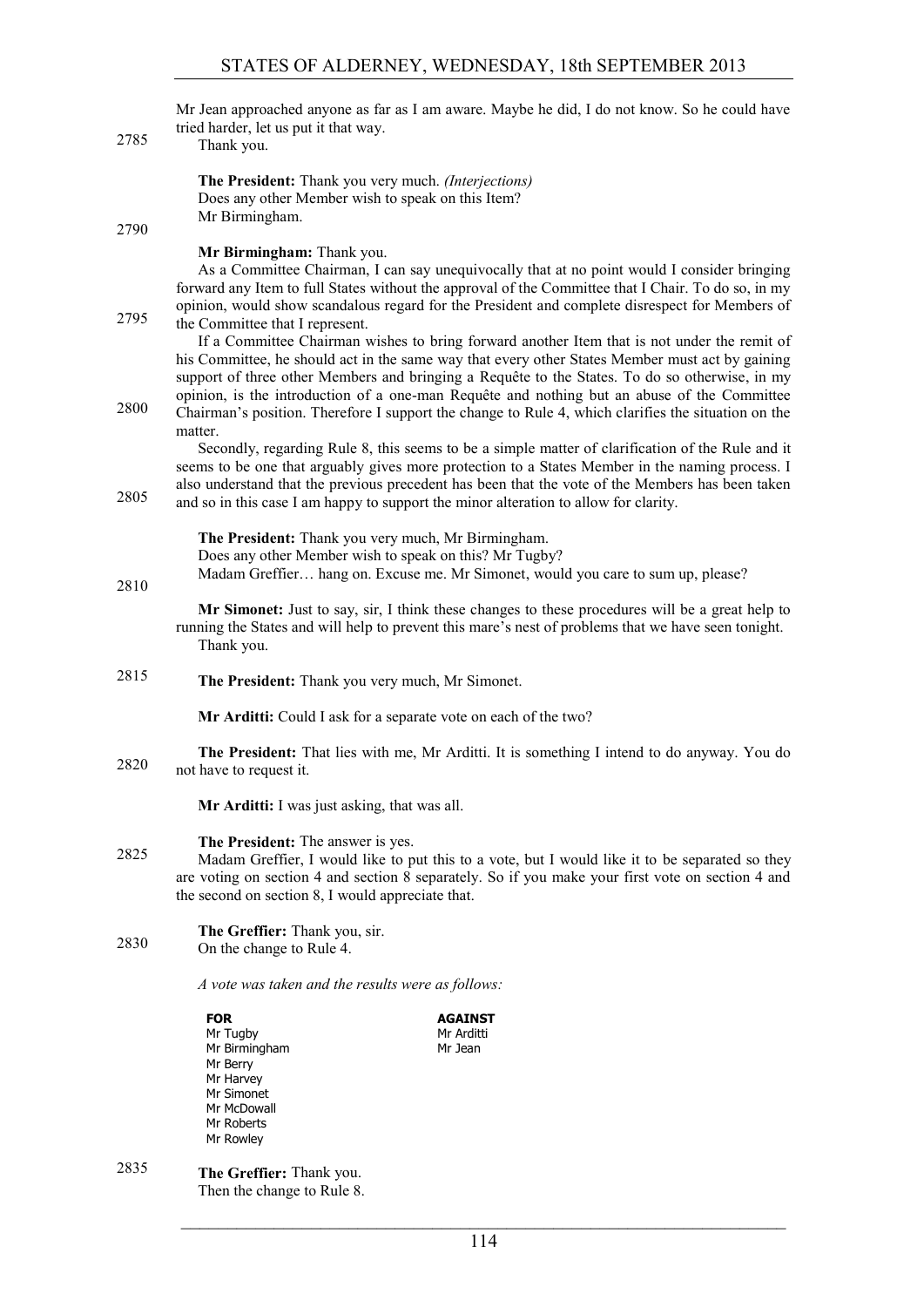*A vote was taken and the results were as follows:*

|      | <b>FOR</b>                                                                                 | <b>AGAINST</b>                                                                                                                                                                                                                                                                                                                                                                                                                                                                                                                                                       |
|------|--------------------------------------------------------------------------------------------|----------------------------------------------------------------------------------------------------------------------------------------------------------------------------------------------------------------------------------------------------------------------------------------------------------------------------------------------------------------------------------------------------------------------------------------------------------------------------------------------------------------------------------------------------------------------|
|      | Mr Roberts                                                                                 | Mr Jean                                                                                                                                                                                                                                                                                                                                                                                                                                                                                                                                                              |
|      | Mr Rowley<br>Mr McDowall                                                                   | Mr Arditti<br>Mr Tugby                                                                                                                                                                                                                                                                                                                                                                                                                                                                                                                                               |
|      | Mr Simonet                                                                                 |                                                                                                                                                                                                                                                                                                                                                                                                                                                                                                                                                                      |
|      | Mr Harvey                                                                                  |                                                                                                                                                                                                                                                                                                                                                                                                                                                                                                                                                                      |
|      | Mr Berry                                                                                   |                                                                                                                                                                                                                                                                                                                                                                                                                                                                                                                                                                      |
|      | Mr Birmingham                                                                              |                                                                                                                                                                                                                                                                                                                                                                                                                                                                                                                                                                      |
| 2840 | The Greffier: Sir, both are carried.                                                       |                                                                                                                                                                                                                                                                                                                                                                                                                                                                                                                                                                      |
|      |                                                                                            | The President: Thank you very much, Madam Greffier.                                                                                                                                                                                                                                                                                                                                                                                                                                                                                                                  |
| 2845 |                                                                                            |                                                                                                                                                                                                                                                                                                                                                                                                                                                                                                                                                                      |
|      |                                                                                            | The Housing (Exemptions) (No. 2) (Alderney) Ordinance, 2013 approved                                                                                                                                                                                                                                                                                                                                                                                                                                                                                                 |
|      | Item VIII.                                                                                 |                                                                                                                                                                                                                                                                                                                                                                                                                                                                                                                                                                      |
| 2850 | 2013".                                                                                     | The States is asked to approve "The Housing (Exemptions) (No.2) (Alderney) Ordinance,                                                                                                                                                                                                                                                                                                                                                                                                                                                                                |
|      |                                                                                            | The President: Can we move on to Item VIII, please.                                                                                                                                                                                                                                                                                                                                                                                                                                                                                                                  |
| 2855 | The States is asked to approve that Ordinance.                                             | <b>The Greffier:</b> Sir, Item VIII is The Housing (Exemptions) (No.2) (Alderney) Ordinance, 2013.                                                                                                                                                                                                                                                                                                                                                                                                                                                                   |
|      | The President: Thank you very much.<br>Mr Jean as Convener, please.                        |                                                                                                                                                                                                                                                                                                                                                                                                                                                                                                                                                                      |
| 2860 | Properties Limited.<br>Thank you, sir.                                                     | Mr Jean: A query was raised as to who the owner of the building was. Mr Simonet advised<br>that the information is publically available, that Mr Jackie Main is the owner of Island Land and                                                                                                                                                                                                                                                                                                                                                                         |
| 2865 | The President: That is all yes?                                                            |                                                                                                                                                                                                                                                                                                                                                                                                                                                                                                                                                                      |
|      | Mr Jean: That is all.                                                                      |                                                                                                                                                                                                                                                                                                                                                                                                                                                                                                                                                                      |
|      | The President: Thank you very much indeed.                                                 |                                                                                                                                                                                                                                                                                                                                                                                                                                                                                                                                                                      |
| 2870 |                                                                                            | Mr Birmingham, I believe you wish to propose this.                                                                                                                                                                                                                                                                                                                                                                                                                                                                                                                   |
|      | Mr Birmingham: Yes, thank you very much.                                                   | As the Law currently stands, any subdivision of an existing property to more than one dwelling<br>requires a passage of an Exemption Ordinance through the full States under section 33 of the Law.                                                                                                                                                                                                                                                                                                                                                                  |
| 2875 |                                                                                            | In this case, Island Land and Properties Limited are seeking permission for the conversion of an<br>existing dwelling above the old Riduna Stores into three smaller one-bedroom bedsits. The<br>Ordinance will enable the company to develop property in the manner that they wish, obviously<br>subject to the usual planning process. I commend the Ordinance to the States.                                                                                                                                                                                      |
| 2880 | The President: Thank you, Mr Birmingham.<br>Mr Simonet, I believe you wish to second this? |                                                                                                                                                                                                                                                                                                                                                                                                                                                                                                                                                                      |
| 2885 |                                                                                            | Mr Simonet: Yes, I would like to second this one, Mr President.<br>This is, of course, the Riduna Stores as we know it. Mr Main, one of the guys on the Alderney<br>Land and Properties Limited, has spent an enormous amount of money at a time when very few<br>people are spending money, renovating property. He has done a magnificent job with the building<br>and the bottom floor is now occupied. He is applying for these additional dwellings, which<br>according to the AHA and the other housing body are in fact needed on the Island. So therefore, I |
| 2000 | would recommend this to all the States Members.                                            |                                                                                                                                                                                                                                                                                                                                                                                                                                                                                                                                                                      |

2890

**The President:** Thank you, Mr Simonet.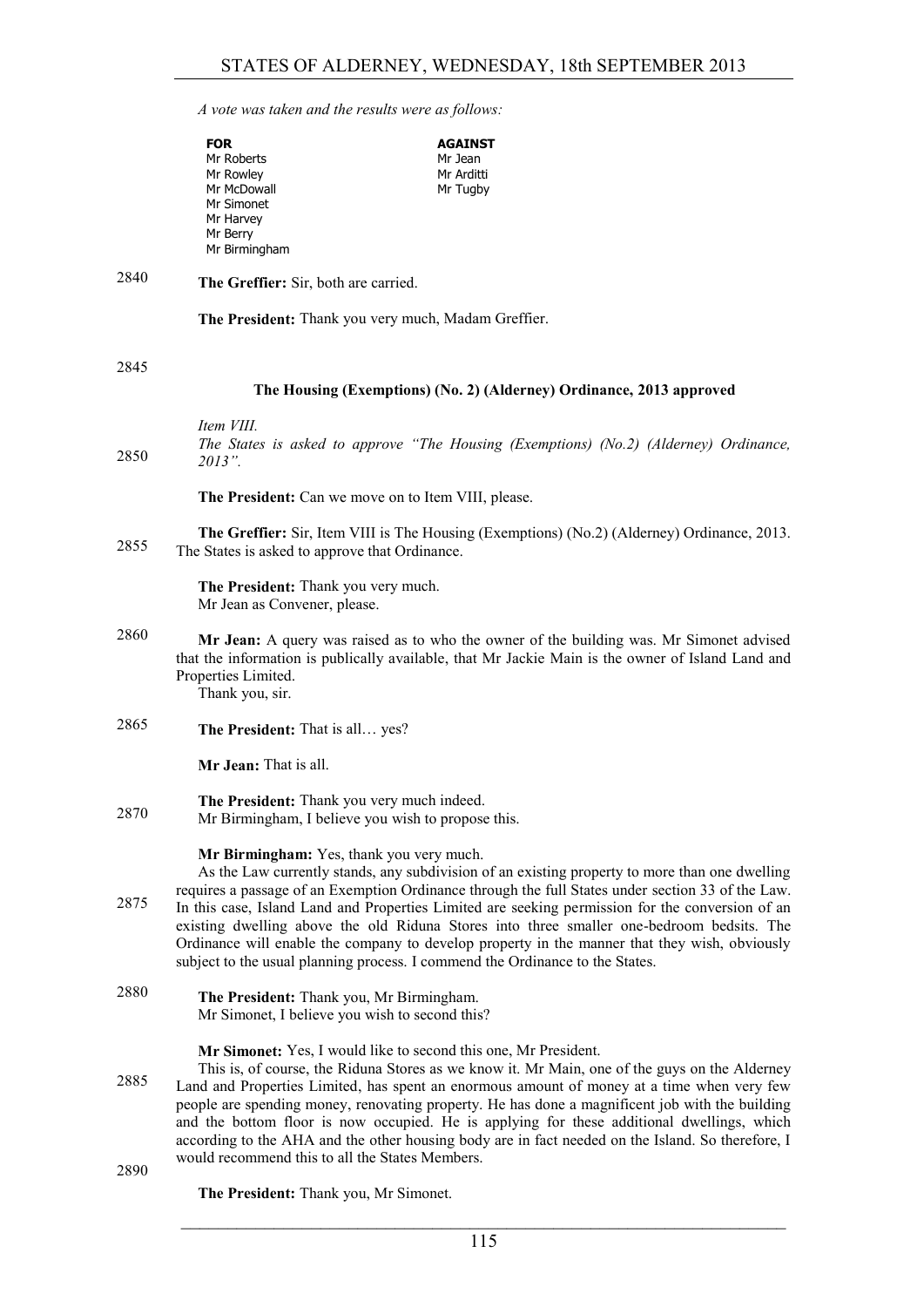Does any Member wish to comment on Item VIII, please? Mr Arditti.

**Mr Arditti:** Thank you, sir. 2895 I would just like to say how pleased I am that finally we have a Housing Exemption Ordinance which complies with the Law, in my view. We have not been presented with much of a case, but I am grateful to Mr Simonet, who has expanded slightly just now, to justify the requested Exemption; but perhaps this one is a simple application and it speaks for itself. I have been forced repeatedly in relation to the poor old Housing Association to complain and 2900

even vote against Exemption Ordinances over the past three years because they did not say what they meant and therefore did not comply with the Law. I earnestly hope that this is a sign of a new beginning.

# **The President:** Thank you, Mr Arditti. 2905 Does any other Member wish to comment on Item VIII? Madam Greffier, could you put that to the vote… quickly, please? *(Laughter)*

*A vote was taken and the results were as follows:* 2910

| <b>FOR</b>    | <b>AGAINST</b> |
|---------------|----------------|
| Mr Tugby      | None           |
| Mr Arditti    |                |
| Mr Birmingham |                |
| Mr Berry      |                |
| Mr Jean       |                |
| Mr Harvey     |                |
| Mr Simonet    |                |
| Mr McDowall   |                |
| Mr Rowley     |                |
| Mr Roberts    |                |

**The Greffier:** That is carried, sir.

**The President:** Thank you very much. 2915

## **Alderney Road Traffic and Public Highways (Amendment) (No. 2) Regulations, 2013 Not to annul Regulations Item approved** 2920

*Item IX. The States is asked to resolve that "The Alderney Road Traffic and Public Highways (Amendment) (No. 2) Regulations, 2013" not be annulled.*

**The President:** Can we move on to Item IX, please. 2925

**The Greffier:** Item IX, the Alderney Road Traffic and Public Highways (Amendment) (No. 2) Regulations, 2013. The States is asked not to annul that Regulation.

**The President:** Mr Jean as Convener, please. 2930

**Mr Jean:** No comment.

#### **The President:** Thank you very much. 2935 Mr Jean, as proposer of this Item, please.

**Mr Jean:** As proposer of this Item, I would like to say thank you to my Committee for their support, and I can be fairly brief and say that I hope this goes through and that I think it is going to make things much better up at the Airport.

2940

**The President:** Thank you very much, Mr Jean. Mr Berry, I believe you wish to speak on this.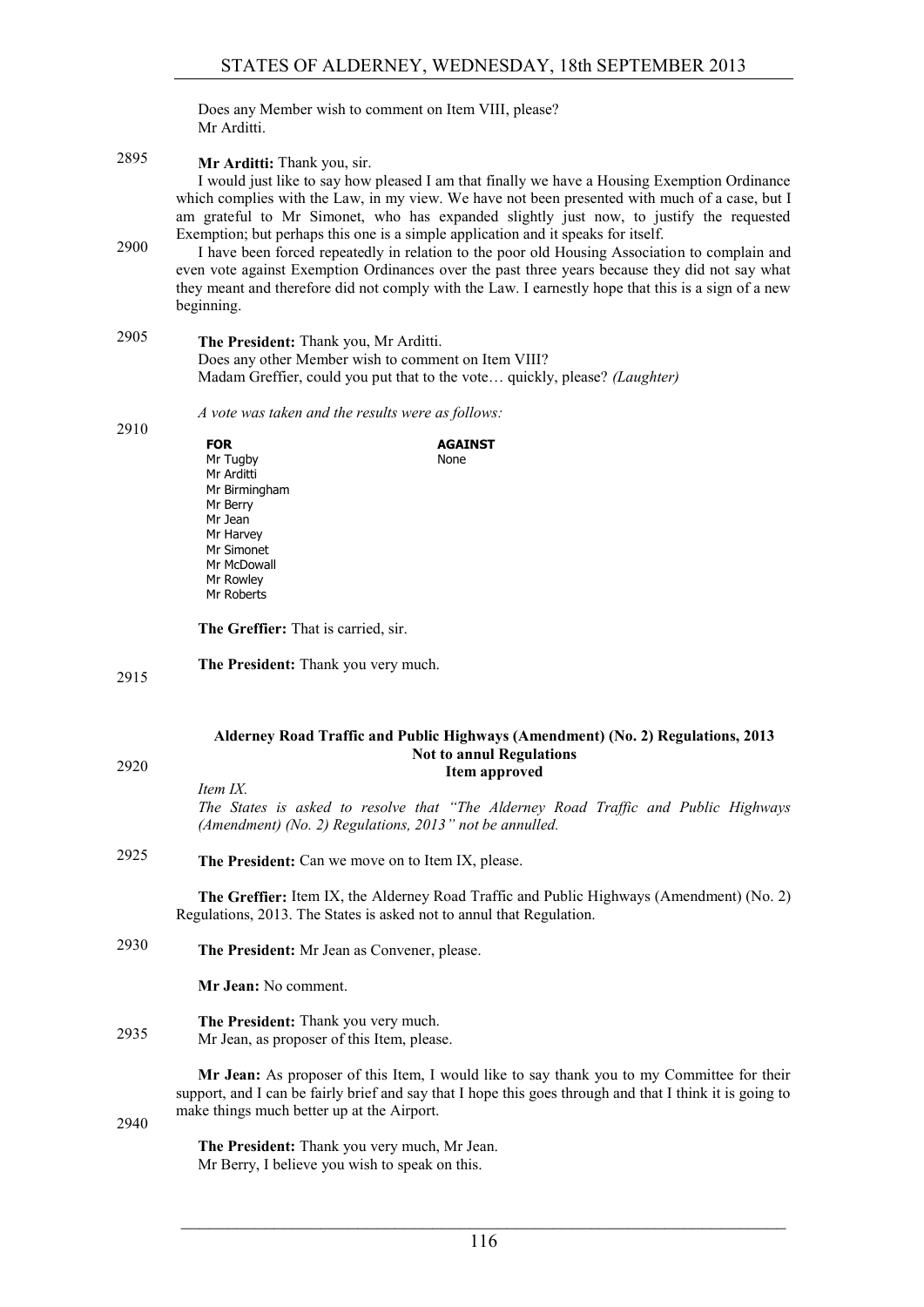**Mr Berry:** Yes, sir, I have to agree entirely with Mr Jean. The number of comments we have had over the years of the problems with the parking at the Airport will be simplified by this measure and I ask the Members to support it.

> **The President:** Thank you very much, Mr Berry. Does any Member wish to speak on this Item?

2950

**Mr Simonet:** Mr President, just to congratulate Mr Jean's Committee for dealing with this in a very prompt manner.

**The President:** Thank you very much, Mr Simonet.

2955 Does any other Member wish to comment on this Item? Then, Mr Jean, would you like to sum up, please.

**Mr Jean:** There really is not a great deal of summing up to do. Just to say thank you for the support from my Committee again and I am grateful that the public are going to have a much easier time using the Airport car park and be able to go away for four-day breaks and it makes life a little less expensive for them. I am grateful and glad. Thank you.

# **The President:** Thank you.

2965 Madam Greffier, nobody has expressed an opinion against this motion, please read it as carried.

**The Greffier:** Yes, sir.

## 2970

# **The Libya (Restrictive Measures) (Alderney) (Amendment) Ordinance, 2013 approved**

| 2975 | Item $X$                                                                                                     |
|------|--------------------------------------------------------------------------------------------------------------|
|      | The States is asked to approve "The Libya (Restrictive Measures) (Alderney) (Amendment)<br>Ordinance, 2013". |

**The President:** We move to Item X, please. 2980

> **The Greffier:** Item X is the Libya (Restrictive Measures) (Alderney) (Amendment) Ordinance, 2013 and the States is asked to approve that Ordinance.

**The President:** Mr Jean, as Convener, were there any comments on this Item? 2985

**Mr Jean:** No comments at the People's Meeting, sir.

**The President:** Thank you very much, Mr Jean. Mr McDowall, I believe you wish to propose this.

# **Mr McDowall:** Yes, indeed, Mr President.

Thank you very much. I will be extremely brief.

I am proposing this in the hope and expectation that those who now govern Libya will put the funds to good use for the recovery of the economy.

**The President:** Thank you very much, Mr McDowall. Mr Simonet, I believe you wish to second this.

**Mr Simonet:** Yes, I am pleased to second that, Mr President, and I have nothing further to add 3000 to Mr McDowall.

> **The President:** Thank you very much indeed. Does any Member of the States wish to comment upon this Item? Mr McDowall, would you care to sum up on this Item.

3005

2990

2995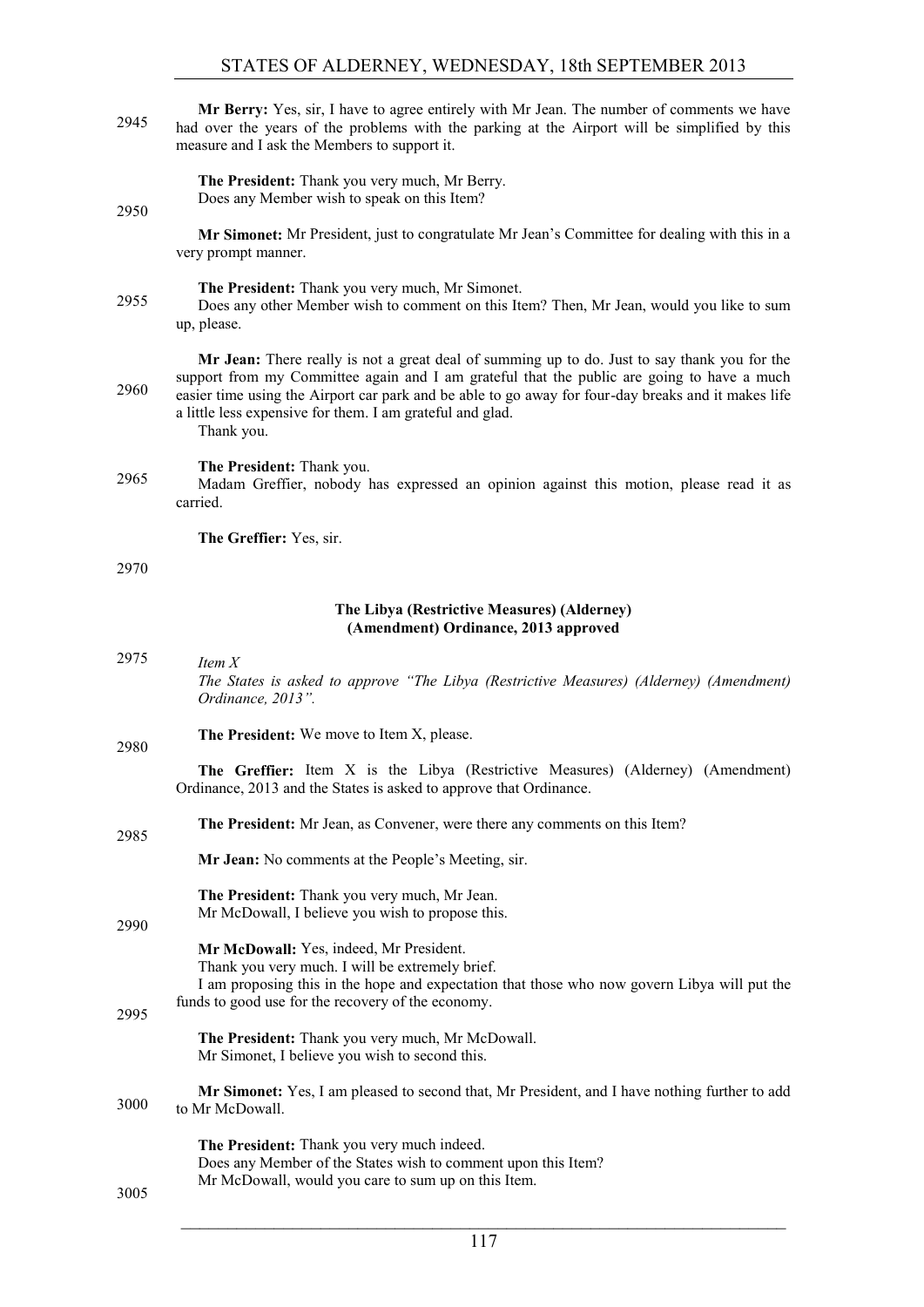**Mr McDowall:** Yes, I just commend this to the meeting. Thank you.

**The President:** Madam Greffier, please take Item X as passed. 3010

**The Greffier:** Yes, sir.

# **Alderney eGambling (Amendment) (No 3) Regulations, 2013** 3015 **Request not to annul Item approved**

*Item XI. The States of Alderney are requested not to annul "The Alderney eGambling (Amendment)* 3020 *(No. 3) Regulations, 2013".*

**The President:** We move on to Item XI, please.

**The Greffier:** Item XI is the Alderney eGambling (Amendment) (No. 3) Regulations, 2013 3025 and the States is requested not to annul that Regulation.

> **The President:** Thank you very much. Mr Jean as Convener.

3030

**Mr Jean:** There were no comments at the People's Meeting, sir.

**The President:** Thank you.

Mr Simonet, would you care to propose this Item.

3035

**Mr Simonet:** Yes, sir. I am pleased to propose. It is one of the regular Items we get from the Alderney Gambling Commission from time to time. It is self-explanatory and I do recommend it to the House.

**The President:** Thank you, Mr Simonet. 3040 Mr Birmingham, I believe you wish to second this.

**Mr Birmingham:** Yes, thank you.

This Item deals with the ratification of a number of changes within the e-gaming regulations, including the renaming of an existing certificate and the updating of the references within the 3045 Regulations to relevant legislation relating to anti-terrorism money laundering. As always, I take this opportunity to express my full support for the Gambling Commission in the work that they do and stress the importance of legislation such as this in maintaining Alderney's reputation as a wellregulated jurisdiction and I commend this to the States.

3050

**The President:** Mr Birmingham, thank you very much.

Does any other Member wish to speak on Item XI? No? Very well. Mr Simonet, would you care to sum up on this?

**Mr Simonet:** No, I have nothing further to add, sir. 3055

**The President:** Thank you very much Mr Simonet. Madam Greffier, please take that as passed, pleased.

**The Greffier:** Yes, sir. 3060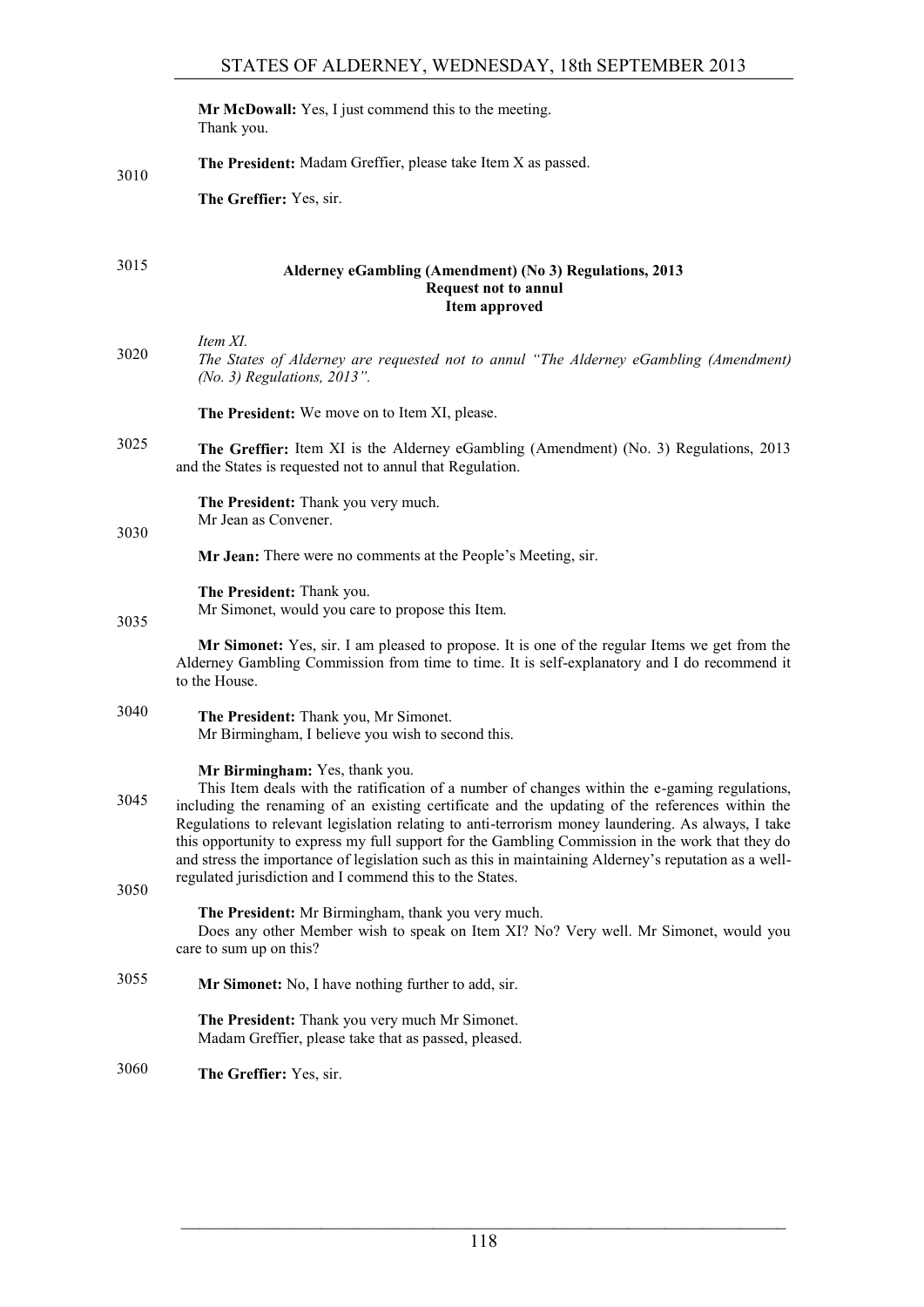# **Requête** 3065 **Membership of Policy and Finance Committee Appointment of all 10 States Members Item approved**

| 3070 | Item XII.<br>Under clause 45(4) of the Government of Alderney Law 2004, four Members of the States of<br>Alderney have signed the following Requête:                                                                                                                                                                                                                                                                               |
|------|------------------------------------------------------------------------------------------------------------------------------------------------------------------------------------------------------------------------------------------------------------------------------------------------------------------------------------------------------------------------------------------------------------------------------------|
| 3075 | 'THE HUMBLE PETITION of the undersigned Members of the States of Alderney<br><i>SHEWETH:</i><br>We the undersigned are of the opinion that all States Members should be included on the Policy and Finance                                                                                                                                                                                                                         |
| 3080 | Committee (Policy Council) with immediate effect.<br>THESE PREMISES CONSIDERED, your Petitioners humbly pray that the States of Alderney may be pleased to<br>resolve, pursuant to section $49(4)$ and $50(1)$ of the Government of Alderney Law, 2004 to appoint all ten States<br>Members to the Policy & Finance Committee (Policy Council).<br>AND YOUR PETITIONERS WILL EVER PRAY<br>ALDERNEY, this 30th day of August, 2013' |
| 3085 | Signed by Messrs Tugby, Berry, Roberts & Rowley                                                                                                                                                                                                                                                                                                                                                                                    |
|      | The President: We now move on to Item XII, please, Madam Greffier.                                                                                                                                                                                                                                                                                                                                                                 |
| 3090 | The Greffier: Item XII is the Requête about the membership of the Policy and Finance<br>Committee. The four Members who signed that Requête, sir - which is Messrs Tugby, Berry,<br>Roberts and Rowley – are of the opinion that all States Members should be included on the Policy<br>and Finance Committee (Policy Council) with immediate effect.                                                                              |
|      | The President: Thank you very much, Madam Greffier.<br>Mr Jean, as Convener.                                                                                                                                                                                                                                                                                                                                                       |
| 3095 | Mr Jean: Thank you.                                                                                                                                                                                                                                                                                                                                                                                                                |
|      | Comments on this Item included:                                                                                                                                                                                                                                                                                                                                                                                                    |
|      | States Members should support this proposal, as currently Members are being excluded from a                                                                                                                                                                                                                                                                                                                                        |
| 3100 | key decision-making process.<br>When there was a selected number on the Policy and Finance Committee in previous years, it<br>did not work and there was not good governance. All elected Members should be on the Policy<br>and Finance Committee in order to be well informed on all States matters.<br>When all Members were on the Policy and Finance Committee, all views would be expressed,                                 |
| 3105 | rather than those of the select few.<br>Mr Harvey explained the reasoning behind the decision to reduce the number of Members on<br>Policy and Finance Committee as it would allow for greater debate at States Meetings. However,<br>he would be supporting this proposal.<br>Thank you, sir. I think that is it. Let me just check the other page.                                                                               |
| 3110 | <b>The President:</b> There was a little bit over the page, I think.                                                                                                                                                                                                                                                                                                                                                               |
| 3115 | Mr Jean: Yes, I am so sorry.<br>Two members of the public stated that Members present at the People's Meeting are not<br>allowed to speak unless invited by the Convener to do so. I apologised at that point for the<br>oversight, sir.                                                                                                                                                                                           |
|      | The President: Thank you very much, Mr Jean.<br>Mr Tugby, I believe you wish to introduced this Requête.                                                                                                                                                                                                                                                                                                                           |
|      |                                                                                                                                                                                                                                                                                                                                                                                                                                    |
| 3120 | Mr Tugby: Yes, I do. I would like to introduce this Requête in order to enable the States to be<br>open to all.<br>The reason I am bringing it forward is because the public seem to think that we have three                                                                                                                                                                                                                      |
|      | running the States, and this would bring an end to that perception, whether it is right or wrong; and                                                                                                                                                                                                                                                                                                                              |
| 3125 | I think we should be all involved.<br>The other Members who are not on the Policy Council and Committee have got some good<br>ideas, in my opinion, and we would like to put them forward. We do not always get the<br>opportunity and this would enable us to put our ideas forward. I think it would have eliminated a                                                                                                           |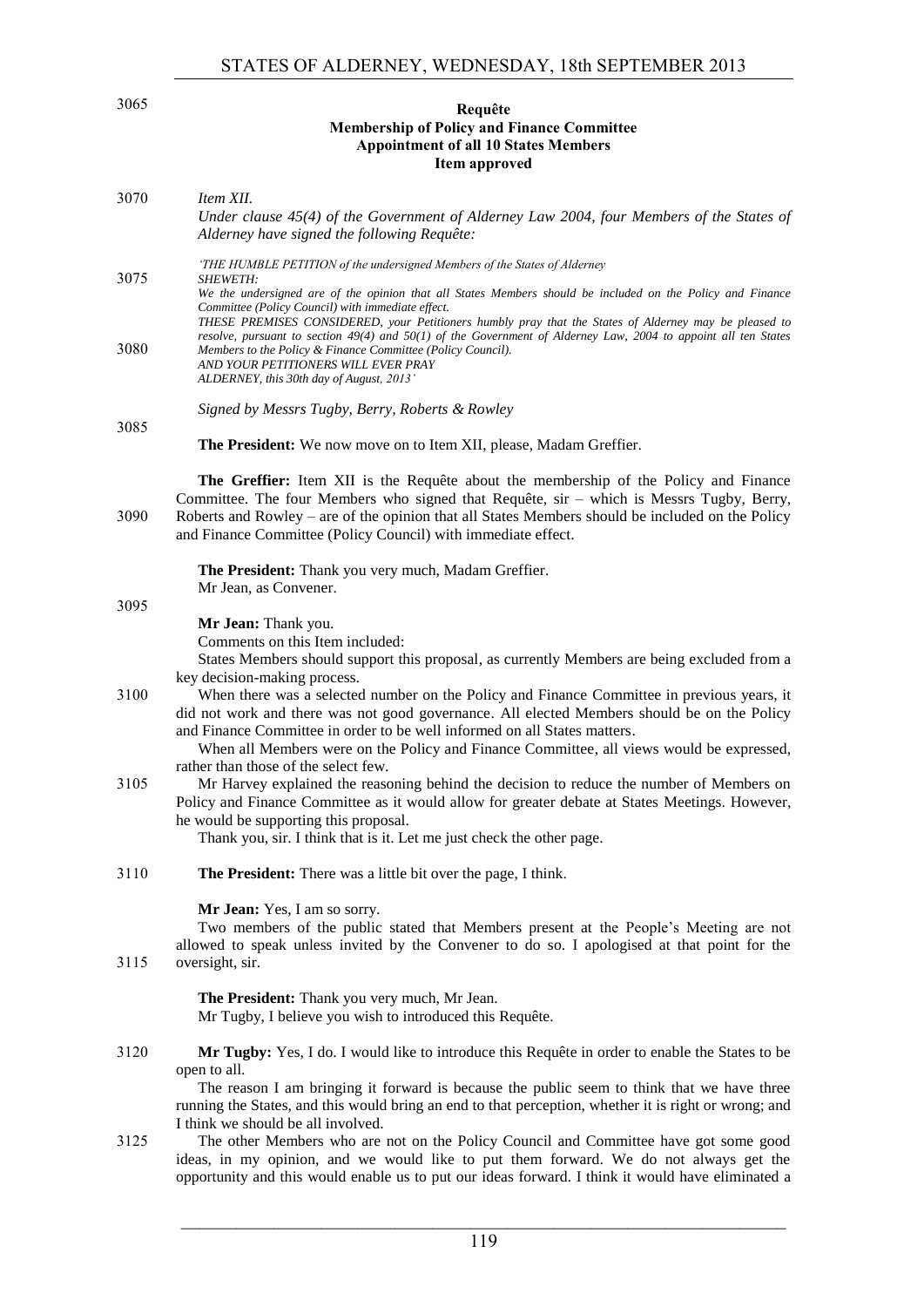lot of the problems that have gone on this evening, so I hope that the rest of the States will vote for it.

3130

**The President:** Thank you very much, Mr Tugby. Mr Rowley, I believe you wish to second this.

**Mr Rowley:** Yes, that is right, Mr President.

- 3135 I am seconding it, really, pretty much for the reasons that were stated at the People's Meeting. Like it or not, there is an element of exclusivity about having a limited Policy Committee and also having 10 Members will protect us from one or two or three – or a small *junta*, if you like – taking charge of the five-Member Committee. It gives an opportunity for all voices to be heard – the quieter and more thoughtful ones perhaps as well as the louder and more bombastic ones.
- 3140 The system we have got now although I have great faith in the people on it is the rump of the experiment at the beginning of the year which has proved not to work. Rather than actually provide for more debate in public, it has actually supressed the option for some, I understand. Those are really my main ones. Thank you.
- 3145 **The President:** Thank you, Mr Rowley. Does any…? Mr Jean.

# **Mr Jean:** I cannot resist!

Membership of the Finance Committee or… It is a Policy Committee. It is down here as the 3150 wrong thing, I think – membership of the Finance Committee.

- I am against this Item. Unanimity of togetherness, or the herd syndrome… There is safety in a number and also more comfort that when a decision is made it is harder to find out who voted for what, when, where, why and how.
- There are people who should be on the Policy Committee and there are others States Members 3155 who should not. I am no elitist. I listened to Sir Norman Browse most closely. In his endeavours to encourage a happy and a contented States, the 10-man Finance Committee was born. I think, if I heard correctly – and I do stand to be corrected – in 2006 he also stated that there were more arguments and things took longer to resolve. But the decider for me is the fact that I believe we should do some internal research as to the decisions taken and those which came out in the Billet 3160 Items from the beginning of the 10-man Finance Committee.

I would like this Item deferred for more proper research. If my suspicions are right, some of the decisions made over that period by the 10-man Finance Committee may be what we are looking at now in trying to put things right. There is comfort in number, and as I said before, the difficult decisions become easier, but that is not necessarily good. Please can we research this 3165 more thoroughly?

At the moment, I am completely against this and remain to be convinced. I would like to be convinced, but I believe that this 10-man Finance Committee, from its inception and bringing it back now, may have been a period where quite a lot of Items came through and did quite a bit of harm on this Island and I remain to be convinced.

3170

**The President:** Thank you very much, Mr Jean. Does any other Member wish to speak on this Item? Oh, right. One at a time! Mr Berry.

- 3175 **Mr Berry:** I will say this, sir: first, that I am supporting this Requête; and during my time on the Policy and Finance Committee I did a great deal – or tried to do a great deal – to make people aware of what was happening in Guernsey regarding the various surveys going on in regard to people who are on low and fixed incomes. It has taken us two years to get to that point, but I do not think, sir, if I had not been on that Committee, that I would have had as much voice in saying
- 3180 it. I have copies of the letter here, if anybody wants to see it. I fought hard to be listened and I thank Mr Jean for carrying on and getting something done, but if I had not been there on that Committee, any points that I could have raised would have been lost in the ether. I think having 10 Members on that Committee – what Mr Tugby is proposing in his Requête – I support fully.
- 3185 **The President:** Thank you very much, Mr Berry. Mr McDowall.

**Mr McDowall:** Yes, just a point of clarification for the Policy and Finance Committee. It is difficult enough getting people to serve on the Finance Committee – *(Laughter)*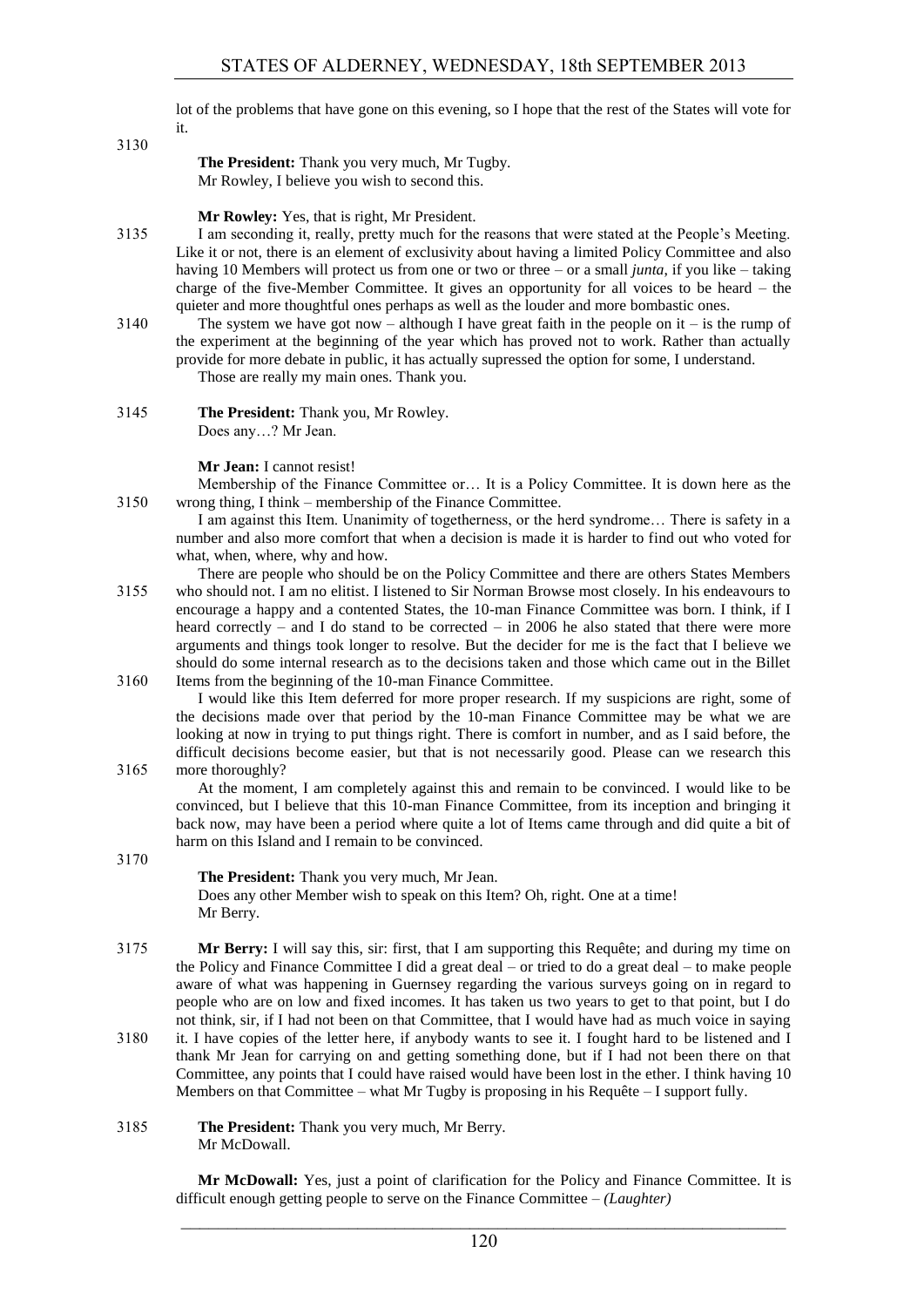3190 **The President:** Is that a point of order, or is that your speech?

**Mr McDowall**: A point of clarification.

**The President:** Point of order, okay, thank you.

**Mr Birmingham:** Thank you, Mr President, fellow States Members.

I find myself in an unusual position of being one of the few Members of this States who has had the privilege of serving on both the 10-man and five-man versions of the Policy Committee, so I suppose that gives me a slightly unique position of being able to assess the merits of both.

3200 During the last States I had come to the view that the 10-man Policy Committee created a number of problems. It seemed to me that in many circumstances the larger Policy Committee at times created situations where too many opinions led to poor decision making. At times, it led to too many diverse views on certain subjects, many of them minor and procedural that could equally be dealt with quicker and more effectively by a smaller Committee.

- 3205 Another problem was that the 10-man Committee effectively became a decision-making body that undermined the primacy of the full States as the proper body for debate. One of the major criticisms of the previous States was that it was secretive and the public did not see the decisionmaking process because this 10-man Committee had effectively made a decision before the Item came to full States.
- 3210 So the introduction of the five-man Committee has definitely led to more open debate in the States Chamber and in public, but now the States are accused of being disunited and at war. This is no doubt what I call the 'Kobayashi Maru syndrome'. For those of you who are unfamiliar with *Star Trek*, that is a no-win scenario under which Capt. Kirk cheated by reprogramming the parameters of the test, as he did not believe in the no-win scenario. However, I do not think 3215 Capt. James Tiberius Kirk ever had to serve on the States of Alderney, so I am pretty sure that
- even he could not have found a solution to our problems. I still believe that the five-man Policy Committee structure can work, but unfortunately, in this

States its operation has been fatally undermined from the start due to the way the decision to reduce the size of the Committee came about. I think a lack of proper scrutiny in the way it was to

- 3220 operate and the fact there was such a dramatic turnaround in personnel with five completely new States Members… Those incoming States Members – and this is no disrespect to them – had no experience of the current States and how it operates, and so were not necessarily in a good position to judge how the changes might impinge upon the operation of the States. In fact, they had a vision of a bright new world, which no doubt sounded reasonable. But the existing States Members were
- 3225 not really fully consulted. It was no longer a consultation by the time it came around; it was more of a *fait accompli.* To some of us at that time – Mr Tugby may agree with me on this – the new Committee structure, when it was presented to the full States, felt more like a *coup d"état* than a Billet d'État. In fact, this unnecessary and ill-considered rush to change, I believe, partially became responsible for some of the later problems that occurred relating to the Chairman's 3230 position on the Policy Committee.
	- Could a five-man Committee still work? I believe it could, but it requires careful thought. Especially important is the role of the States and Committee meeting in any such structure. This needs proper consideration, especially in the matter of informing Members by reports from committee chairmen to improve communication between States Members. But I think for this
- 3235 States it is too late. The poor management of the transition poisoned the well. For me, the only solution, in my view, is to return to the 10-man Committee, which I hope will allow an introduction of some political stability at an important time for the Island. I look forward to the next policy meeting, where I hope to see all 10 States Members taking a full and active role in an inclusive and robust policy meeting, allowing us to get on with trying to solve the problems of the 3240 Island.

I fully support the Requête put forward by my fellow States Members.

**The President:** Thank you, Mr Birmingham. Mr Harvey.

3245

3195

# **Mr Harvey:** Thank you, Mr President.

Yes, I too, like all the Members here, voted in favour of a five-man Policy Committee earlier this year. Having said that, I totally agree with Mr Birmingham: I think that in the present climate it is probably essential that we do include the 10, but I would put a rider on that, which is that I 3250 hope that the Chairman of the Policy Committee, at a very early stage, will clarify the role,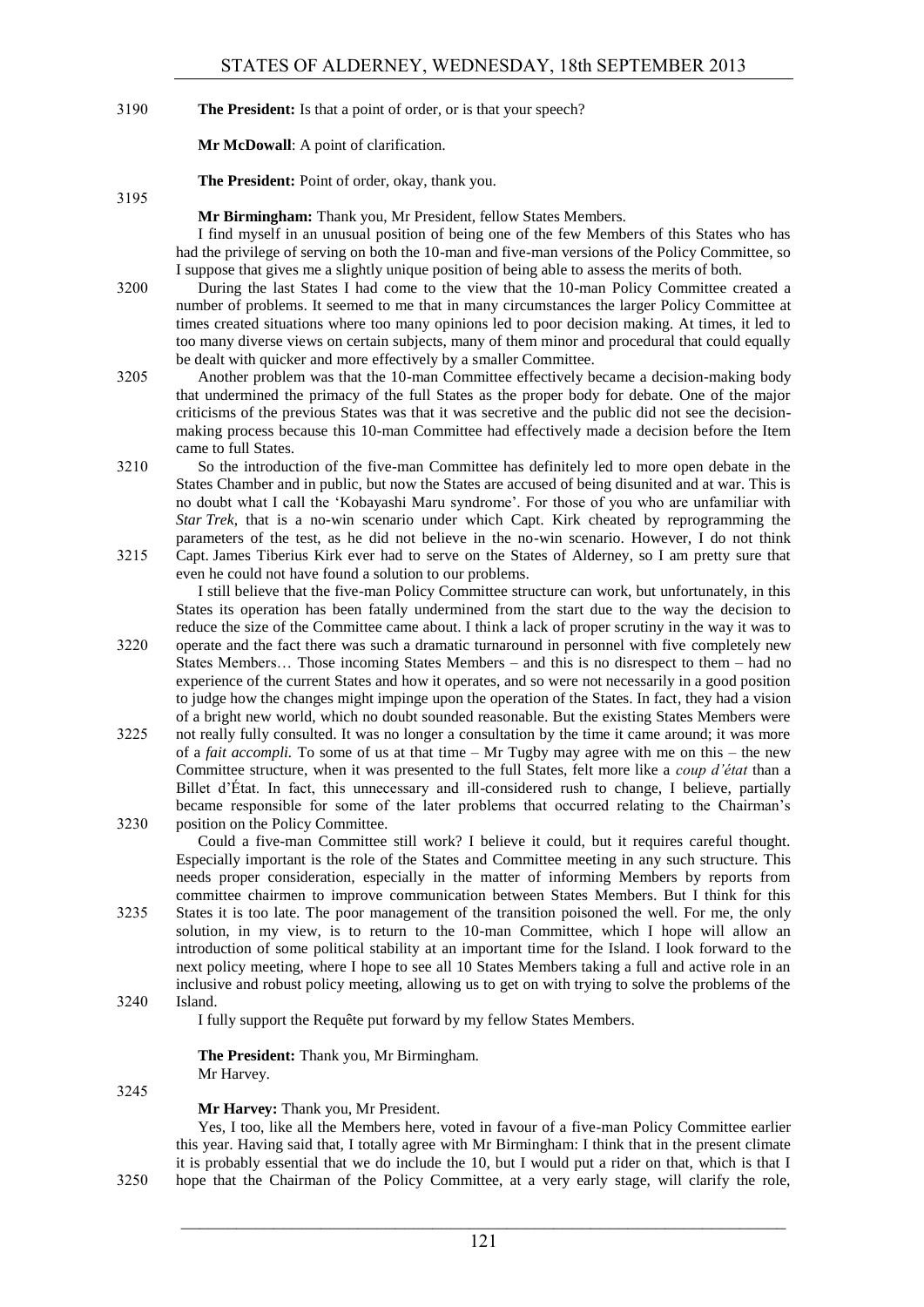authority and limitation of the Policy Committee's powers so we do not stifle debate in this Chamber.

Thank you.

3255 **The President:** Thank you very much, Mr Harvey. Does anybody else wish to speak? Mr Arditti.

**Mr Arditti:** Thank you, sir.

Where else do you find the entire body sitting on a committee of the body? This is not what 3260 was envisaged by the Government of Alderney Law 2004. The idea of all 10 States Members sitting on the Policy Committee was introduced in 2006. The President at the time has written extensively about this innovation and is very protective of it. Former States Member, Tony Llewellyn and I concluded that it was a failure. At the January States Meeting Members, with the exception of Mr Tugby, voted for the resolutions necessary to revert to a proper Policy Committee 3265 of five Members.

Mr Birmingham has just referred to a *coup d'état*. A *coup d'état* in an open States Meeting? Or is he saying that Mr Tugby was the only one who had the strength of character to resist this huge pressure, no doubt coming from me? I am flattered. I did not know I had that sort of influence over people. The necessary changes to revert to a five-man, five-Member Policy Committee were voted 3270 through at the January States Meeting and Mr Tugby quite clearly voted against and I respect him for it.

The former President justifies the entire States sitting on the Policy Committee as being more democratic. I respectfully disagree. I believe that this disagreement between us is because he and I have a different definition of democracy. His focus is on States Members and how they feel. While 3275 my definition of democracy is about the public and what benefits them. I agree with him. I agree with him that the Island's problems have not come about suddenly, but the Island's footfall, economy and airfield, to mention just three, have been sliding since at least 2006.

Public criticism of its States has been louder and louder – rightly in my view – culminating in the departure of all five States Members whose terms of office ended nine months ago. The 3280 innovation whereby the entire body of States Members sat on the Policy Committee has been shown to have failed. Yes, it was popular with States Members, but it has failed the public badly. Why was it a failure? Well, to those watching us from Guernsey and beyond, it was a joke. Here in Alderney it protects States Members with a cloak of unaccountability. The public do not get a look-in because on a Committee of all the States Members, the expectation of most Members is 3285 that they can escape personal accountability. Debate is pointless.

Tony Llewellyn and I modelled the current system on Guernsey. The current Policy Committee, like the Policy Council in Guernsey comprises the Chairs of the other Committees and the Chair of the Committee itself, but some argue that this has not worked either. They point to the shenanigans in May as a result of which we are where we are. We are now again a laughing stock

3290 in Guernsey and beyond and we now have a Policy Committee with no legitimacy, credibility, no public respect or authority. True. True, but this is the work of those who did these things and those who condone it, not the system, and the crucial thing is that Members cannot hide in a five member Committee. They are exposed for the public to see and judge. They are accountable.

I have little doubt that those who are not on the current Policy Committee will wish to vote 3295 themselves onto it by voting for this motion. May I remind you that Tony Llewellyn worked hard to help us revert to a proper Committee on which he would not sit and he would still be on the States now if he had not needed to attend to his health. He was solely motivated by his ambitions for the public; not himself. I shall follow Mr Llewellyn's example and vote to retain the five-Member Policy Committee from which I am excluded. I hope that I am proved wrong and that 3300 perhaps one other non-Policy Committee Member will join me and vote for the public interest.

What puzzles me is Mr Harvey's speech to the People's Meeting in defence of the five-Member Policy Committee. I agreed with everything he said up to the point where he performed his amazing somersault and said he would vote against it. Is he positioning himself with non-Policy Committee Members to replace Mr Simonet in the Chair of the Policy Committee in 3305 January? Time will tell.

There is no doubt that the current system requires good communication between States Members and until May the Policy Committee introduced several new initiatives. However, I do not recall Mr Tugby ever availing himself of any of these initiatives. He complains that he does not –

3310

**Mr Tugby:** Sir, a point of order.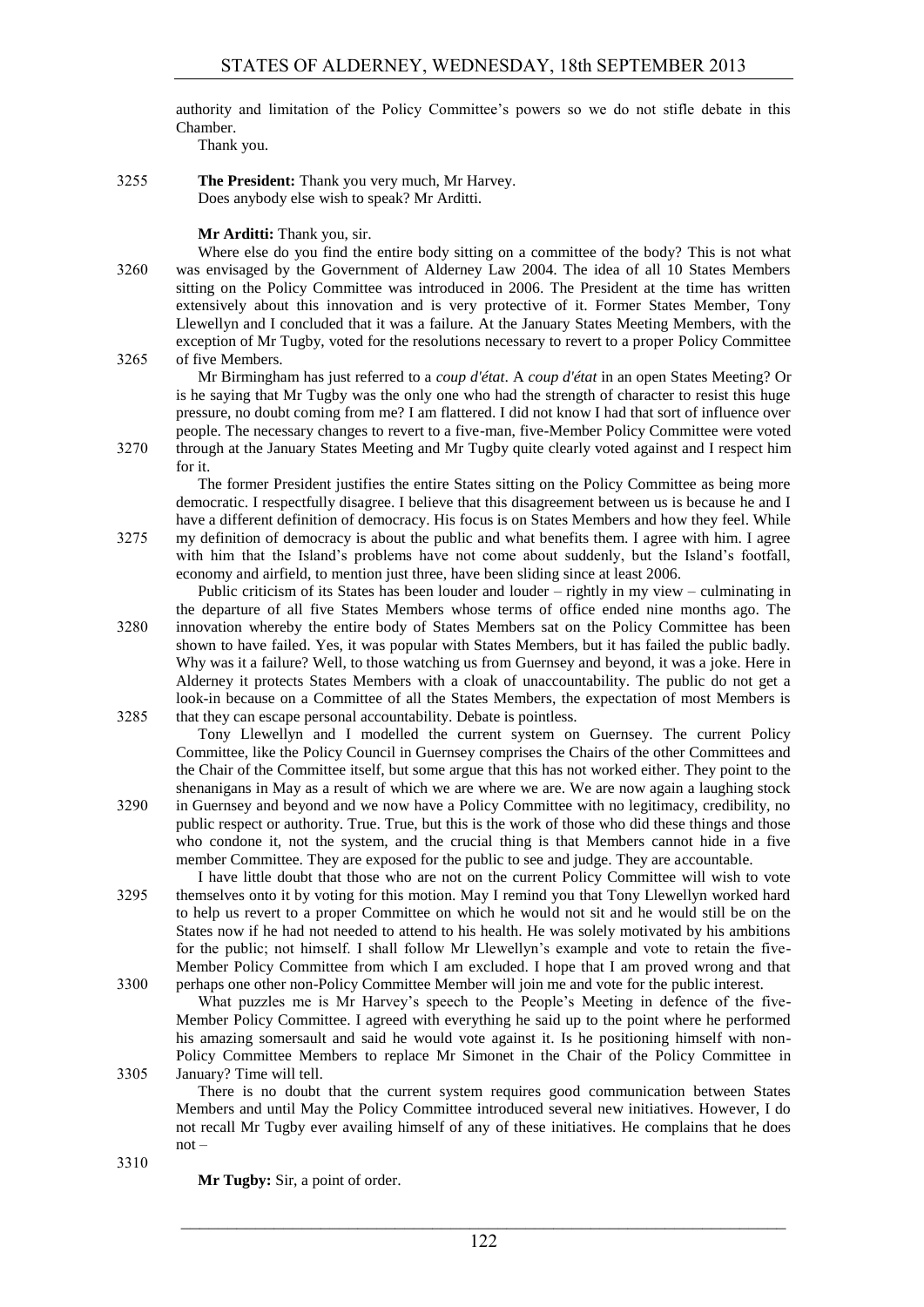**The President:** Mr Tugby. Yes, sir.

3315 **Mr Tugby:** I was never offered any.

**The President:** Thank you very much indeed. Carry on Mr Arditti.

- 3320 **Mr Arditti:** He complains that he does not know what is going on, but he does not attend the meetings in order to find out what is going on *unless* he is a Member of the Committee. What he is *really* complaining about is that he has no automatic right to speak at a Policy Committee meeting, but he does not ask to speak. Several –
- 3325 **Mr Tugby:** Sir, a point of order.

**The President:** Of course.

**Mr Tugby:** I did ask and I was refused.

**The President:** Thank you very much, Mr Tugby.

**Mr Arditti:** Well, he asked Mr Simonet and was refused by Mr Simonet.

3335 **Mr Simonet:** He did not ask me. He did not. I do not remember you asking me. *(Laughter)*

**Mr Tugby:** I shall do it in my standing up, sir.

**The President:** Okay. Thank you very much.

3340

3330

**Mr Arditti:** I recall very clearly Mr Tugby asking the new Policy Committee Chair if he could speak about the marina and he was refused. I then encouraged Mr Tugby, again and again, to ask again and again, and he declined. Several times I encouraged him to speak about his ideas for a marina, but he would rather complain that he should not have to ask.

3345 I repeat: where else would you find the entire body sitting on a committee of the body? Only in the States of Alderney if you vote for this Requête. I urge you to vote against the Proposition.

> **The President:** Thank you very much, Mr Arditti. There are two Members still left to speak.

3350

**Mr Roberts:** Just that I am look forward to an end to the two-tier States that we have at the moment as always five Members miss out a little bit. We do not get a vote on the Policy Committee. I felt I was elected and I deserve a vote on the Policy Committee.

- **The President:** Thank you, Mr Roberts.
- 3355 There is one person left to speak.

**Mr Simonet:** Yes, that is me, Mr President. Thank you.

Listening to the debate it is quite clear that it is a win-win situation! There are merits for both and I can remember Mr Tugby saying at the first January meeting that this would not work. What 3360 has happened? You have heard the comments earlier in this meeting that now the Policy Committee is dominated by three Members. You cannot win. You really cannot win and that sort of comment gets out into the community, totally untrue.

When I have been Chairman for the last two regular ones. I have just had a look up to see the resolutions. Six resolutions were passed, four unanimously and the other two were voted four to 3365 one. In the July meeting with eight resolutions, six were unanimous and the other two were voted four to one. Now, come on, you know… who is dominating the Committee? I have been outvoted on my other Committee on a regular basis and I do not have an issue with that – it is called 'democracy'.

As regards this issue on the Policy Committee and extending it to all Members, the difficulty is 3370 that some of our States Members feel disenfranchised, and that is very important because all the States Members here are voted by the electorate as equal. We are all equal. I do think that the balance of the feeling of the States Members and the resentment that is felt means that we do need to change and change back and that is the way I would vote tonight.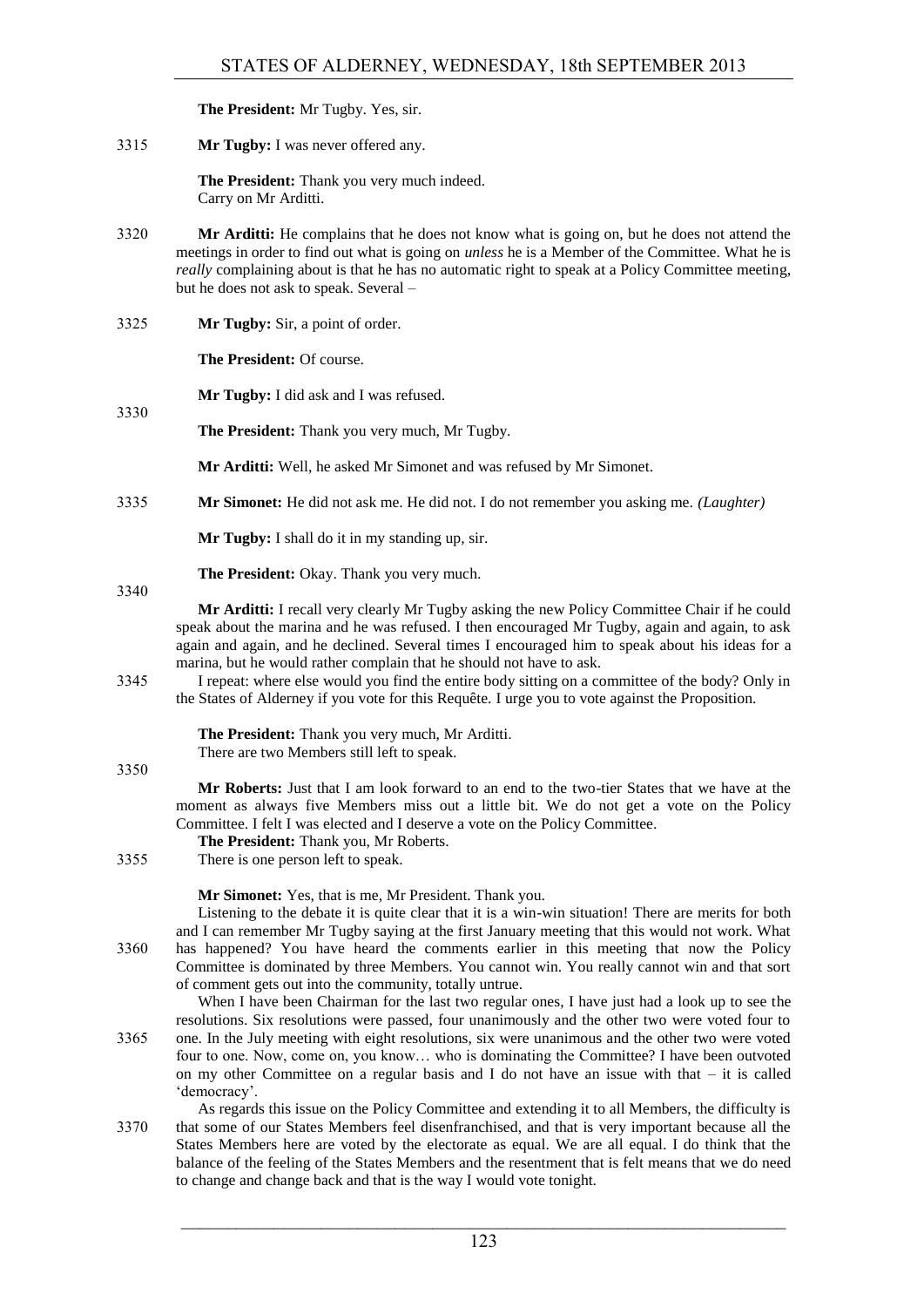I would just up the point of Mr Tugby asking me if he could speak at the meeting and the 3375 confusion came because – I think I am correct in saying – I asked Mr Tugby to put in a paper so that it could get on the Agenda as that is the way to do it. This did not happen. You cannot have someone just storming into a meeting... not storming  $-I$  do apologise for that  $-$  walking into the meeting then raising a subject for which the other Committee Members are not prepared, and that was the only issue. I welcome Mr Tugby on the Policy Committee. He has a lot of good ideas. He 3380 has a lot to say on matters and I look forward to seeing him at the next meeting.

**The President:** Thank you.

Mr McDowall, you made a point of order. Do you wish to actually say anything at all?

# 3385 **Mr McDowall:** I have nothing more to say.

# **The President:** Thank you.

Mr Tugby, if you would care to sum up, please.

- 3390 **Mr Tugby:** Sir, I know why Mr Arditti is so against it: purely because it was his idea in the first place with Mr Llewellyn. Mr Llewellyn said it is not working how we envisioned it working, when I spoke to him last, and that is one of the reasons it has got to be changed. I said at the start of the year that I have been in the States longer than any of the others and that it would not work because I was in the States many years ago when there was just the Finance Committee and the 3395 other Committees and there was argument all the time then.
	- In the last couple of years, since I have been in this time and everybody has been on the Policy Committee. Alright, we did have disagreements, but at the end of the day if anybody was against anything, when it came to this House those Members would speak out against it. Everything was never agreed in the Policy Committee. Anything important was always decided in this House and
- 3400 that is why me, Mr Kelly and Mr Arditti have had many disagreements in the Policy meeting and when I have come to this meeting I would vote the way I thought it should go, and I have lost my vote many a time. In fact one person said, 'You always vote against everything.' Well, I do not vote against everything. I vote in what I feel and what I think the public want me to vote for. I know, after speaking to the public, that they think that we should all be on it. We are all equal and 3405 at the end of the day we can all put our views forward and discuss them, wherefore at the moment

it seems that things do get passed in the Policy Council which the rest of us never get involved in. Alright, I do not go to the Policy meetings surely because I find it very difficult to sit in a meeting and listen to people carrying on about something, which sometimes they know nothing about, and not being able to put my point across. So that is why I do not go.

- 3410 As regards the speaking about the marina that I put in the paper, I understood it was going to be on the Agenda. I did ask for it to be put on the Agenda and it was not. I was told that I could bring it up in any other business and to that I was informed that I could not. I did take the hump with that and I did get rather annoyed and that is one of the reasons that if we were all on the Policy Council that that would not happen and hopefully what I was elected for was to try and
- 3415 push this Island forward instead of all the arguments and bickering that is going on. I think if we had all been on the Policy Council, some of these issues that we have debated here tonight would not have been necessary to be debated because it would have all been resolved… this outpour, this nonsense that is going on and making us look a load of idiots quite frankly to the public because we are adults. We were elected to represent the people and that is what we are doing. If they do
- 3420 not like us, at the end of the four years they will vote us out. They did not vote the previous five out as there were two or three who did not even want to stand because they had had enough basically and they were tired of the thing. I was debating whether I would stand again and I was persuaded to stand. I am glad I did, but much to the annoyance of my wife may I add. *(Laughter)* But still, that is how it is.
- 3425 Hopefully we will vote in favour of my Requête and return to being a calm elected group of people which can attempt to take this Island forward.

#### **The President:** Thank you very much, Mr Dudley. Madam Greffier, would you please put Item 12 to the vote.

3430

**The Greffier:** Thank you.

*A vote was taken and the results were as follows:*